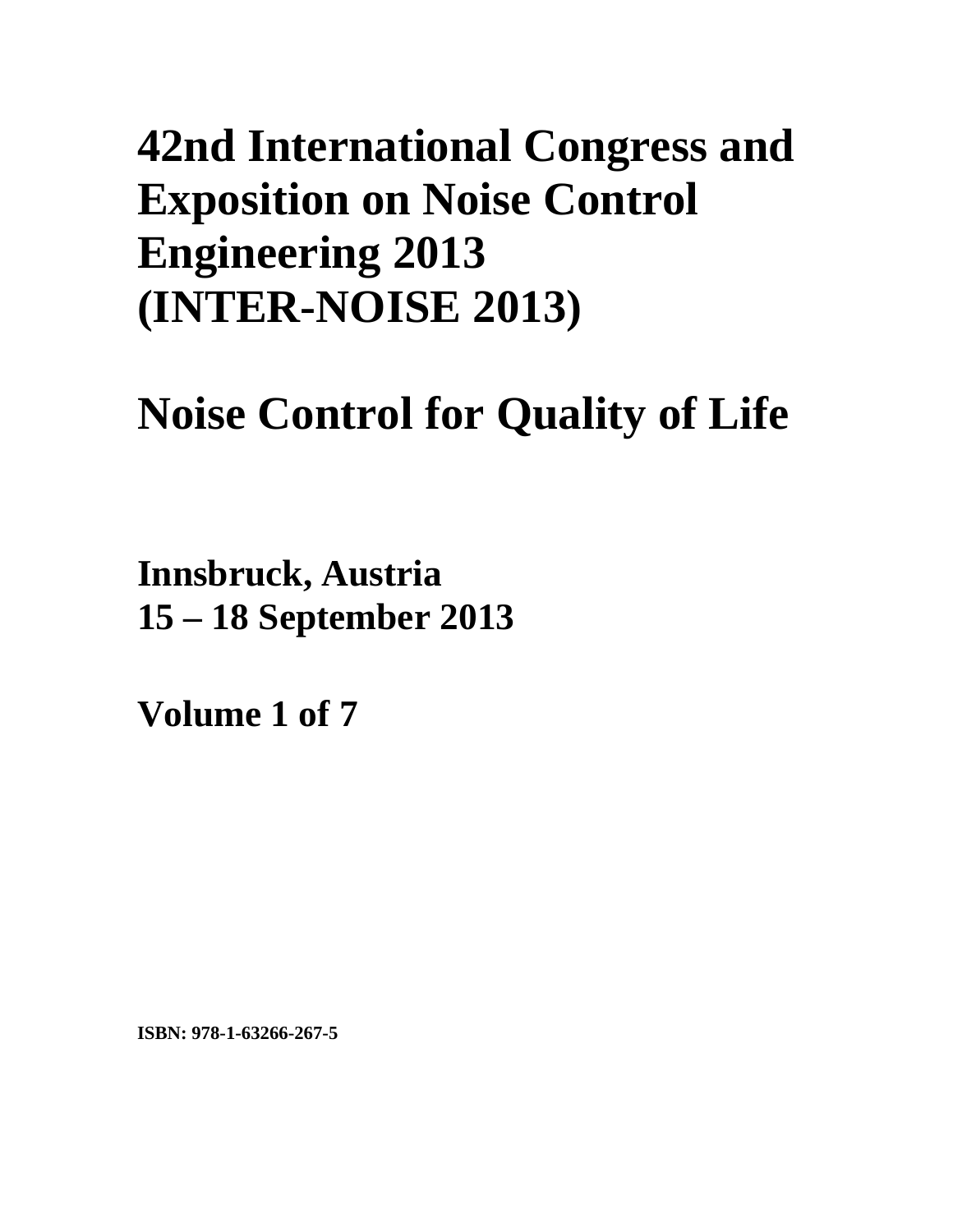**Printed from e-media with permission by:** 

Curran Associates, Inc. 57 Morehouse Lane Red Hook, NY 12571



**Some format issues inherent in the e-media version may also appear in this print version.** 

Copyright© (2013) by Austrian Noise Abatement Association (OAL) All rights reserved.

Printed by Curran Associates, Inc. (2014)

For permission requests, please contact Austrian Noise Abatement Association (OAL) at the address below.

ÖAL-Österreichischer Arbeitsring für Lärmbekämpfung Austrian Noise Abatement Association Dresdner Straße 45/3.19, 1200 Wien

Phone: +43-664-1865630 Fax: +43-2287-4963

office@internoise2013.com

# **Additional copies of this publication are available from:**

Curran Associates, Inc. 57 Morehouse Lane Red Hook, NY 12571 USA Phone: 845-758-0400 Fax: 845-758-2634 Email: curran@proceedings.com Web: www.proceedings.com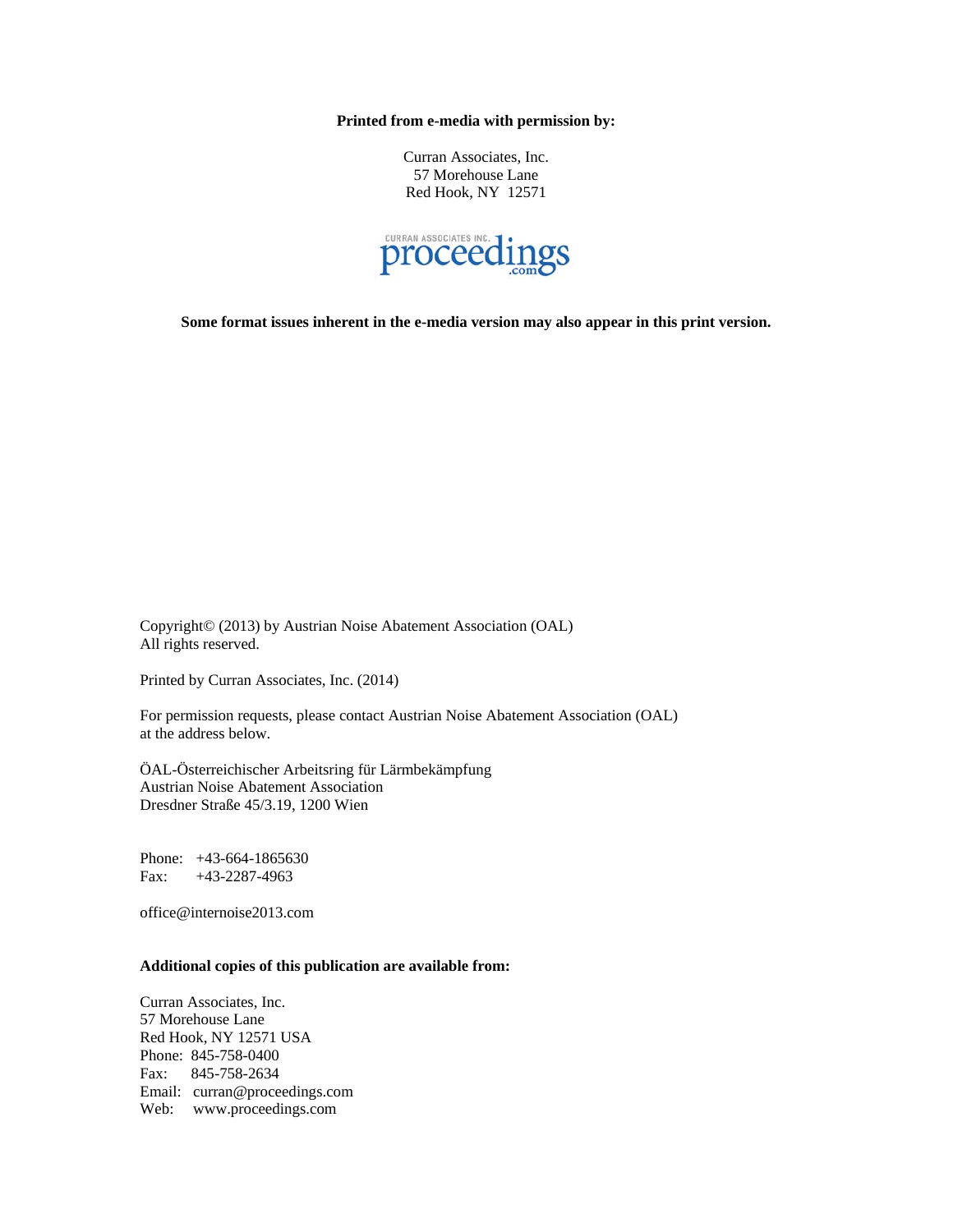# **TABLE OF CONTENTS**

### **VOLUME 1**

# **KEYNOTES**

| NEW EU AND UN/ECE VEHICLE NOISE EMISSION LIMITS AND ASSOCIATED MEASUREMENT<br><b>METHODS</b>                                                                                                                          |  |
|-----------------------------------------------------------------------------------------------------------------------------------------------------------------------------------------------------------------------|--|
| $F$ . Roo                                                                                                                                                                                                             |  |
| THE NEED FOR TRANSDISCIPLINARY ACTIONS - PSYCHOACOUSTICS, SOUND QUALITY,                                                                                                                                              |  |
| K. Genuit                                                                                                                                                                                                             |  |
| PREDICTION OF SOUNDS AND NOISES FOR A BETTER ENVIRONMENT – SCIENTIFIC AND                                                                                                                                             |  |
| W. Probst                                                                                                                                                                                                             |  |
| K. Waye, E. Ryherd                                                                                                                                                                                                    |  |
| T. Kurita                                                                                                                                                                                                             |  |
| O. Estorff                                                                                                                                                                                                            |  |
| M. Burgess                                                                                                                                                                                                            |  |
| M. Paviotti, M. Dodds, S. Kephalopoulos, P. Rapacz, K. Vos                                                                                                                                                            |  |
| <b>SS1 TIRE-ROAD NOISE - LOW NOISE PAVEMENTS</b>                                                                                                                                                                      |  |
|                                                                                                                                                                                                                       |  |
| H. Bendtsen, B. Andersen, B. Kalman, J. Cesbron                                                                                                                                                                       |  |
| S. Paje, V. Vazques, F. Teran, U. Vinuela, M. Hidalgo, A. Costa, J. Loma, R. Cervantes, S. Lanchas, R. Nunez, J. Hergueta, R.<br>Nunez, J. Hergueta, F. Sanchez, F. Perez, R. Botella, B. Rubio, R. Jimenez, J. Potti |  |
| APPLICATION ON LOW NOISE ROAD SURFACE MATERIAL TO REDUCE ROAD TRAFFIC NOISE OF                                                                                                                                        |  |
|                                                                                                                                                                                                                       |  |
| C. Lee, J. Leung, I. Ng, M. Yeung                                                                                                                                                                                     |  |
| F. Mietlicki, C. Ribeiro, M. Sineau                                                                                                                                                                                   |  |
| NOISE MEASUREMENTS ON LOW NOISE PAVEMENTS - PROBLEMS WITH INHOMOGENEITY OF                                                                                                                                            |  |
|                                                                                                                                                                                                                       |  |
| P. Mioduszewski, W. Gardziejczyk                                                                                                                                                                                      |  |
| PERMEABLE FRICTION COURSES: AREA-BASED VS. LINE-BASED SURFACE PERFORMANCE AND                                                                                                                                         |  |
| F. Pratico, R. Vaiana                                                                                                                                                                                                 |  |
|                                                                                                                                                                                                                       |  |

# **SS2 TIRE-ROAD NOISE – LOW NOISE TIRES**

| A COMPARISON BETWEEN FINITE ELEMENT AND WAVEGUIDE FINITE ELEMENT METHODS FOR                                             |     |
|--------------------------------------------------------------------------------------------------------------------------|-----|
| C. Hoever, A. Tsotras, E. Saemann, W. Kropp                                                                              |     |
| <b>OPTIMIZATION OF TIRE/ROAD NOISE FOR C3 DRIVE AXLE TIRES IN REGIONAL APPLICATION  137</b><br>L. Schnieders, E. Saemann |     |
| NUMERICAL ANALYSES OF HIGH-FREQUENCY VIBRATION PROPAGATION ON A TIRE TREAD  147<br>M. Ishihama, T. Kagaya, J. Wachi      |     |
| J. Kragh, J. Oddershede                                                                                                  |     |
| <b>IDENTIFYING NOISE LEVELS FOR VARIOUS TYRE AND ROAD SURFACE COMBINATIONS IN HONG</b>                                   |     |
|                                                                                                                          | 167 |
| W. Hung, Y. Lam, R. Leung                                                                                                |     |
| D. Bekke, Y. Wijnant, T. Weegerink, A. Boer                                                                              |     |
| A GLIMPSE ON THE NOISE REDUCTION POTENTIAL DUE TO LOWER TYRE NOISE EMISSION                                              |     |
| <b>LIMITS</b>                                                                                                            | 181 |
| R. Wehr, M. Haider, M. Conter                                                                                            |     |
| 190 NOISE PERFORMANCE OF THE SRTT TYRE COMPARED TO NORMAL PASSENGER CAR TYRES  190                                       |     |
| T. Berge                                                                                                                 |     |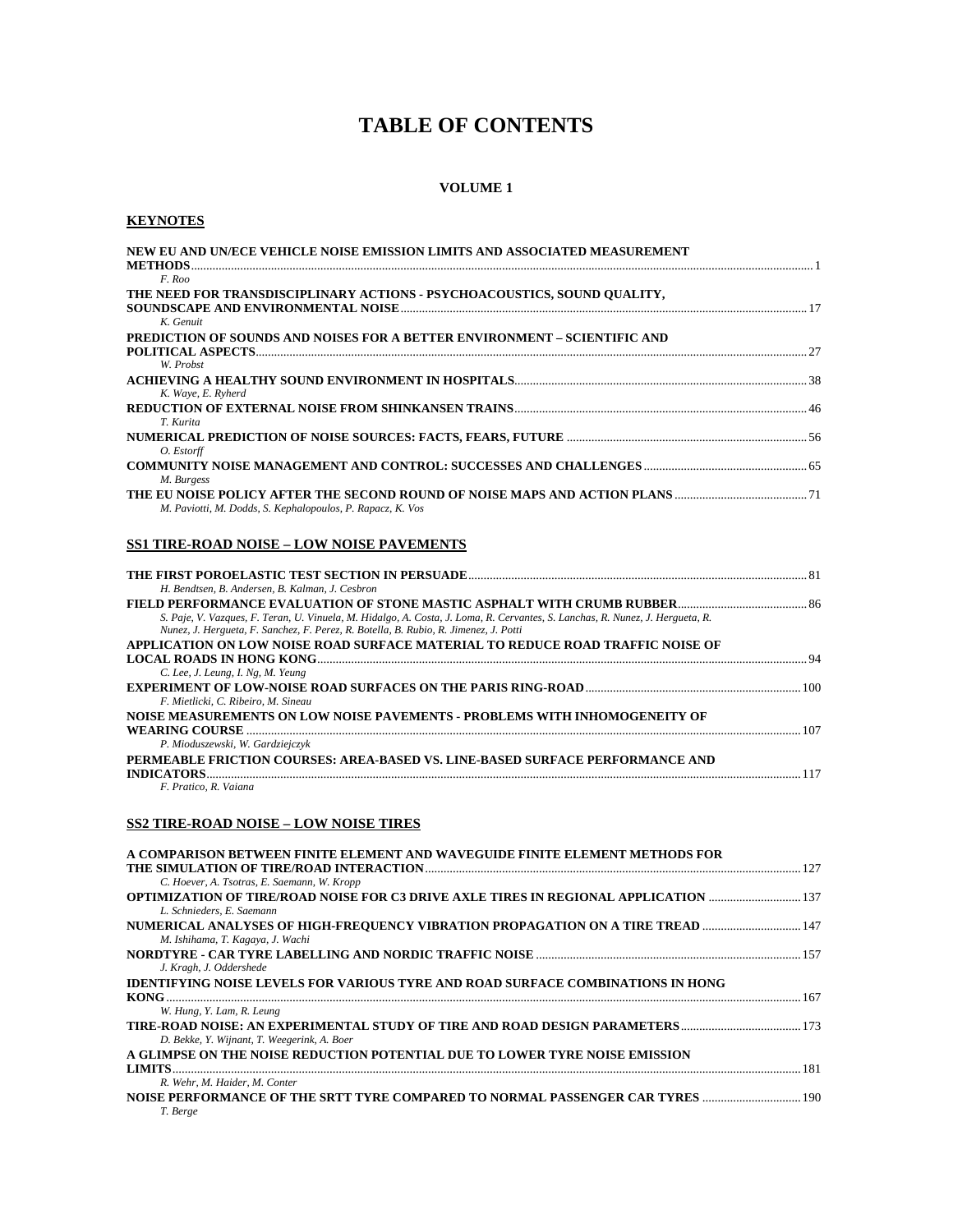|                                                                            | 200 |
|----------------------------------------------------------------------------|-----|
| W. Vliet. G. Blokland                                                      |     |
| RELATION BETWEEN TYRE/ROAD NOISE AND ICE AND SNOW FRICTION OF WINTER TYRES |     |
| U. Sandberg, M. Hjort                                                      |     |

#### **SS3 MODELLING AND SIMULATION OF ROAD**

| VALIDATION OF FINITE ELEMENT MODELING APPROACH FOR A RUBBER SEALED STRUCTURE     |  |
|----------------------------------------------------------------------------------|--|
|                                                                                  |  |
| E. Erensoy, A. Botke, C. Sevginer, S. Yilmaz                                     |  |
| AN IMPROVED BRAKE SQUEAL SOURCE MODEL IN THE PRESENCE OF KINEMATIC AND FRICTION  |  |
|                                                                                  |  |
| O. Sen, J. Dreyer, R. Singh                                                      |  |
| NON-LINEAR CONTACT FORCES FOR BEAM/BALL-INTERACTION AND ITS INFLUENCE ON THE     |  |
|                                                                                  |  |
| O. Lundberg, S. Finnveden, I. Lopez, S. Bjorklund                                |  |
|                                                                                  |  |
| O. Danilov, F. Andre, A. Tufano                                                  |  |
|                                                                                  |  |
| M. Sarrazin, C. Colangeli, K. Janssens, H. Auweraer                              |  |
|                                                                                  |  |
| P. Gilotte, B. Surowiec                                                          |  |
| 3D CFD MODELLING OF AIR PUMPING NOISE FROM ROAD CAVITIES WITH CONSTANT VOLUME278 |  |
| F. Conte. P. Klein                                                               |  |
| AIR INTAKE SYSTEM NOISE IN A TURBOCHARGED PETROL ENGINE DURING TRANSIENT         |  |
|                                                                                  |  |
| A. Pai, S Walsh, D. O'Boy, R. Chen                                               |  |
| THE INFLUENCE OF LATERAL ROAD SURFACE RESOLUTION ON THE SIMULATION OF CAR TYRE   |  |
|                                                                                  |  |
| C. Hoever, W. Kropp                                                              |  |
|                                                                                  |  |
| S. Beigmoradi, K. Jahani                                                         |  |
|                                                                                  |  |
| S. Vercammen, P. Kindt, C. Diaz, W. Desmet                                       |  |
|                                                                                  |  |
| W. Kropp, J. Winroth, C. Hoever, T. Beckenbauer                                  |  |

# **SS4 MEASUREMENT METHODS FOR ROAD**

| WIND NOISE ESTIMATION FUNCTIONS FOR LOW FREQUENCY STRUCTURE-BORNE SOUND                                                |     |
|------------------------------------------------------------------------------------------------------------------------|-----|
|                                                                                                                        |     |
| M. Shimura, N. Kamiakito, A. Aoki, K. Tateishi, H. Niwa, T. Nomura, H. Hasebe, T. Osafune, H. Iwabuki, S. Terazono, Y. |     |
| Kawasaki, K. Tanaka, Y. Ito, S. Uchiyama, Y. Iwai                                                                      |     |
|                                                                                                                        |     |
| J. Oddershede, H. Bendtsen, J. Kragh, R. Sohaney, R. Rasmussen                                                         |     |
| DYNAMIC STIFFNESS OF BITUMINOUS MIXTURES. MEASUREMENT TECHNIQUE AND INFLUENCE                                          |     |
|                                                                                                                        | 344 |
| V. Vazquez, S. Paje                                                                                                    |     |
| A PREDICTION MODEL FOR THE SOUND PRESSURE LEVEL RELATED TO VEHICLE VELOCITY BY                                         |     |
|                                                                                                                        | 353 |
| S. Mun, D. An, D. Kim, S. Kwon                                                                                         |     |
| WIND NOISE INFLUENCE ON CLOSE-PROXIMITY TYRE/ROAD NOISE MEASUREMENTS WITH                                              |     |
|                                                                                                                        | 359 |
| F. Ledee, J. Kragh                                                                                                     |     |
|                                                                                                                        |     |
| E. Buhlmann, S. Schulze, T. Ziegler                                                                                    |     |
| <b>TEMPERATURE EFFECTS ON TYRE/ROAD NOISE MEASUREMENTS AND THE MAIN REASONS FOR</b>                                    |     |
|                                                                                                                        | 377 |
| E. Buhlmann, T. Ziegler                                                                                                |     |
|                                                                                                                        |     |
| S. Gade, J. Gomes, J. Hald                                                                                             |     |

# **SS5 ROAD VEHICLE EXTERIOR AND INTERIOR NOISE**

**AN EXPERIMENTAL STUDY ON NOISE AND ANNOYANCE REDUCTION IN A SNOW GROOMER CABIN**.....................393 *A. Bergamini*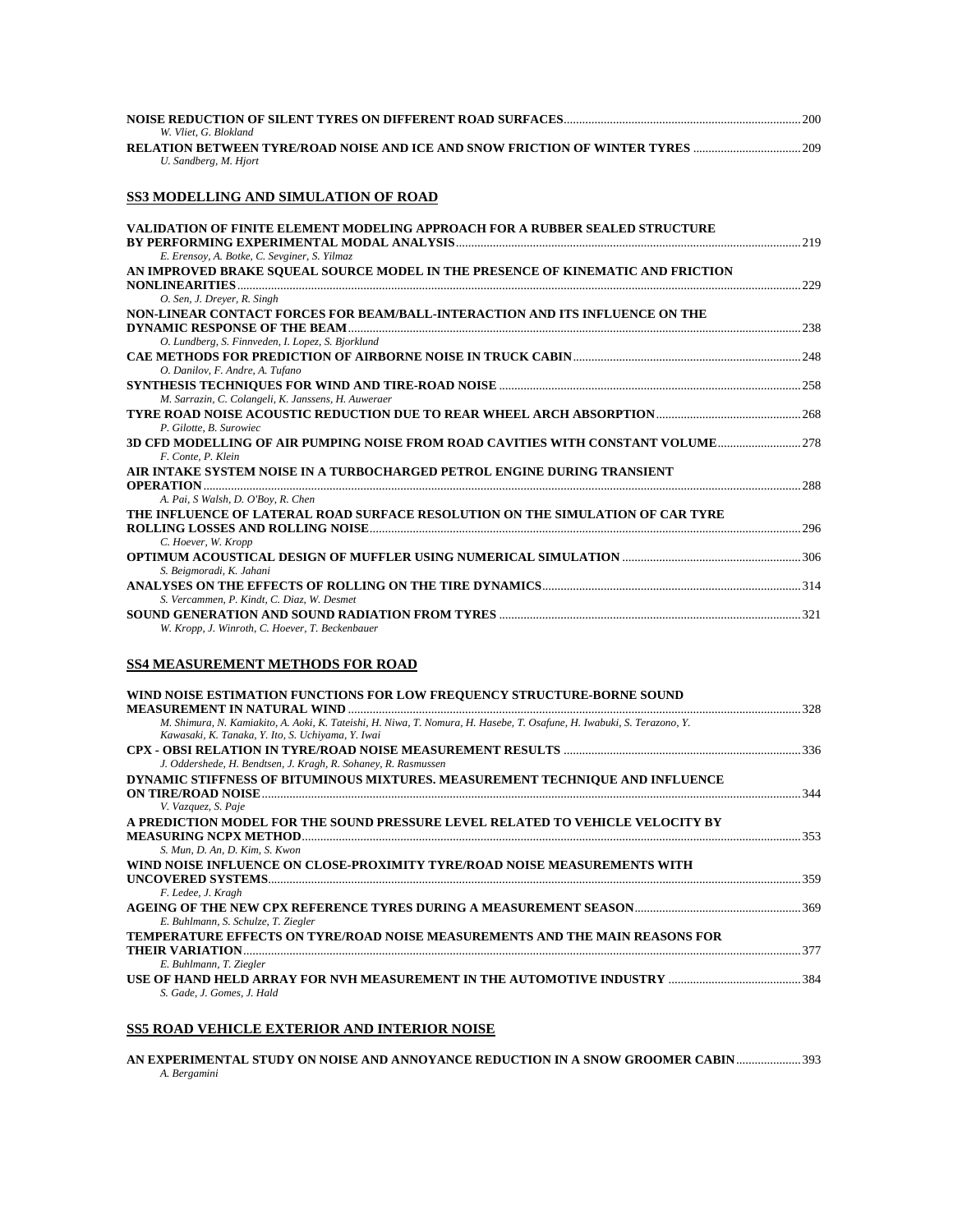| APPLICATION OF SOUND INTENSITY TRANSFER PATH ANALYSIS TO A BOOMING SOUND IN                                                                  |  |
|----------------------------------------------------------------------------------------------------------------------------------------------|--|
| Y. Tanabe, A. Inoue                                                                                                                          |  |
| D. An, J. Lee, J. Lim, S. Kwon, H. Son, M. Eo                                                                                                |  |
| DESIGN OF EXPERIMENTS STUDY FOR AUTOMOTIVE HVAC CONSOLE DOOR FLUTTER NOISE 49<br>N. Humbad, A. Kleinow, C. Lietz, C. Luptwoski, C. Parssinen |  |
| J. Putner, M. Lohrmann, H. Fastl                                                                                                             |  |
| TRANSMISSION AND DRIVELINE NOISE TARGET SETTING USING THE TONE-IN-BAND METHOD 437<br>G. Evans, U. Senapati, F. Syred                         |  |
| EVALUATION OF SOUND PRESSURE LEVELS INSIDE PUBLIC SERVICE VEHICLES IN BOGOTA,                                                                |  |
| S. Arango, J. Pacheco, E. Behrentz, J. Ramos-Bonilla                                                                                         |  |
| ADVANCED EVALUATION METHOD OF SQUEAK AND RATTLE NOISE FOR VEHICLE INTERIOR                                                                   |  |
| S. Shin, Y. Choi, C. Cheong, D. Kang                                                                                                         |  |
|                                                                                                                                              |  |
| H. Erol, H. Karabulut, K. Kaynar                                                                                                             |  |
|                                                                                                                                              |  |
| J. Girstmair, T. Schaffner, L. Karas                                                                                                         |  |
| IMPLEMENTING DIGITAL ENGINE SOUND ENHANCEMENT TECHNIOUES TO DEFINE AND REFINE                                                                |  |
| R. Boussard, R. Khurana, G. Guyader, F. Orange, J. Orzechowski                                                                               |  |
| SS7 NOISE FROM HYBRID AND ELECTRIC                                                                                                           |  |
|                                                                                                                                              |  |
| L. Iversen, G. Marbjerg, H. Bendtsen                                                                                                         |  |
| METHOD FOR MEASURING AND INTERPRETING THE SURFACE VELOCITIES INDUCED BY                                                                      |  |
| A. Albers, J. Fischer, M. Behrendt, A. Schwarz                                                                                               |  |
|                                                                                                                                              |  |
| D. Lennstrom, T. Lindbom, A Nykanen                                                                                                          |  |
| N. Kubo                                                                                                                                      |  |
|                                                                                                                                              |  |
| S. Denjean, J. Velay, R. Kronland-Martinet, V. Roussarie, J. Sciabica, S. Ystad                                                              |  |
|                                                                                                                                              |  |
| M. Pallas, R. Chatagnon, J. Lelong                                                                                                           |  |
| DETECTION AND EMOTIONAL EVALUATION OF AN ELECTRIC VEHICLE'S EXTERIOR SOUND IN A                                                              |  |
|                                                                                                                                              |  |
| S. Singh, S. Payne, P. Jennings                                                                                                              |  |
| J. Biermann, A. Fortino, T. Hillers                                                                                                          |  |
| BASIC INVESTIGATION TO DETERMINE INTERNATIONAL STANDARDIZATION REQUIREMENTS OF                                                               |  |
| M. Sekine, I. Sakamoto, K. Morita, R. Tsutsumi                                                                                               |  |
| SS8 ROAD TRAFFIC NOISE CHARACTERIZATION                                                                                                      |  |
|                                                                                                                                              |  |
| B. Andersen, H. Bendtsen                                                                                                                     |  |
| PILOT STUDY OF THE ACOUSTIC QUALITY OF THIN NOISE REDUCING ASPHALT LAYERS576                                                                 |  |

| B. Andersen, H. Bendtsen                                                              |  |
|---------------------------------------------------------------------------------------|--|
|                                                                                       |  |
| A. Bergiers, B. Vanhooreweder, T. Vercauteren, C. Vuye                                |  |
| <b>EVALUATION OF ACOUSTIC CLIMATE PRODUCED BY THE INSTALLATION OF SPEED BUMPS AND</b> |  |
|                                                                                       |  |
| A. Sabato, A. Reda                                                                    |  |
|                                                                                       |  |
| F. Mietlicki, C. Ribeiro, M. Sineau                                                   |  |
|                                                                                       |  |
| P. Donavan, B. Rymer                                                                  |  |
| A SITE MEASUREMENT CASE STUDY ON THE SMALL-AMPLITUDE VIBRATION EIA OF HIGHWAY         |  |
|                                                                                       |  |
| X. Zhang, J. Zhang, W. Zhang, S. Shen                                                 |  |
|                                                                                       |  |
| D. Han. H. Moon                                                                       |  |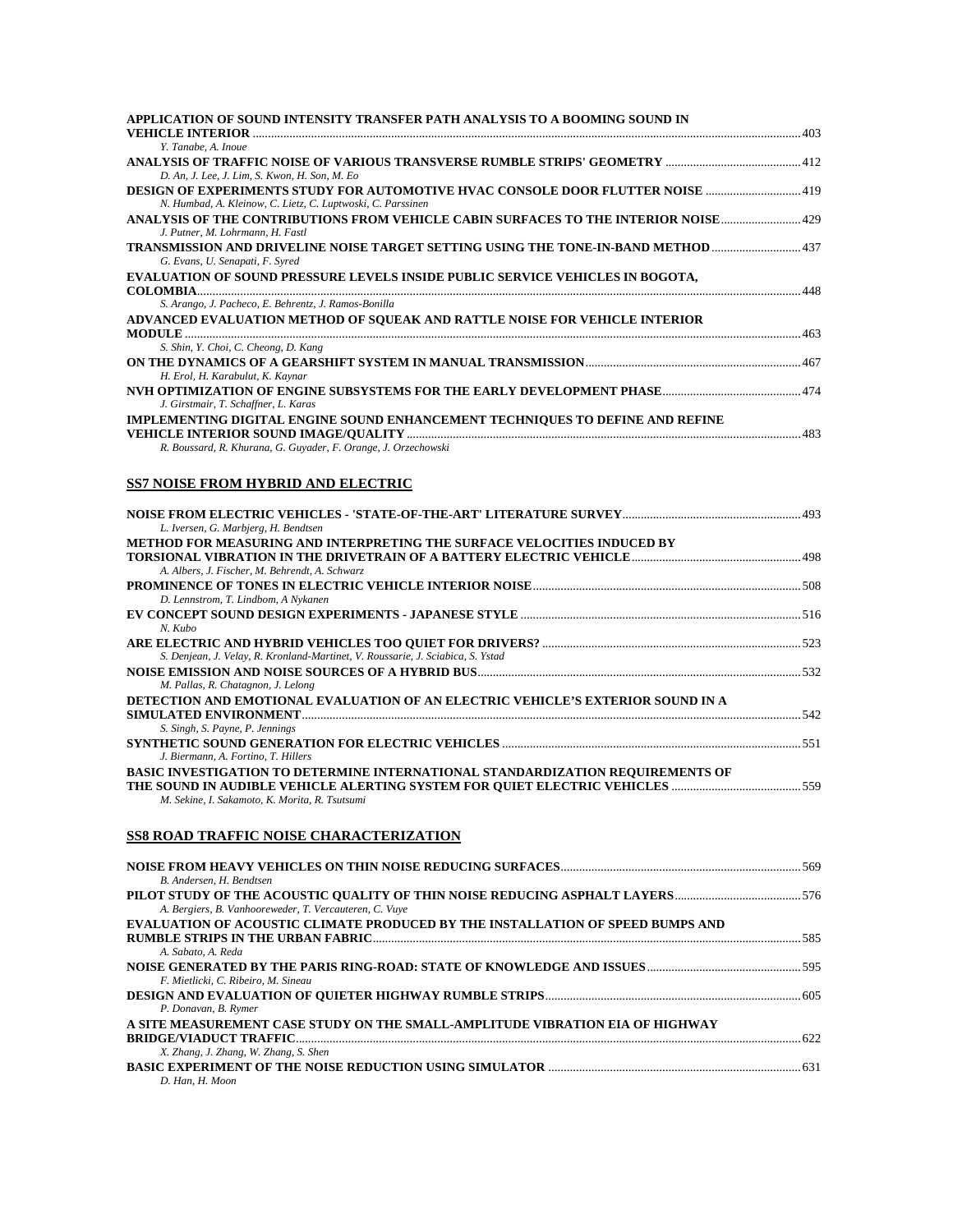| <b>CHARACTERISTIC OF ROAD TRAFFIC NOISE ACCORDING OT ROAD GEOMETIC STRUCTURE</b> |      |
|----------------------------------------------------------------------------------|------|
|                                                                                  | .638 |
| H. Moon, D. Han, W. Kang                                                         |      |
| MODELLING THE NEAR FIELD TO FAR FIELD PROPAGATION OF NOISE RADIATED BY VEHICLES  |      |
| T. Bravo. D Ibarra. P. Cobo                                                      |      |

# **SS9 RAILWAY AIRBORNE NOISE**

| F. Fischer, U. Walker                                                           |  |
|---------------------------------------------------------------------------------|--|
|                                                                                 |  |
| B. Locher, J. Wunderli, M. Hafner, K. Kostli                                    |  |
|                                                                                 |  |
| B. Ginn, J. Gomes, J. Hald                                                      |  |
|                                                                                 |  |
| G. Amadasi, G. Marsico, S. Curcuruto                                            |  |
|                                                                                 |  |
| B. Czechyra                                                                     |  |
| INTERIOR NOISE PREDICTION OF A ROLLING STOCK USING STATISTICAL ENERGY ANALYSIS  |  |
| <b>METHOD</b>                                                                   |  |
| T. Yoshizawa, Y. Takano, T. Mochida, M. Sebata, K. Makino                       |  |
|                                                                                 |  |
| T. Bader                                                                        |  |
|                                                                                 |  |
| J. Jeon, H. Jang                                                                |  |
| <b>COMPARISON OF MEASUREMENTS AND CALCULATIONS TO INVESTIGATE THE EFFECT OF</b> |  |
|                                                                                 |  |
| C. Kirisits, H. Meidl, G. Dinhobl, H. Gutschelhofer, J. Punk, H. Kirisits       |  |

# **SS10 RAILWAY INDUCED VIBRATIONS**

| ON THE CALCULATION OF THE RE-RADIATED SOUND PRESSURE LEVEL FROM VIBRATION            |  |
|--------------------------------------------------------------------------------------|--|
|                                                                                      |  |
| M. Osterreicher, L. Ibanez                                                           |  |
|                                                                                      |  |
| T. Espejo, S. Olafsen, A. Brekke                                                     |  |
| <b>MEASUREMENTS OF BUILDING VIBRATION AMPLIFICATIONS FOR GROUND-BORNE VIBRATIONS</b> |  |
|                                                                                      |  |
| Y. Hirao, K. Ohta, S. Kunimatsu, Y. Kitamura                                         |  |
| <b>INSERTION LOSS OF VIBRATION MITIGATION SYSTEMS - METHODS OF FREE FIELD</b>        |  |
|                                                                                      |  |
| D. Heiland, M. Mistler                                                               |  |
| <b>COMPARISON OF IMPACT HAMMER AND MAXIMUM LENGTH SEQUENCE METHOD TO MEASURE</b>     |  |
|                                                                                      |  |
| G. Coquel, A. Kengni-Kengang                                                         |  |
| VIBRATION AND GROUND BORNE NOISE FORECASTS FOR LAINZER TUNNEL AND                    |  |
|                                                                                      |  |
| W. Steinhauser                                                                       |  |
| <b>RAILWAY INDUCED VIBRATIONS AND STRUCTURE BORNE NOISE - REQUIREMENTS FOR</b>       |  |
|                                                                                      |  |
| P. Steinhauser                                                                       |  |
| DEVELOPMENT AND ASSESSMENT OF A NEW APPROACH TO DETERMINE STRUCTURE-BORNE            |  |
|                                                                                      |  |
| P. Billeter, A. Egger, R. Muller                                                     |  |
| PREDICTING VIBRATION IMMISSION USING TRAIN SIMULATION: A COMBINATION OF              |  |
| EXPERIMENTAL AND NUMERICAL SOLUTIONS TO ASSESS RAILWAY-INDUCED VIBRATIONS            |  |
|                                                                                      |  |
| M. Ralbovsky, K. Alten                                                               |  |
| HIGH SPEED GRINDING - RAILWAY NOISE REDUCTION THROUGH REGULAR RAIL GRINDING          |  |
|                                                                                      |  |
| D. Diest. A. Puschel                                                                 |  |
|                                                                                      |  |
| G. Muller                                                                            |  |
| PROJECTION AND VERIFICATION OF SOLID-BORNE NOISE BASED ON MEASUREMENTS USING THE     |  |
|                                                                                      |  |
| A. Lackner, W. Herrmann                                                              |  |
|                                                                                      |  |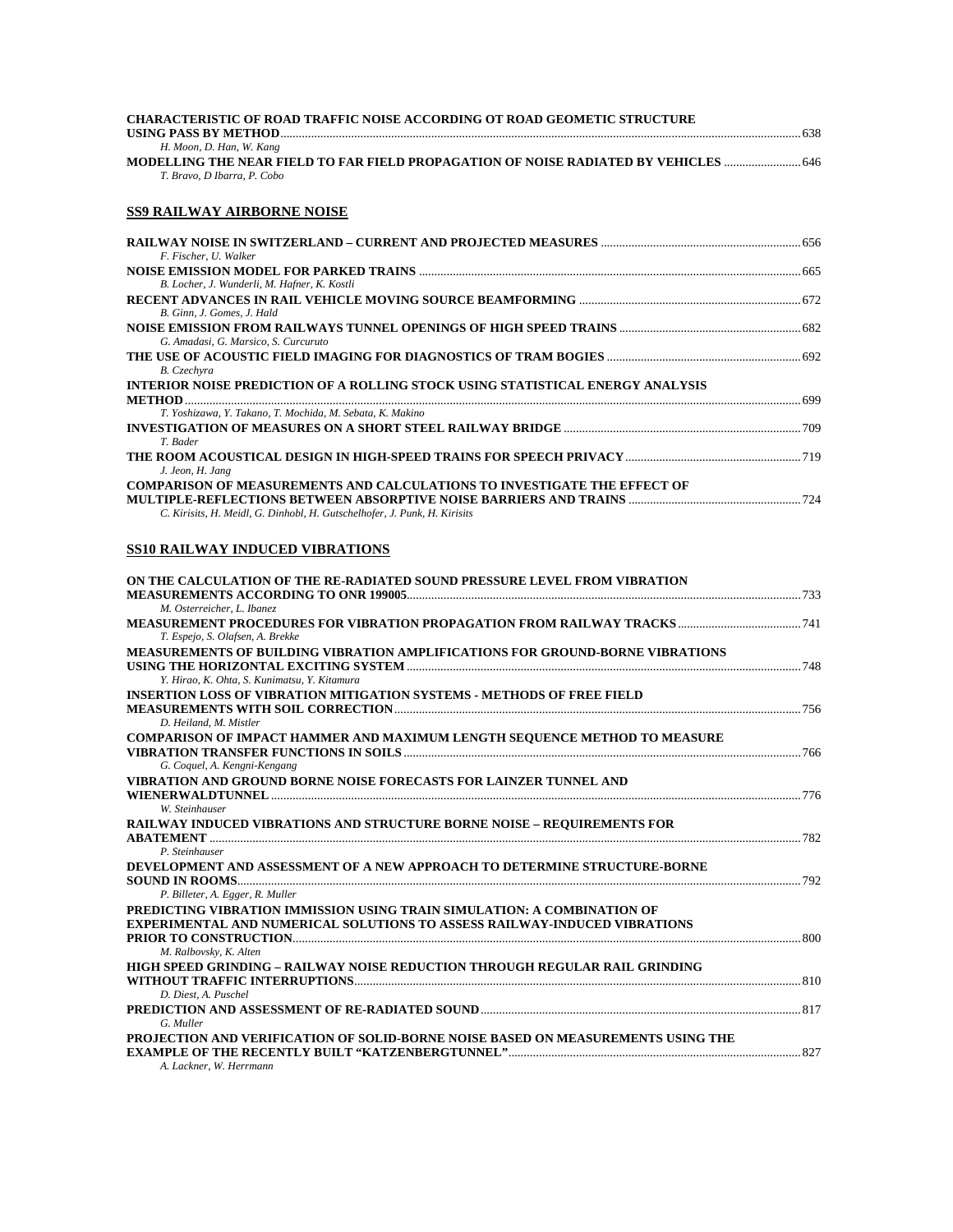# **SS11 AIRCRAFT NOISE MODELING**

| L. Bertsch, U. Isermann                                                       |     |
|-------------------------------------------------------------------------------|-----|
|                                                                               |     |
| C. Zellmann, J. Wunderli, B. Schaffer                                         |     |
| RECENT PROGRESS IN AIRPORT NOISE MODELING TAKING ACCOUNT OF NOISE DUE TO      |     |
|                                                                               | 851 |
| I. Yamada                                                                     |     |
| DEVELOPMENT OF AN AIRCRAFT NOISE PREDICTION MODEL CONSIDERING THE EFFECT OF   |     |
|                                                                               |     |
| H. Ishii, K. Harada, K. Makino, T. Yokota, N. Shinohara, M. Sugawara          |     |
| COMBINED FLIGHT PATH AND ACOUSTICAL MEASUREMENTS FOR PSYCHOMETRIC ANALYSIS OF |     |
| AIRCRAFT SOUNDS                                                               | 866 |

# *R. Bisping, K. Janssens, P. Dubail, C. Thirard*

#### **VOLUME 2**

| R. Hughes, A. Filippone                                                                                      |  |
|--------------------------------------------------------------------------------------------------------------|--|
| <b>EXPERIMENTAL STUDY OF METEOROLOGICAL EFFECTS ON SOUND PROPAGATION FROM AN</b>                             |  |
|                                                                                                              |  |
| T. Yokota, T. Okubo, K. Makino, T. Matsumoto, K. Yamamoto, H. Ishii, K. Harada                               |  |
|                                                                                                              |  |
| I. Yamamoto, M. Morinaga, H. Tsukioka, K. Makino, I. Yamada, M. Matsumoto                                    |  |
| DEVELOPING A REVISED METHOD OF EXCESS GROUND ATTENUATION CALCULATION FOR                                     |  |
|                                                                                                              |  |
| H. Yoshioka, N. Shinohara, I. Yamada                                                                         |  |
|                                                                                                              |  |
| R. Silva, C. Ribeiro, F. Mietlicki, E. Favarel, A. Crozat                                                    |  |
| FIELD EXPERIMENT ON THE RELATIONSHIP OF ENGINE THRUST AND AIRCRAFT NOISE EMISSION                            |  |
|                                                                                                              |  |
| Y. Kawase, N. Shinohara, H. Yoshioka, K. Makino, T. Yokota, K. Anzai                                         |  |
| DEVELOPMENT OF THE PRECISE AIRCRAFT SOUND SOURCE MODEL BASED ON DIRECTION-OF-                                |  |
|                                                                                                              |  |
| K. Makino, T. Yokota, T. Okubo, T. Matsumoto, K. Yamamoto, Y. Kawase, N. Shinohara, H. Ishii                 |  |
|                                                                                                              |  |
| K. Janssens, P. Dubail, C. Thirard, C. Leotardi, U. Iemma, F. Marki, R. Bisping, M. Bauer                    |  |
| <b>DETERMINING OF NOISE IMMISSION IN THE VICINITY OF AIRPORTS IN THE SLOVAK REPUBLIC</b> 943<br>M. Kamenicky |  |

# **SS12 UNCERTAINTY OF AIRCRAFT NOISE**

| UNCERTAINTY DERIVED FROM THE DISCRIMINATION OF EVENTS IN AIRCRAFT NOISE        |                |
|--------------------------------------------------------------------------------|----------------|
|                                                                                |                |
| C. Asensio, M. Ruiz, I. Pavon, M. Recuero                                      |                |
| NOISE ATTENUATION DIRECTLY UNDER THE FLIGHT PATH IN VARYING ATMOSPHERIC        |                |
|                                                                                |                |
| S. Hebly, V. Sindhamani, M. Arntzen, D. Bergmans, D. Simons                    |                |
| UNCERTAINTY OF AIRCRAFT NOISE MEASUREMENTS: EVALUATION FOR AN AIRCRAFT NOISE   |                |
|                                                                                |                |
| C. Rosin                                                                       |                |
| OPTIMIZED AND QUALITY ASSURED AIRCRAFT NOISE CALCULATION ON THE BASIS OF RADAR |                |
|                                                                                |                |
| J. Schaal, M. Liepert, M. Muhlbacher, B. Vogelsang, D. Zollitsch               |                |
|                                                                                |                |
| G. Thomann                                                                     |                |
| <b>SS13 AIRCRAFT NOISE EFFECTS</b>                                             |                |
|                                                                                |                |
| A. Diop, C. Consenza, R. Faye, F. Mora-Camino                                  |                |
| MOTOR OURSIDIZE CLAIRE ON IN TRIED!                                            | 0 <sup>0</sup> |

|                                                                              | 994  |
|------------------------------------------------------------------------------|------|
| T. Gjestland, I. Granoien, F. Gelderblom                                     |      |
| INDIVIDUAL VERSUS GENERIC ACOUSTICAL PREDICTIVE MODELING OF AIRCRAFT RELATED |      |
|                                                                              | 1004 |
| R. Bisping                                                                   |      |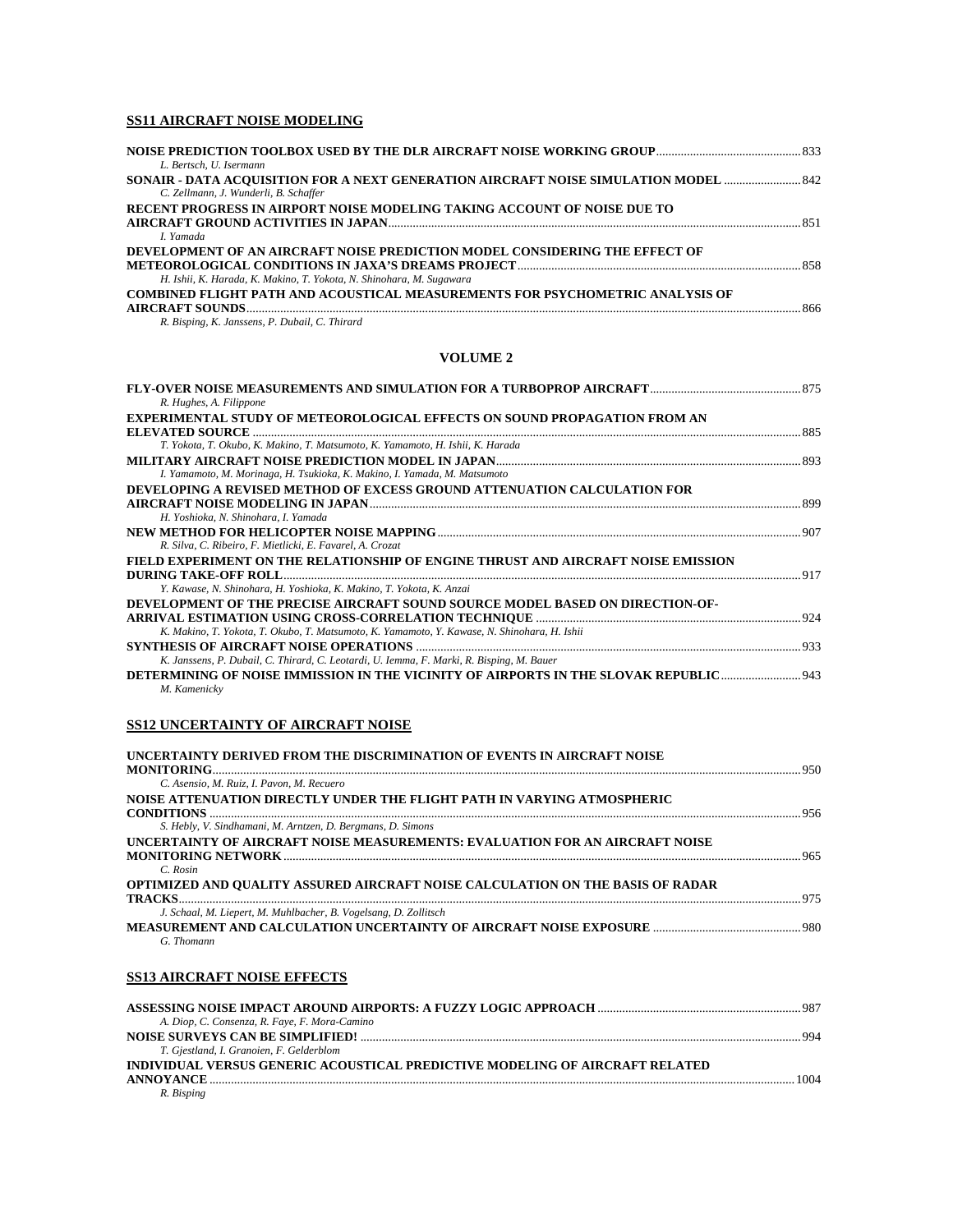| GAPS IN THEORY, METHODS, AND RESULTS ABOUT AIRCRAFT NOISE EFFECTS ON RESIDENTS<br>R. Guski                                           |  |
|--------------------------------------------------------------------------------------------------------------------------------------|--|
| INITIATION OF NOISE ANNOYANCE SCALES STUDY FOR PREPARATION OF THE SOCIAL SURVEY                                                      |  |
| K. Lertsawat, I. Yamada, T. Yano, L. Kovudhikulrungsri, S. Malailoy, S. Phoolsawat                                                   |  |
| SURVOL PART 3: ENVIRONMENTAL POLLUTION (AIR, NOISE) EXPOSURE AND SOCIAL                                                              |  |
| A. Pelletier, C. Ribeiro, F. Mietlicki, F. Dugay, A. Kauffmann, B. Lalloue, H. Isnard, D. Girard                                     |  |
| F. Marki, L. Kovacs                                                                                                                  |  |
| EXCHANGING AIRCRAFT NOISE INFORMATION WITH LOCAL COMMUNITIES AROUND AIRPORTS:                                                        |  |
| P. Hooper, I. Flindell                                                                                                               |  |
| AIRCRAFT NOISE ASSESSMENT – ALTERNATIVE APPROACHES ……………………………………………………………………………… 1055<br>I. Flindell, P. Masurier, D. Schreckenberg |  |
| S. Bartels, U. Muller, J. Vogt                                                                                                       |  |
|                                                                                                                                      |  |
| B. Griefahn, K. Bolin, I. Flindell, J. Lambert, C. Lavandier, F. Marki, U. Muller                                                    |  |
| SS14 AIRCRAFT NOISE MANAGEMENT                                                                                                       |  |
|                                                                                                                                      |  |
| U. Isermann<br>CONTINUITY AND VALIDITY OF AIRCRAFT NOISE INDEX AT NARITA INTERNATIONAL AIRPORT  1089                                 |  |
| S. Ogata, K. Hanaka, N. Shinohara<br>ESTIMATING THE EFFECTS OF AIRCRAFT NOISE ON THE POPULATION USING THE ZURICH                     |  |
| B. Schaffer, C. Zellmann, S. Pluss, G. Thomann                                                                                       |  |
| IMPLEMENTING PERFORMANCE BASED NAVIGATION PROCEDURES AT US AIRPORTS:                                                                 |  |
|                                                                                                                                      |  |
| M. Eagan, R. Hanrahan, R. Miller<br>ON THE LOW FREQUENCY SOUND TRANSMISSION AND INDUCED VIBRATION FROM AIRCRAFTS  1119               |  |
| F. Lovholt, K. Noren-Cosgriff, C. Madshus, A. Brekke<br>EVALUATION OF NOISE POLLUTION BASED ON THE SEASONAL FLIGHT VARIATIONS AROUND |  |
|                                                                                                                                      |  |
| N. Ozkurt, D. Sari, A. Akdag, M. Kutukoglu, A. Gurarslan                                                                             |  |
| DEVELOPMENT AND IMPLEMENTATION OF PROGRESSIVE FLIGHT PROCEDURES FROM THE                                                             |  |
| R. Kropelnicky, L. Ladys                                                                                                             |  |
| M. Bissegger                                                                                                                         |  |
| L. Bodossian                                                                                                                         |  |
| CORRECTION METHODS FOR AIRCRAFT NOISE CONTROL ZONE AND NOISE CONTOURS                                                                |  |
| J. Hsieh, L. Chou, Y. Hsieh, J. Liu                                                                                                  |  |
| <u>SS15 BUILDING ACOUSTICS</u>                                                                                                       |  |
|                                                                                                                                      |  |
| E. Odabas, M. Caliskan, Z. Girgin, A. Ozkan                                                                                          |  |
| INVESTIGATION ON THE ACOUSTIC ENVIRONMENT OF GENERAL HOSPITAL OF TIANJIN                                                             |  |
| S. Zhang, W. Zhang, Z. Gu<br>THE USE OF DAMPING TO REDUCE THE CONTRIBUTION OF FLANKING PATHS TO SOUND                                |  |
| F. Yan, R. Wilson, P. Rutherford, R. Craik                                                                                           |  |
| SS16 MEASUREMENTS IN ROOM AND BUILDING                                                                                               |  |
|                                                                                                                                      |  |
| J. Schmidt, V. Wittstock, S. Langer                                                                                                  |  |
| ADAPTING DYNAMIC STIFFNESS MEASUREMENT METHOD TO PREDICT SOUND INSULATION                                                            |  |
|                                                                                                                                      |  |

*R. Ciszewski*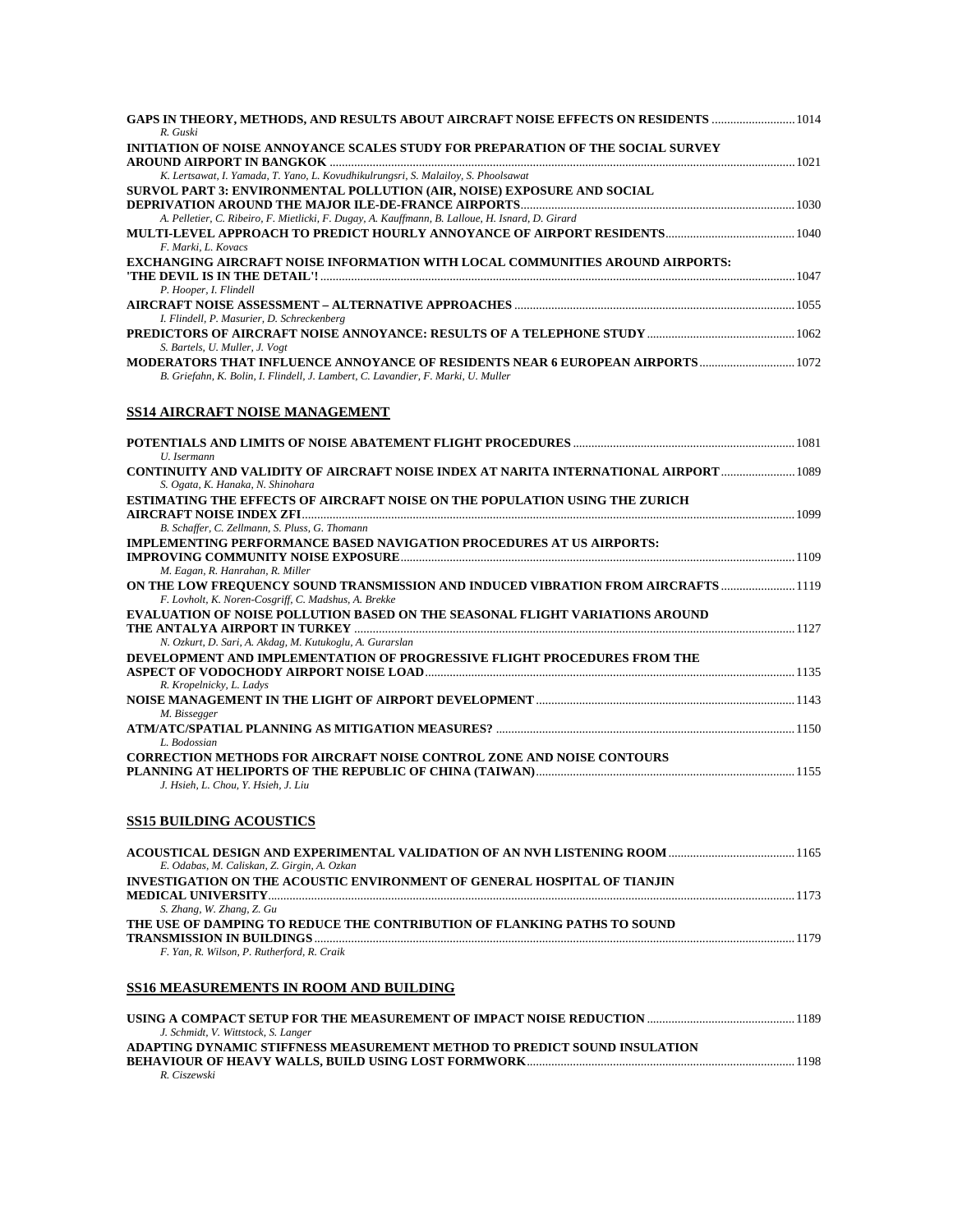| HUMIDITY EFFECT ON PRESSURE-VELOCITY SENSOR EXAMINED IN SOUND ABSORPTION                   |  |
|--------------------------------------------------------------------------------------------|--|
|                                                                                            |  |
| T. Otsuru, K. Asniawaty, R. Tomiku, T. Okuzono, N. Okamoto, N. Din                         |  |
|                                                                                            |  |
| A. Nash                                                                                    |  |
| IMPROVEMENT OF IMPACT SOUND REDUCTION BY FLOOR COVERINGS – MEASUREMENTS USING              |  |
|                                                                                            |  |
| J. Keranen, J. Lietzen, M. Kylliainen, V. Hongisto                                         |  |
| REVIEW OF THE UNCERTAINTY OF THE PROPOSED SINGLE NUMBER RATINGS FOR AIRBORNE               |  |
|                                                                                            |  |
| J. Mahn                                                                                    |  |
|                                                                                            |  |
| F. Simon, D. Anthony, M. Heras                                                             |  |
| MEASUREMENT OF THE RADIATION EFFICIENCY OF SUSPENDED CEILINGS AT LOW                       |  |
|                                                                                            |  |
| H. Trobs. U. Schanda, R. Voltl                                                             |  |
| PERFORMANCE COMPARISON OF MONOEXPONENTIAL AND MULTIEXPONENTIAL DECAY                       |  |
|                                                                                            |  |
| C. Huszty                                                                                  |  |
| <b>CONTRIBUTION TO UNCERTAINTY OF IN-SITU AIRBORNE SOUND INSULATION MEASUREMENTS  1264</b> |  |
| C. Monteiro, M. Machimbarrena, S. Pedersoli, S. Smith, R. Johansson                        |  |
| DETERMINATION OF THE SOUND POWER RADIATED INTO THE RECEIVING ROOM OF A                     |  |
| TRANSMISSION-LOSS FACILITY AT LOW FREQUENCIES BY MEANS OF SCANNING LASER DOPPLER           |  |
| N. Roozen, L. Labelle, D. Pelegrin-Garcia, M. Rychtarikova, C. Glorieux, Q. Leclere        |  |
| MEASUREMENT ERRORS WITH MAXIMUM SOUND PRESSURE LEVELS USED IN BUILDING                     |  |
|                                                                                            |  |
|                                                                                            |  |

*C. Hopkins, M. Robinson* 

### **SS17 PREDICTION METHODS FOR BUILDING**

| AN INSIGHT INTO EN 12354 SOUND INSULATION CALCULATION RESULTS DISPERSION DUE TO |  |
|---------------------------------------------------------------------------------|--|
|                                                                                 |  |
| D. Masovic, M. Mijic, D. Pavlovic                                               |  |
| <b>RELATIONSHIP BETWEEN DISPERSION ERROR AND ACCURACY OF ROOM ACOUSTICS</b>     |  |
| T. Okuzono, T. Otsuru, R. Tomiku, N. Okamoto                                    |  |
| DIFFERENCE BETWEEN LOCALLY-REACTIVE AND EXTENDED-REACTIVE BOUNDARY              |  |
| <b>CONDITIONS IN A NON-DIFFUSE SOUND FIELD WITH UNEVENLY-DISTRIBUTED SOUND</b>  |  |
|                                                                                 |  |
| Y. Yasuda, M. Kadota, H. Sekine                                                 |  |
| DEVELOPMENT OF A PRESSURE BASED ROOM ACOUSTIC MODEL USING IMPEDANCE             |  |
| G. Marbjerg, J. Brunskog, C. Jeong, E. Nilsson                                  |  |
| UNCERTAINTY QUANTIFICATION OF THE SOUND TRANSMISSION LOSS OF BUILDING           |  |
|                                                                                 |  |
| E. Reynders                                                                     |  |
|                                                                                 |  |
| C. Diaz-Cereceda, J. Poblet-Puig, A. Rodriguez-Ferran                           |  |
| MODELING TIMBER-FRAMED MULTI-LAYERED PANELS BY COMBINING TRANSFER MATRIX        |  |
|                                                                                 |  |
| G. Borello                                                                      |  |
| SOUND INSULATION PREDICTION OF COMPLEX BUILDING ELEMENTS USING A HYBRID FINITE  |  |
|                                                                                 |  |
| E. Reynders, R. Langley                                                         |  |
| A. Santoni, P. Fausti                                                           |  |
| FINITE-DIFFERENCE TIME-DOMAIN ANALYSIS OF STRUCTURE-BORNE SOUND USING A         |  |
|                                                                                 |  |
| T. Asakura, T. Ishizuka, T. Miyajima, M. Toyoda, S. Sakamoto                    |  |
|                                                                                 |  |
|                                                                                 |  |

# **SS18 BUILDING ACOUSTICS PROPERTIES**

| J. Takala, M. Kylliainen                                                           |  |
|------------------------------------------------------------------------------------|--|
| ANALYSIS OF FACADE SOUND INSULATION FIELD MEASUREMENTS – COMPARISON OF             |  |
| DIFFERENT PERFORMANCE DESCRIPTORS AND INFLUENCE OF LOW FREQUENCIES EXTENSION  1383 |  |
| D. Masovic, K. Miskinis, M. Oguc, F. Scamoni, C. Scrosati                          |  |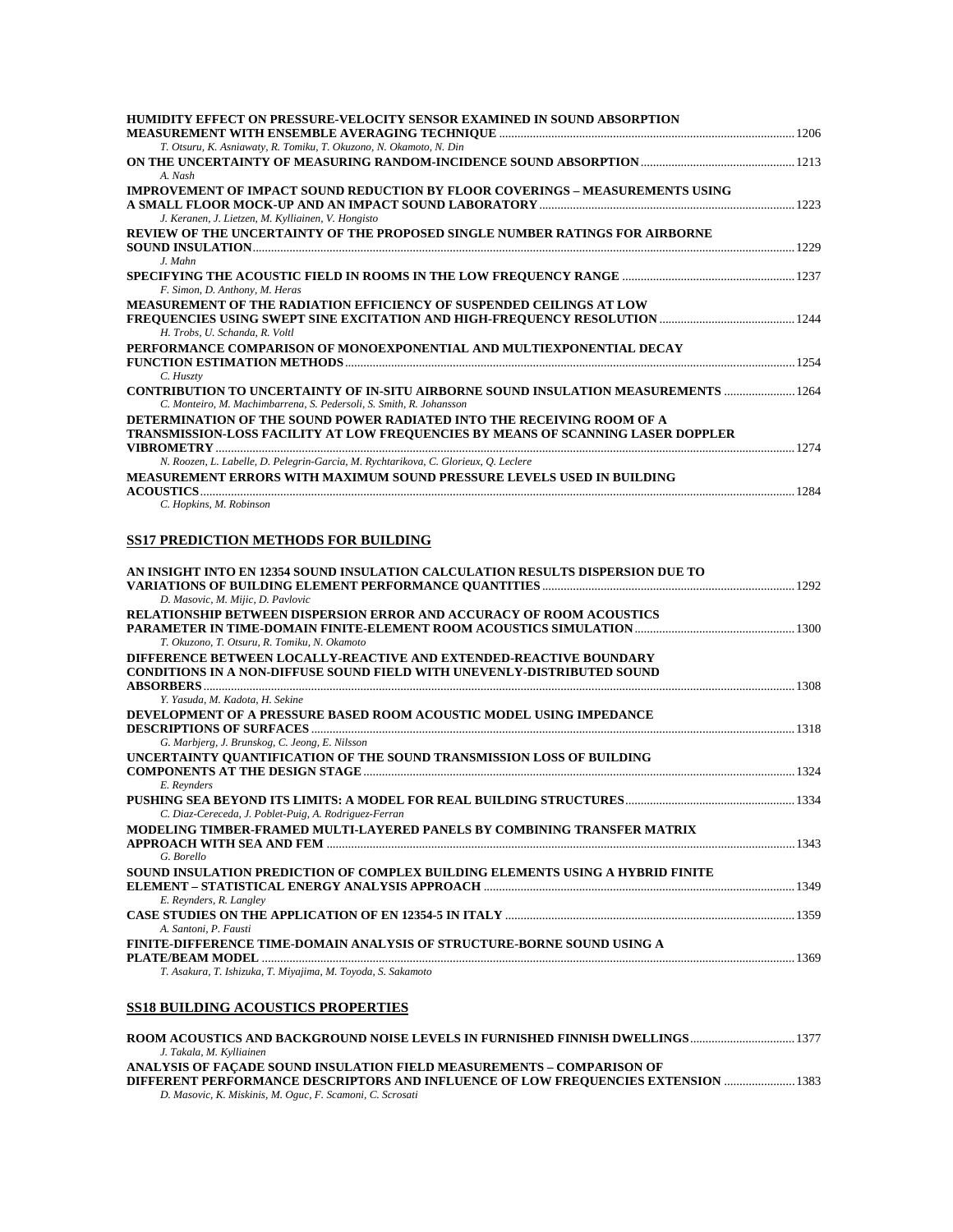| ANALYSIS OF FAÇADE SOUND INSULATION FIELD MEASUREMENTS - INFLUENCE OF ACOUSTIC        |  |
|---------------------------------------------------------------------------------------|--|
| D. Masovic, K. Miskinis, M. Oguc, F. Scamoni, C. Scrosati                             |  |
| <b>COMPARISON BETWEEN THE SPECTRUM SHAPE OF TRAFFIC NOISE IN BELGRADE AND THE ISO</b> |  |
|                                                                                       |  |
| D. Masovic, M. Mijic, D. Pavlovic                                                     |  |
|                                                                                       |  |
| INFLUENCE OF TEMPORAL AND SPECTRAL FEATURES OF NEIGHBOUR'S NOISE ON PERCEPTION        |  |
|                                                                                       |  |
| M. Rychtarikova, H. Mullner, D. Urban, V. Chmelik, N. Roozen, C. Glorieux             |  |
| EVALUATION OF FLOOR VIBRATIONS INDUCED BY WALKING IN REINFORCED CONCRETE              |  |
|                                                                                       |  |
| P. Lee, B. Lee, M. Griffin                                                            |  |
|                                                                                       |  |
| S. Bailhache, C. Guigou-Carter, C. Rougier, I. Schmich                                |  |
| ACOUSTIC SATISFACTION IN MULTI-STOREY BUILDINGS BUILT AFTER 1950 – PRELIMINARY        |  |
|                                                                                       |  |
| V. Hongisto, M. Makila, A. Haapakangas, J. Hakala, J. Hyona, M. Kylliainen            |  |
| DISTURBANCE CAUSED BY AIRBORNE LIVING SOUNDS HEARD THROUGH WALLS – PRELIMINARY        |  |
|                                                                                       |  |
| V. Hongisto, D. Oliva, J. Keranen                                                     |  |
| EFFECT OF MEASUREMENT METHOD ON THE REPRODUCIBILITY VALUE OF THE SINGLE               |  |
|                                                                                       |  |
| V. Hongisto, J. Keranen, M. Kylliainen, J. Mahn                                       |  |
|                                                                                       |  |
| C. Guigou-Carter, S. Bailhache, M. Villenave, A. Maillet                              |  |
| EUROPEAN VARIETY OF DESCRIPTORS FOR BUILDING ACOUSTIC PERFORMANCE AND                 |  |
|                                                                                       |  |
| E. Gerretsen                                                                          |  |
|                                                                                       |  |
| I. Turunen-Rindel                                                                     |  |
|                                                                                       |  |
| <b>EMPIRICAL EVALUATION OF THE CONTEMPORARY LIVING NOISE SPECTRUM IN MULTI-FAMILY</b> |  |
|                                                                                       |  |
| H. Muellner, M. Rychtarikova                                                          |  |
| REVISION OF SINGLE-NUMBER QUANTITIES FOR SOUND INSULATION IN BUILDINGS: STATE OF      |  |
|                                                                                       |  |
| W. Scholl                                                                             |  |
|                                                                                       |  |
| A. Liebl, M. Spah, O. Barlome, M. Kittel                                              |  |
|                                                                                       |  |
| J. Patricio, S. Antunes                                                               |  |
|                                                                                       |  |
| A. Izewska                                                                            |  |
| SOURCE-SPECIFIC SOUND INSULATION DESCRIPTORS FOR TRANSPORTATION NOISE AND             |  |
|                                                                                       |  |
| S. Kurra                                                                              |  |
|                                                                                       |  |
| R. Ordonez, C. Visentin, M. Markovic, P. Fausti                                       |  |
| SOUND INSULATION PERFORMANCE IN DANISH MULTI-STOREY HOUSING 1850-2009 AND             |  |
|                                                                                       |  |
| B. Rasmussen, D. Hoffmeyer                                                            |  |
| <b>EXPERIENCES FROM THE USE OF EUROPEAN PREDICTION MODELS FOR AIRBORNE SOUND</b>      |  |
|                                                                                       |  |
| J. Novacek                                                                            |  |
|                                                                                       |  |
| EVALUATION OF IMPACT SOUND INSULATION OF INTERMEDIATE FLOORS ON THE BASIS OF          |  |
|                                                                                       |  |
| J. Lietzen, M. Kylliainen, V. Kovalainen, V. Hongisto                                 |  |

# **SS20 IMPACT SOUND**

| <b>LABORATORY EVALUATION OF IMPACT NOISE INSULATION OF DRY SYSTEMS FOR FLOATING</b> |      |
|-------------------------------------------------------------------------------------|------|
| <b>FLOORS</b>                                                                       | 1555 |
| C. Pavarin, L. Luision, A. Bella                                                    |      |
|                                                                                     |      |
| J. Jeong, J. Kim, W. Yang                                                           |      |
| SEMI-EMPIRICAL MODEL OF THE IMPACT FORCE OF A WALKING PERSON IN THE TIME DOMAIN     |      |
|                                                                                     | 1568 |
| U. Schanda, H. Trobs, R. Voltl, P. Becker                                           |      |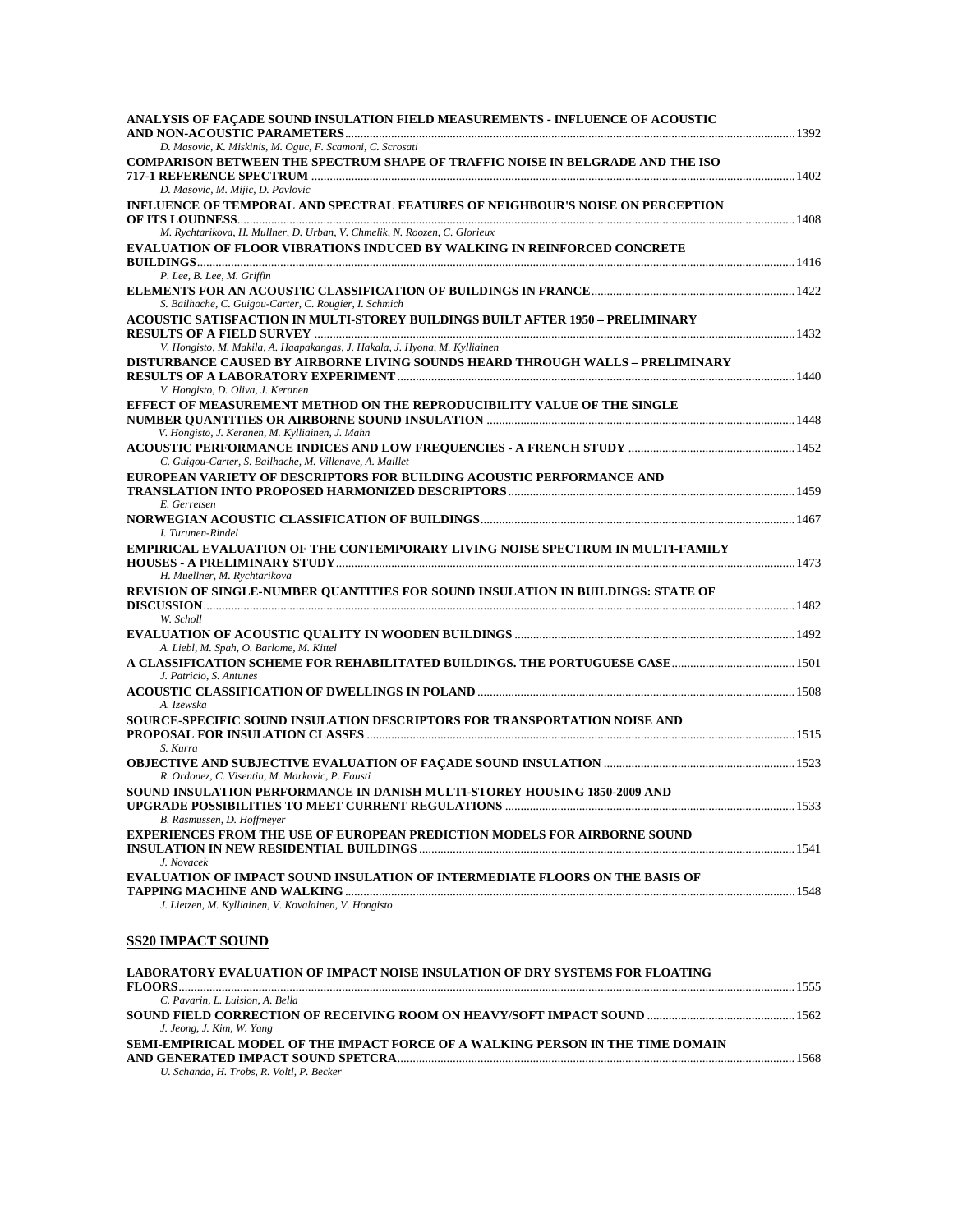| FINDINGS FROM THE AKULITE PROJECT: CORRELATION BETWEEN MEASURED VIBRO-ACOUSTIC                                        |  |
|-----------------------------------------------------------------------------------------------------------------------|--|
|                                                                                                                       |  |
| F. Ljunggren, C. Simmons, K. Hagberg                                                                                  |  |
|                                                                                                                       |  |
| B. Zeitler, S. Schoenwald, I. Sabourin                                                                                |  |
| VIBRATION MEASUREMENTS FOR EVALUATING WALKING DISCOMFORT OF FLOATING FLOORS                                           |  |
|                                                                                                                       |  |
| J. Kim, J. Jeon                                                                                                       |  |
| TRANSIENT SOUND CALCULATION METHOD BASED ON ACOUSTICAL TRANSFER VECTOR                                                |  |
| X. Wu, Y. Lyu, F. Sui                                                                                                 |  |
|                                                                                                                       |  |
| S. Nakamori, J. Yoshimura                                                                                             |  |
|                                                                                                                       |  |
| J. Medved, M. Bobik, A. Puskar, D. Szabo                                                                              |  |
|                                                                                                                       |  |
| T. Koga                                                                                                               |  |
| SUBJECTIVE EVALUATION OF FLOOR IMPACT SOUND OF WOOD-FRAME CONSTRUCTION                                                |  |
|                                                                                                                       |  |
| H. Sato, T. Hirota, A. Hiramitsu, M. Tanaka                                                                           |  |
| EVOLUTION OF THE DYNAMIC STIFFNESS OF TYPICAL MATERIALS USED UNDER FLOATING                                           |  |
|                                                                                                                       |  |
| C. Crispin, C. Mertens                                                                                                |  |
| <b>SS21 INSULATION OF AIR-BORNE</b><br>PROBLEMS AND POSSIBLE SOLUTIONS IN THE EVALUATION OF LABORATORY AIRBORNE SOUND |  |
|                                                                                                                       |  |
| A. Prato, A. Schiavi                                                                                                  |  |
|                                                                                                                       |  |
| M. Schneider, H. Fischer                                                                                              |  |
| IMPROVEMENT OF SOUND INSULATION PERFORMANCE OF DOUBLE-LAYER WALL BY USING                                             |  |
| S. Lin, S. Tsujimura, S. Yokoyama, S. Sakamoto                                                                        |  |
|                                                                                                                       |  |
| A. Homb                                                                                                               |  |
|                                                                                                                       |  |
| <b>SS22 CHARACTERIZATION OF STRUCTURE</b>                                                                             |  |
|                                                                                                                       |  |
| BAYESIAN STRUCTURAL SOURCE IDENTIFICATION USING LOCAL GENERALIZED GAUSSIAN                                            |  |
|                                                                                                                       |  |
| M. Aucejo, O. Smet                                                                                                    |  |
|                                                                                                                       |  |
| C. Himmel                                                                                                             |  |
| STRUCTURE-BORNE SOUND SOURCE AND TRANSFER PATH ANALYSIS OF COUPLED STRUCTURES                                         |  |
|                                                                                                                       |  |
| B. Knofel, J. Troge, W. Drossel, H. Kunze, M. Linke                                                                   |  |
| MODELING & EXPERIMENTATION OF VIBRATION TRANSMISSION THROUGH AN ANGLED JOINT 1706                                     |  |
| S. Ishak, J. Horner, S. Walsh<br>CODDEL ATION DETWEEN CUD IECTIVE AND OD IECTIVE DAD AMETEDS OF IMDACT NOISE.         |  |
|                                                                                                                       |  |

| BAYESIAN STRUCTURAL SOURCE IDENTIFICATION USING LOCAL GENERALIZED GAUSSIAN           |  |
|--------------------------------------------------------------------------------------|--|
| <b>PRIORS</b>                                                                        |  |
| M. Aucejo, O. Smet                                                                   |  |
|                                                                                      |  |
| C. Himmel                                                                            |  |
| STRUCTURE-BORNE SOUND SOURCE AND TRANSFER PATH ANALYSIS OF COUPLED STRUCTURES        |  |
|                                                                                      |  |
| B. Knofel, J. Troge, W. Drossel, H. Kunze, M. Linke                                  |  |
| MODELING & EXPERIMENTATION OF VIBRATION TRANSMISSION THROUGH AN ANGLED JOINT  1706   |  |
| S. Ishak. J. Horner, S. Walsh                                                        |  |
| <b>CORRELATION BETWEEN SUBJECTIVE AND OBJECTIVE PARAMETERS OF IMPACT NOISE</b>       |  |
|                                                                                      |  |
| M. Spah, A. Liebl, L. Weber, P. Leistner                                             |  |
| <b>EXPERIMENTAL VALIDATION OF APPROXIMATED EXPRESSIONS FOR STRUCTURE-BORNE SOUND</b> |  |
|                                                                                      |  |
| S. Bailhache, M. Villot                                                              |  |
|                                                                                      |  |
| <b>B.</b> Gibbs                                                                      |  |
|                                                                                      |  |
| J. Scheck, H. Fischer, E. Taskan, C. Fichtel                                         |  |
|                                                                                      |  |
| A. Ruff, H. Fischer                                                                  |  |

# **VOLUME 3**

| APPLICATION OF THE TWO-STAGE METHOD ON THE CHARACTERIZATION OF DIFFERENT |  |
|--------------------------------------------------------------------------|--|
|                                                                          |  |
| A. Vogel, O. Kornadt, V. Wittstock, W. Scholl                            |  |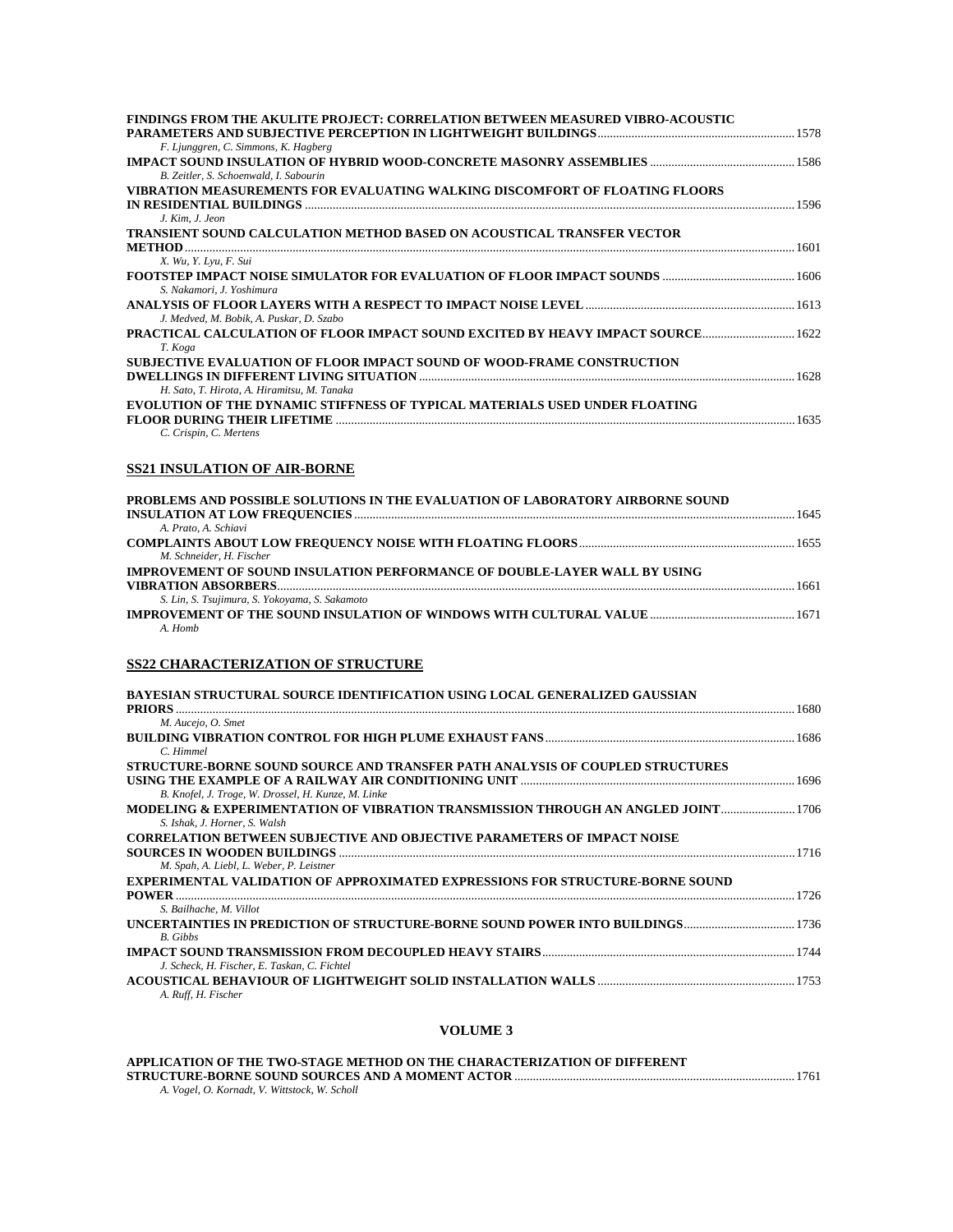# **SS23 LIGHTWEIGHT CONSTRUCTIONS**

| THE VARIABLE EFFECTIVE BENDING STIFFNESS OF LIGHTWEIGHT LAMINATED PANELS1771                                                                                                                                      |  |
|-------------------------------------------------------------------------------------------------------------------------------------------------------------------------------------------------------------------|--|
| J. Davy, A. Cown, J. Pearse, M. Latimer<br>SOME CONSIDERATIONS ABOUT THE « ELEMENT ATTENUATION » (PROJECT AH+, PART 1) 1781                                                                                       |  |
| C. Crispin, L. Geetere, B. Ingelaere<br>LABORATORY MEASUREMENTS OF THE NEW QUANTITIES NECESSARY FOR THE FLANKING                                                                                                  |  |
| C. Crispin, B. Ingelaere<br>IN SITU AND LABORATORY MEASUREMENT OF SERVICE EQUIPMENT DECOUPLING IN                                                                                                                 |  |
| D. Bard, V. Desarnaulds, H. Lissek, R. Beffa<br>DEVELOPMENT OF SEA MODELS OF COMPOSITE HEAVYWEIGHT-LIGHTWEIGHT FLOORS BY                                                                                          |  |
| C. Churchill, C. Hopkins<br>MEASURED SOUND INSULATION OF DOUBLE LEAF PLASTERBOARD WALLS - INFLUENCE OF                                                                                                            |  |
| S. Reinhold, M. Schneider, H. Fischer<br>R. Wareing, J. Pearse, J. Davy, M. Latimer                                                                                                                               |  |
| <b>COMPETITIVE WOODEN FLOOR SYSTEMS - MULTI-OBJECTIVE OPTIMIZATION BASED ON</b>                                                                                                                                   |  |
| J. Mahn, C. Hopkins, U. Schanda, L. Krajci<br>C. Geyer, R. Butikofer, A. Muller, B. Schuppisser, A. Sanavi<br>SIMULTANEOUS OPERATIONAL VIBRATION ANALYSIS OF DIFFERENT LAYERS OF LIGHTWEIGHT                      |  |
| R. Voltl, U. Schanda, M. Kohrmann, M. Buchschmid, G. Muller                                                                                                                                                       |  |
| SOUND INSULATION PERFORMANCE OF CROSS LAMINATED TIMBER BUILDING SYSTEMS 1864<br>S. Schoenwald, B. Zeitler, I. Sabourin, F. King<br>FLANKING SOUND INSULATION OF WOOD FRAME ASSEMBLIES WITH HIGH AXIAL AND LATERAL |  |
| B. Zeitler, S. Schoenwald, F. King                                                                                                                                                                                |  |
| FINDINGS FROM THE AKULITE PROJECT: NEW SINGLE NUMBERS FOR IMPACT SOUND 20-5000 HZ<br>C. Simmons, F. Ljunggren, K. Hagberg                                                                                         |  |
| ACOUSTIC PERFORMANCE OPTIMIZATION UNDER PARAMETER AND MODEL UNCERTAINTIES OF<br>C. Coguenanff, C. Desceliers, C. Guigou-Carter, P. Jean                                                                           |  |
| IN SITU MEASURED FLANKING TRANSMISSION IN LIGHT WEIGHT TIMBER HOUSES WITH<br>A. Agren, F. Ljunggren                                                                                                               |  |
| PREDICTING SOUND TRANSMISSION LOSS ON OF LIGHTWEIGHT TIMBER FRAMED                                                                                                                                                |  |
| J. Kouyoumji<br>ASSESSMENT OF ACOUSTIC PERFORMANCE OF COMPOSITE STRUCTURES WITH VISCOELASTIC                                                                                                                      |  |
| S. Ghinet, H. Osman, A. Grewal<br>ACOUSTIC DESIGN THROUGH PREDICTIVE METHODS IN CROSS LAMINATED TIMBER (CLT)                                                                                                      |  |
| M. Perez, M. Fuente<br>VIBRATION LEVEL DIFFERENCE MEASUREMENTS ON A TIMBER FRAME MOCK-UP PROJECT AH+,                                                                                                             |  |
| D. Lieven, I. Bart, R. Monika<br>FLANKING SOUND TRANSMISSION MEASUREMENTS ON A TIMBER FRAME MOCK-UP. PROJECT                                                                                                      |  |
| D. Lieven, I. Bart, R. Monika<br>C. Guigou-Carter, C. Goguenanff, S. Bailhache, M. Villot                                                                                                                         |  |
| FLOOR IMPACT SOUND INSULATION OF WOODEN THREE-STORY SCHOOL BUILDING FOR FULL-<br>A. Hiramitsu                                                                                                                     |  |
| K. Hagberg                                                                                                                                                                                                        |  |
| B. Ingelaere, M. Damme                                                                                                                                                                                            |  |
| B. Ingelaere, D. Wuyts                                                                                                                                                                                            |  |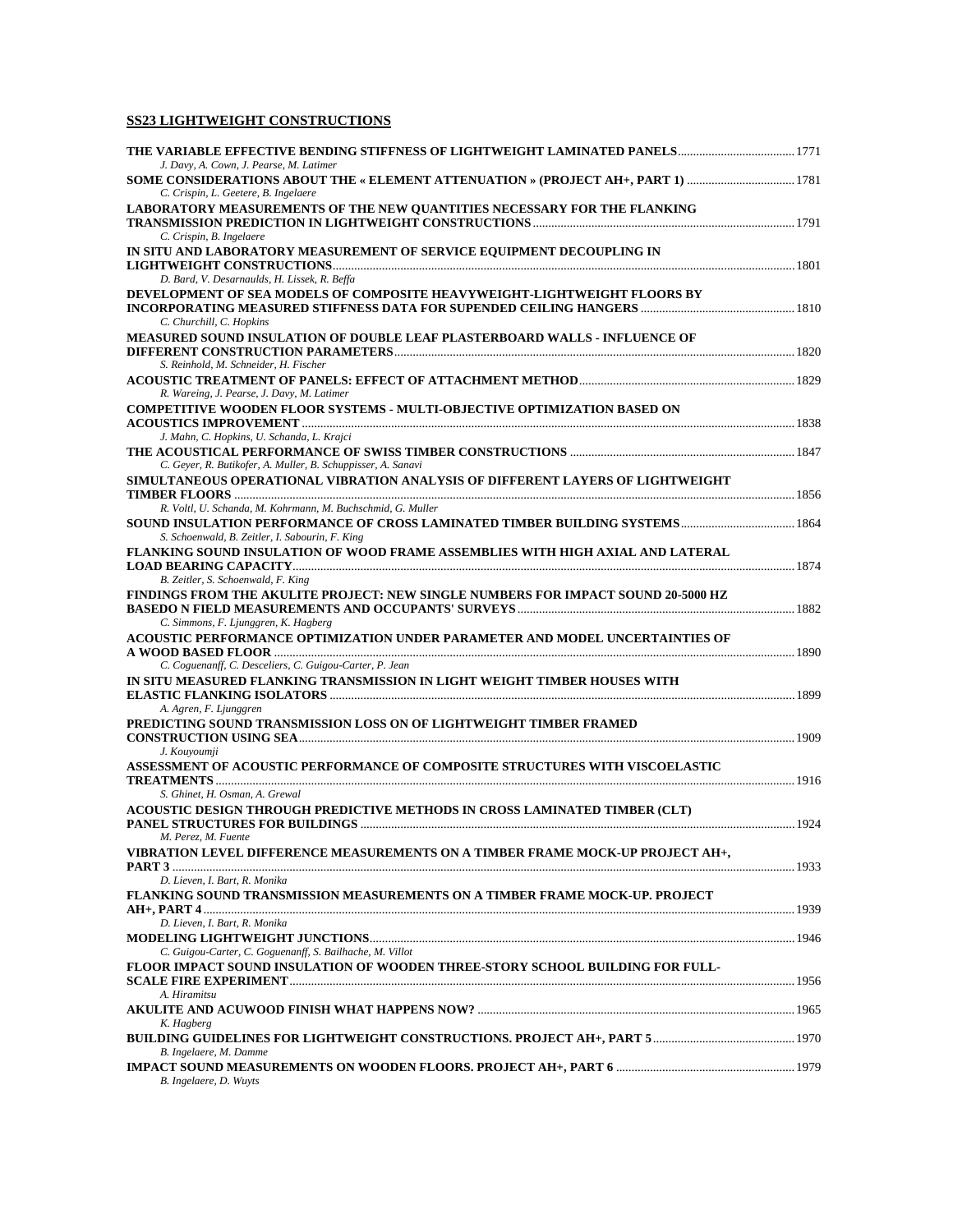# **SS25 ROOM ACOUSTICS**

| ACOUSTICAL COMFORT CONDITIONS IN EATING ESTABLISHMENTS - CASE STUDY ON STUDENT                                                    |       |
|-----------------------------------------------------------------------------------------------------------------------------------|-------|
| N. Ilgurel                                                                                                                        |       |
| A. Trematerra, G. Iannace                                                                                                         |       |
| J. Takala, M. Kylliainen                                                                                                          |       |
| REVISING FLUCTUATION NOISE CHARACTERISTICS FOR DESCRIBING THE RECEPTION OF<br>N. Prodi, C. Visentin                               |       |
|                                                                                                                                   |       |
| K. Kitapci, L. Galbrun, B. O'Rourke, G. Turner<br>J. Dolejsi, I. Sturmova, M. Rychtarikova, J. Dolejsi, B. Majchrakova, L. Pouzar |       |
|                                                                                                                                   |       |
| J. Yeon, K. Kim, K. Yang<br>SPATIAL INFORMATION OF SOUND FIELDS SCATTERED BY PERIODIC-TYPE DIFFUSERS BEHIND A                     |       |
| S. Sato, D. Takahashi                                                                                                             |       |
| <b>EXPERIMENTAL STUDY OF THE EFFECT OF AIR ABSORPTION ON THE SOUND ABSORPTION</b>                                                 |       |
| E. Toyoda, J. Yoshimura                                                                                                           |       |
| COMBINING THERMALLY ACTIVATED COOLING TECHNOLOGY (TABS) AND HIGH ACOUSTIC<br>Y. Muet, H. Peperkamp, R. Machner                    |       |
| ACOUSTICAL INVESTIGATION OF OPEN-PLAN OFFICES IN GREEN BUILDINGS IN MALAYSIA2076<br>N. Jalil, N. Din, N. Keumala                  |       |
| MEASUREMENT OF THE ACOUSTICAL PERFORMANCE OF TRADITIONAL VERNACULAR MOSQUES                                                       |       |
| N. Din, N. Jalil, Y. Ahmad, R. Othman, T. Otsuru                                                                                  |       |
| ACOUSTICAL BEHAVIOUR OF NEW MULTIFUNCTIONAL CEILING PANELS MADE OF TEXTILE-                                                       |       |
| Habil, W. Hufenbach, F. Kolbe, M. Dannemann, S. Friebe, R. Ortlepp                                                                |       |
| E. Bo, M. Rychtarikova, D. Garcia, C. Glorieux, A. Astolfi                                                                        |       |
| T. Blinet, G. Jacqus, C. Guigou-Carter, P. Jean, J. Chene                                                                         |       |
| PRACTICAL AND ACCURATE ROOM ACOUSTICAL MEASUREMENTS IN LARGE INDOOR<br>A. Bradette, K. Lorenz-Kierakiewitz                        |       |
|                                                                                                                                   |       |
| C. Hausler, B. Kalwoda<br>EFFECT OF ABSORBING PANELS ON ACOUSTIC QUALITY IN SMALL RECTANGULAR MEETING                             |       |
|                                                                                                                                   |       |
| T. Sakuma, J. Guo                                                                                                                 |       |
| B. Buchegger, H. Ferk, M. Mosing                                                                                                  |       |
| ACOUSTICAL COMFORT AND SPEECH PRIVACY IN THE DESIGN OF FLEXIBLE OPEN-PLAN<br>OFFICES                                              | .2151 |
| G. Rosenhouse                                                                                                                     |       |
| <b>SS26 ACOUSTICS OF EDUCATIONAL FACILITIES</b>                                                                                   |       |
| E. Sala, S. Hakala, L. Rantala, S. Holmqvist, V. Jonsdottir                                                                       |       |
| J. Harvie-Clark, N. Dobinson                                                                                                      |       |
| CALCULATIONS AND MEASUREMENTS OF REVERBERATION TIME, SOUND STRENGHT AND                                                           |       |
| E. Nilsson<br>APPLYING A COMBINED METRIC BASED ON FLUCTUATION CHARACTERISTICS TO OUTLINE THE                                      |       |
| C. Visentin, N. Prodi                                                                                                             |       |
|                                                                                                                                   |       |

*M. Hodgson, A. Summan*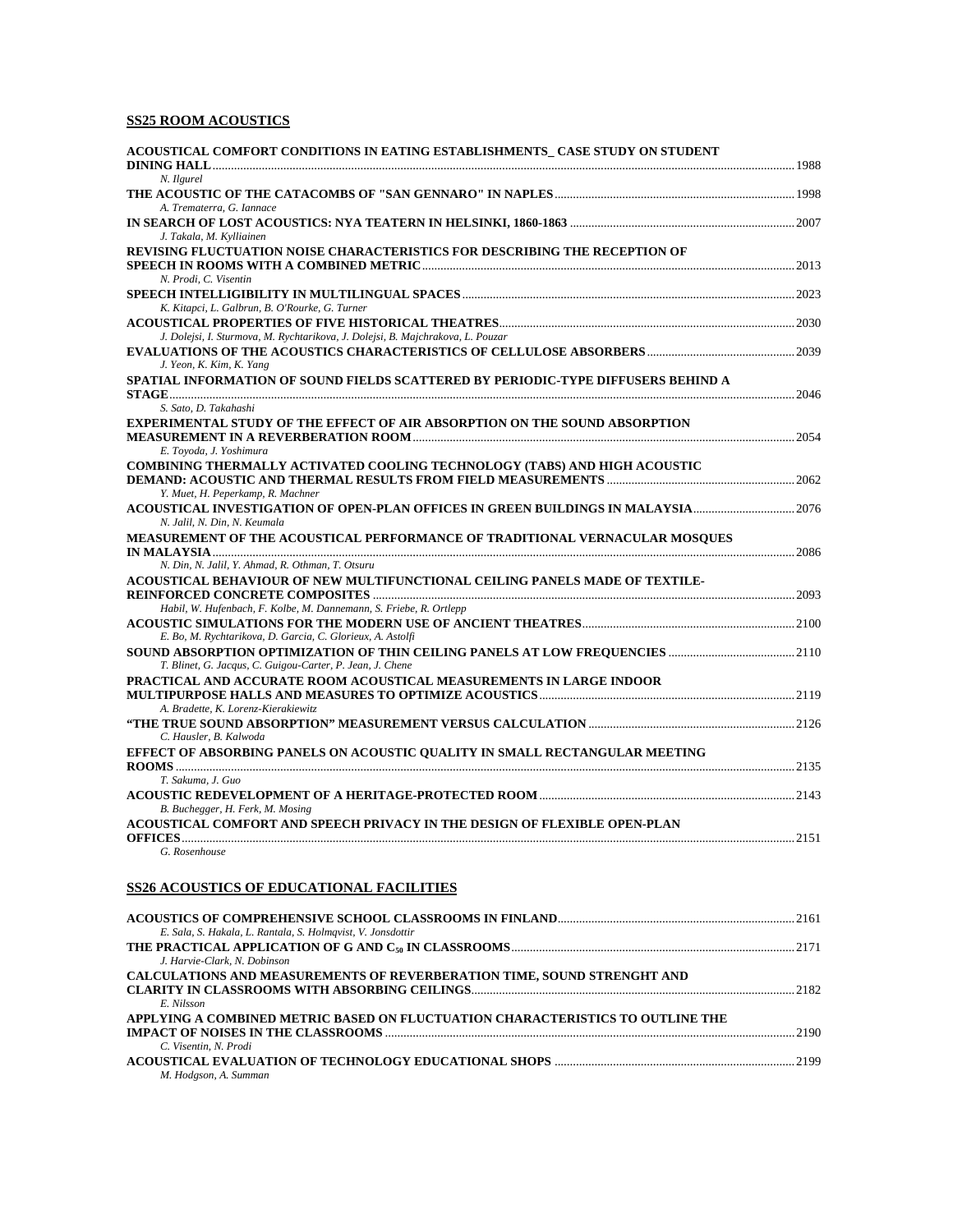| CLASSROOM ACOUSTIC RESEARCH FINDINGS ON SPEECH BEHAVIOUR OF TEACHERS AND                                                                                        |  |
|-----------------------------------------------------------------------------------------------------------------------------------------------------------------|--|
| C. Campbell, C. Svensson                                                                                                                                        |  |
| MITIGATION OF NOISE IN NURSERY CLASSROOMS BY SOUND ABSORPTION, PART 3: A CASE                                                                                   |  |
| K. Kawai, S. Fujihara                                                                                                                                           |  |
|                                                                                                                                                                 |  |
| N. Durup, B. Shield, S. Dance, R. Sullivan                                                                                                                      |  |
| B. Shield, R. Conetta, T. Cox, C. Mydlarz, J. Dockrell, D. Connolly                                                                                             |  |
| SS27 LONG AND SHORT RANGE                                                                                                                                       |  |
|                                                                                                                                                                 |  |
| K. Attenborough, I. Bashir, S. Taherzadeh                                                                                                                       |  |
| P. Jean, J. Defrance, F. Koussa                                                                                                                                 |  |
| MEASURED GROUND EFFECTS WITH METEOROLOGICAL CONDITIONS CLASSIFIED ACCORDING                                                                                     |  |
| D. Hohenwarter                                                                                                                                                  |  |
| FINITE-DIFFERENCE TIME-DOMAIN OUTDOOR ACOUSTIC SIMULATION OF A REAL-LIFE AREA<br>USING LAND COVER ACOUSTIC CHARACTERISTICS IDENTIFIED BY AIRBORNE HYPERSPECTRAL |  |
|                                                                                                                                                                 |  |
| T. Oshima, Y. Hiraguri, K Hoshi<br>IMPROVEMENT OF ESTIMATION METHOD OF LAND COVER ACOUSTIC CHARACTERISTICS USING                                                |  |
| Y. Hiraguri, T. Oshima, K. Hoshi                                                                                                                                |  |
| BINAURAL SIMULATION OF SOUND PROPAGATION FROM MOVING SOUND SOURCE USING HRTF  2271<br>T. Iwase, H. Kurono, Y. Okada, K. Yoshihisa                               |  |
| EFFECTIVE IMPEDANCE MODELS FOR ROUGH SURFACES IN TIME-DOMAIN PROPAGATION                                                                                        |  |
| O. Faure, B. Gauvreau, F. Junker, P. Lafon                                                                                                                      |  |
| J. Defrance, P. Jean                                                                                                                                            |  |
| SOUND SOURCES AND INVERSE FILTERING FOR THE MEASUREMENT OF GROUND IMPEDANCE  2299                                                                               |  |
| S. Ortiz, P. Cobo, D. Ibarra, C. Colina                                                                                                                         |  |
| T. Renterghem, B. Coensel, D. Botteldooren<br>SCALE-MODEL VALIDATION STUDY OF FINITE-DIFFERENCE TIME-DOMAIN SIMULATIONS OVER                                    |  |
| T. Oshima, T. Ishizuka, T. Kamijo                                                                                                                               |  |
| SHAPE-OPTIMAL DESIGN OF GRADED INDEX SONIC CRYSTAL NOISE BARRIERS WITH LINE                                                                                     |  |
| B. Aa, J. Forssen                                                                                                                                               |  |
|                                                                                                                                                                 |  |
| H. Tao, S. Liu, B. Tong, K. Li<br>INITIAL RESULTS FOR TRAFFIC NOISE MITIGATION WITH HELMHOLTZ RESONATORS IN THE                                                 |  |
| J. Forssen, B. Aa                                                                                                                                               |  |
|                                                                                                                                                                 |  |
| <b>SS28 SOUND PROPAGATION IN BUILT-UP</b>                                                                                                                       |  |
| PREDICTION METHOD OF INSERTION LOSS OF DETACHED HOUSES AGAINST ROAD TRAFFIC                                                                                     |  |
| K. Fujimoto, K. Tsuji, T. Tominaga                                                                                                                              |  |
| L. Tang, G. Kwok, V. Fung, C. Lee, A. Lui, M. Yeung                                                                                                             |  |
| FAST MULTIPOLE BOUNDARY ELEMENT METHOD APPLIED TO ACOUSTIC PROPAGATION IN                                                                                       |  |
| X. Vuylsteke, T. Leissing, P. Jean, J. Semblat                                                                                                                  |  |
| MODELLING OF SOUND PROPAGATION IN URBAN ENVIRONMENTS WITH THE EFFECT OF                                                                                         |  |
| Y. Smyrnova, J. Kang                                                                                                                                            |  |
| RECENT DEVELOPMENTS IN THE TRANSMISSION LINE MATRIX METHOD AND IMPLEMENTATION                                                                                   |  |
| G. Guillaume, O. Faure, N. Fortin, F. Junker, P. Aumond, B. Gauvreau                                                                                            |  |
| IMPROVING THE ACCURACY OF ENGINEERING MODELS AT SHIELDED BUILDING FACADES:                                                                                      |  |
| T. Renterghem, W. Wei, J. Forssen, M. Hornikx, M. Ogren, D. Botteldooren, E. Salomons                                                                           |  |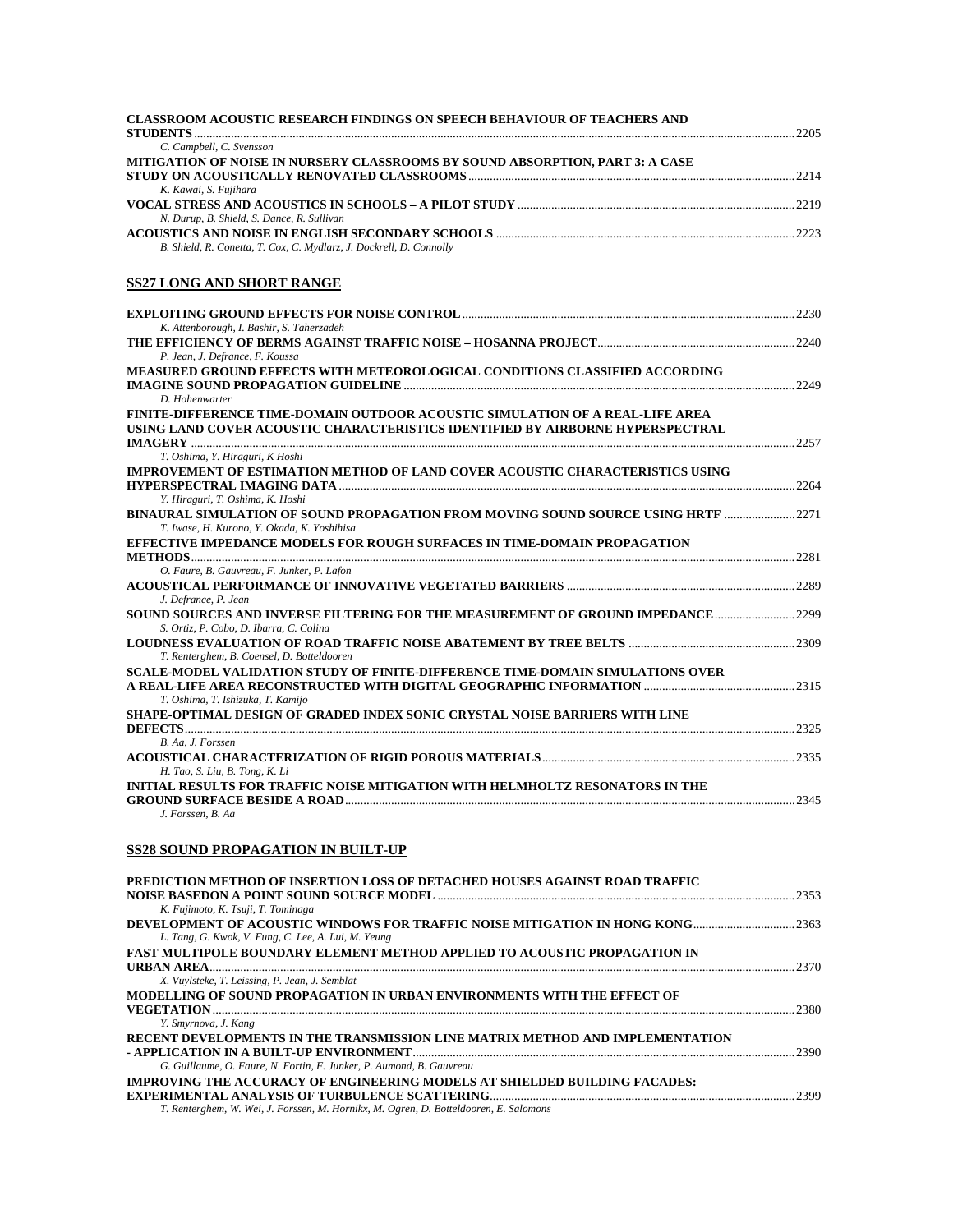|                                             | 2404 |
|---------------------------------------------|------|
| H. Jang, J. Jeon                            |      |
| <b>SOUND PROPAGATION IN STREET CANYONS.</b> | 2410 |
| W Probst                                    |      |

# **SS29 STANDARDIZED NOISE PREDICTION**

| M. Kropsch, C. Lechner                                                                                                       |      |
|------------------------------------------------------------------------------------------------------------------------------|------|
| H. Hoislbauer, G. Strohmayer                                                                                                 |      |
| INFLUENCE OF TEMPERATURE INVERSION ON OUTDOOR NOISE PROPAGATION - A CASE STUDY  2428<br>R. Hetzel, J. Halbritter             |      |
| CODE TYMPAN <sup>TM</sup> OPEN SOURCE SOFTWARE DEDICATED TO THE CALCULATION OF INDUSTRIAL<br><b>NOISE IN THE ENVIRONMENT</b> | 2439 |
| S. Bourdiec. D. Thomasson                                                                                                    |      |
| T. Hida                                                                                                                      |      |
| IMPLEMENTING NOISE PREDICTION STANDARDS IN SOFTWARE – CHALLENGES AND                                                         |      |
|                                                                                                                              | 2453 |
| S. Banda, D. Manvell                                                                                                         |      |
| M. Gille, B. Kunzmann, H. Stapelfeldt, C. Kurz                                                                               |      |
| SPECIFIC ASPECTS OF THE QUALITY ASSURANCE OF SOFTWARE FOR CALCULATION OF                                                     |      |
|                                                                                                                              | 2469 |
| K. Krapf, S. Ibbeken                                                                                                         |      |
| MEASURES TO INCREASE ACCURACY AND PRECISION OF SOFTWARE-BASED NOISE PREDICTION2473<br>W. Probst                              |      |
|                                                                                                                              | 2481 |
| M. Martino, G. Dutilleux, D. Maercke, J. Defrance                                                                            |      |

#### **SS30 MITIGATION MEASURES**

| H. Dilmen, A. Arisoy, M. Cay, D. Meredith                                             |      |
|---------------------------------------------------------------------------------------|------|
| NOISE REDUCTION AT STEELY RAILWAY BRIDGES – NUMERICAL APPROACH AND FIELD              |      |
|                                                                                       | 2497 |
| C. Granowski, M. Meiler                                                               |      |
| <b>OUIET-TRACK: TRACK OPTIMISATION AND MONITORING FOR FURTHER NOISE REDUCTION2507</b> |      |
| G. Desanghere                                                                         |      |
|                                                                                       | 2514 |
| M. Hoier                                                                              |      |

# **SS31 BARRIERS**

| NOISUN - NOISE BARRIERS WITH SUN ENERGY PRODUCTION FOR DISTRICT HEATING SYSTEM<br>H. Bengtsson, M. Persson | 2524 |
|------------------------------------------------------------------------------------------------------------|------|
| <b>MEASURING SOUND INSULATION PROPERTIES OF BARRIERS FOR ULTRASONIC NOISE</b><br><b>REDUCTION.</b>         | 2533 |
| D. Pleban, W. Mikulski                                                                                     |      |
| K. Jambrosic, S. Grubesa, H. Domitrovic                                                                    |      |
| ON THE DECLARATION OF THE MEASUREMENT UNCERTAINTY OF AIRBORNE SOUND                                        |      |
| M. Garai, P. Guidorzi                                                                                      | 2547 |
| <b>CONTROL MEASUREMENTS NEAR HOUSES BEFORE AND AFTER INSTALLATION OF NOISE</b>                             |      |
| A. Buytaert, B. Vanhooreweder                                                                              | 2557 |
| THE SUSTAINABILITY ASSESSMENT OF NOISE BARRIERS FOR EU PROJECT OUIESST: A CASE                             |      |
|                                                                                                            | 2566 |
| C. Oltean-Dumbrava, G. Watts, A. Miah                                                                      |      |
| A STUDY ON THE DEVELOPMENT OF NOISE REDUCING DEVICE INSTALLED ON THE TOP OF NOISE                          |      |
| J. Yoon, Y. Kim, K. Jang, C. Choi                                                                          |      |
| A STUDY ON THE DEVELOPMENT OF CORE SOUNDPROOF DEVICE FOR REDUCTION OF THE                                  |      |
|                                                                                                            | 2582 |
| J. Jung, Y. Kim, K. Jang, J. Yoon, K. Eum                                                                  |      |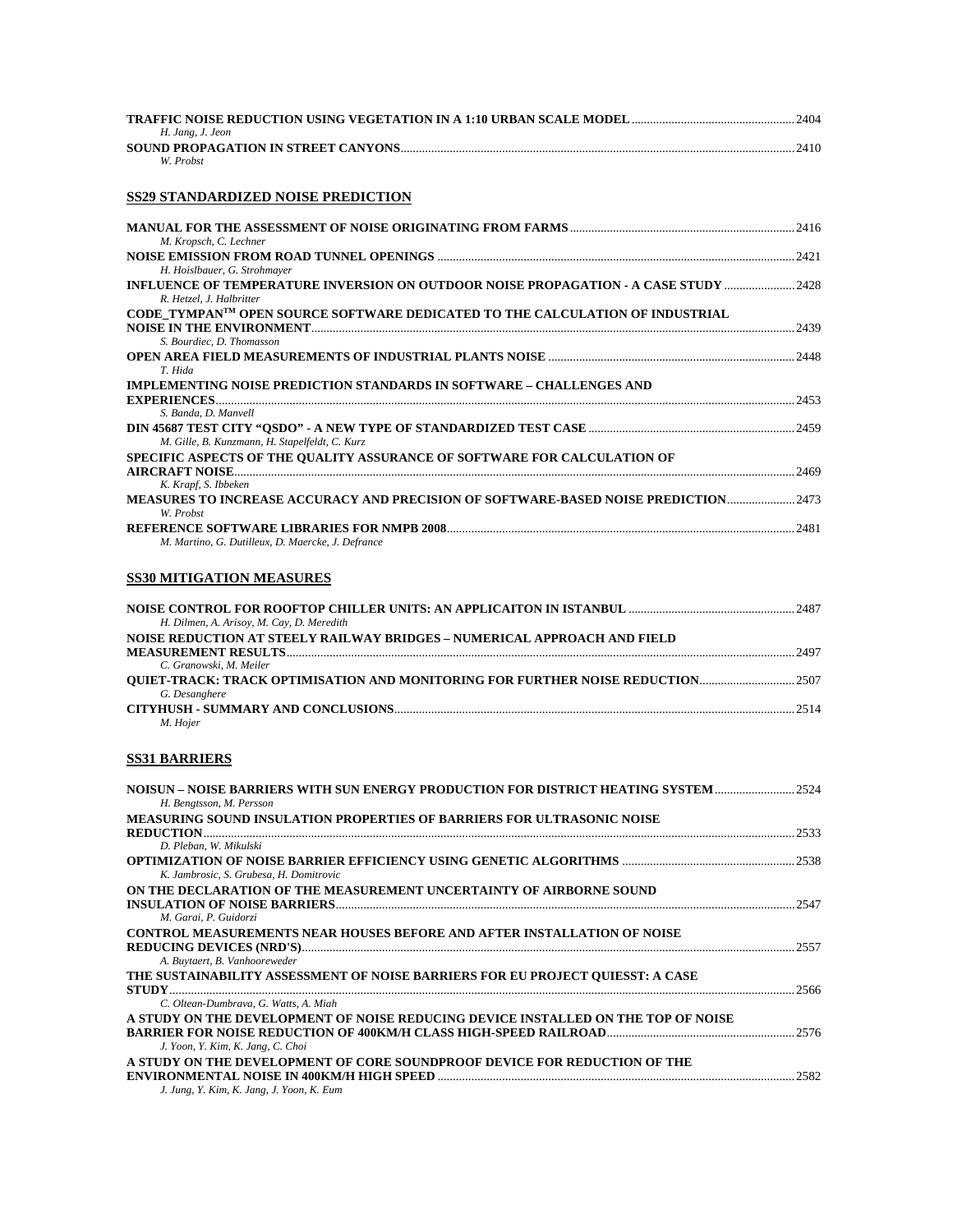| <b>CHARACTERIZATION AND VALIDATION OF A REVERBERATION CHAMBER BUILT TO SCALE IN</b> | 2588  |
|-------------------------------------------------------------------------------------|-------|
| L. Berto, R. Rey, J. Alba, A. Teira                                                 |       |
| ASSESSMENT OF REFLECTIVITY OF NOISE BARRIERS IN THE FAR FIELD - QUIESST METHOD      |       |
|                                                                                     | 2598  |
| F. Roo                                                                              |       |
| <b>DESIGN OF THE UPPER EDGE OF NOISE BARRIERS BASED ON ARRAYS OF SCATTERERS TO</b>  |       |
|                                                                                     | 2608  |
| S. Castinera-Ibanez, C. Rubio, J. Sanchez-Perez                                     |       |
|                                                                                     | 2613  |
| G. Horvath, C. Kirisits, I. Sachpazidis, T. Drewes, K. Krapf, H. Kirisits           |       |
| QUIESST DATABASE ON INTRINSIC ACOUSTIC PERFORMANCES OF EUROPEAN NOISE REDUCING      |       |
|                                                                                     | 2622  |
| M. Conter, M. Haider, M. Czuka                                                      |       |
|                                                                                     |       |
| A. Jolibois, D. Duhamel, V. Sparrow, J. Defrance, P. Jean                           |       |
|                                                                                     | -2640 |
| H. Ng. S. Tang. Y. Chov                                                             |       |
|                                                                                     | 2646  |
| P. Reiter, S. Gasparoni, M. Haider, M. Conter                                       |       |

#### **VOLUME 4**

| 2653  |
|-------|
|       |
|       |
| 2664  |
| -2672 |
| 2680  |
|       |
| 2686  |
|       |

# **SS32 NOISE MAPPING**

| STRATEGIC NOISE MAPPING IN GREECE & CYPRUS - SOME CONSIDERATIONS REGARDING     |      |
|--------------------------------------------------------------------------------|------|
| DELAYS AND PARTICULARITIES IN SOUTH EUROPEAN COUNTRIES FROM THE IMPLEMENTATION |      |
|                                                                                | 2696 |
| K. Vogiatzis                                                                   |      |
| M. Berndt, A. Muntag                                                           |      |
| NOISE MAPPING AND AIR POLLUTION MAPPING USING SAME INPUT DATA COMPUTATION AND  |      |
|                                                                                |      |
| F. Zacharias, R. Kunka, C. Hoar                                                |      |
| SUITABLE TOOLS FOR THE OPTIMIZATION OF MODELING LARGE NOISE MAPS AND A         |      |
|                                                                                |      |
| G. Braunstein                                                                  |      |
| RESIDENTIAL EXPOSURE TO PORT NOISE AND NOISE MAPPING: A CASE STUDY OF PIRAEUS, |      |
|                                                                                |      |
| A. Dimitrios, B. Konstantinos, C. George                                       |      |
| NOISE MAPPING OF MAJOR ROADS FOR THE STATE OF BADEN-WUERTTEMBERG ACCORDING TO  |      |
|                                                                                |      |
| S. Ibbeken, M. Kruger                                                          |      |
|                                                                                |      |
| D. Xia. Y. Zhou. W. Zhu                                                        |      |
|                                                                                |      |
| H. Stapelfeldt, D. Manvell                                                     |      |
| EU NOISE MAPPING EXPERIENCES AND ACTION PLANNING FOR THE GRAND-DUCHY OF        |      |
|                                                                                |      |
| H. Stapelfeldt, D. Glod, D. Styra, D. Manvell                                  |      |
|                                                                                |      |
| $P.$ Junek                                                                     |      |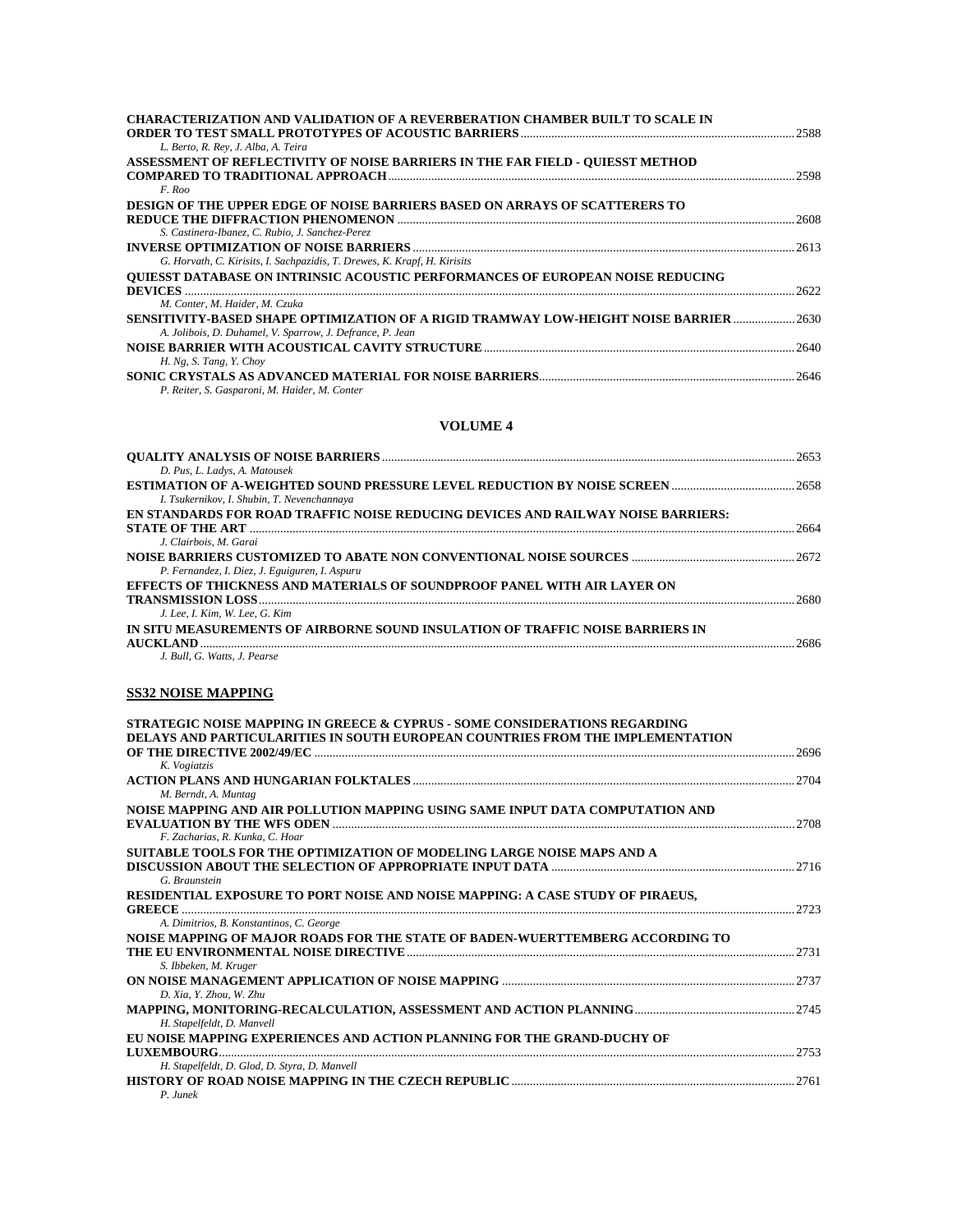| L. Estevez, E. Garcia, J. Cepeda, G. Burdalo, M. Barios, M. Barrios                                     |       |
|---------------------------------------------------------------------------------------------------------|-------|
| RESULTS OF A SURVEY USED TO EVALUATE NOISE ANNOYANCE AS PART OF THE NOISE ACTION                        |       |
|                                                                                                         | 2777  |
| L. Estevez, E. Garcia, J. Cepeda, G. Burdalo, M. Barrios                                                |       |
|                                                                                                         |       |
| E. Ascari, G. Licitra, M. Cerchiai                                                                      |       |
| N. Faber, J. Alferez, J. Fryd, V. O'Malley, I. Milford                                                  | .2794 |
| <b>LARGE-SCALE CALCULATION OF POSSIBLE LOCATIONS FOR SPECIFIC WIND TURBINES UNDER</b>                   |       |
|                                                                                                         | .2806 |
| F. Probst, W. Probst, B. Huber                                                                          |       |
| USE OF NOISE MAPS IN DESIGNING OF BYPASS VERTICAL ALIGNMENT IN RELATION TO HOUSING                      |       |
|                                                                                                         | 2813  |
| M. Tracz, K. Wozniak                                                                                    |       |
| MONITORING AND ESTIMATING OF NOISE TRAFFIC IN THE TRANSALPINE CORRIDORS AND                             |       |
|                                                                                                         | 2822  |
| F. Berlier, C. Tartin, C. Tibone, D. Crea, E. Carnuccio, V. Cipriani, A. Merlino, L. Piani, M. Salvagni |       |
| DESIGNING TOOLS TO SUPPORT NOISE ACTION PLANNING ON A LARGE SCALE: THE ROLE OF A                        |       |
|                                                                                                         | 2832  |
| L. Echaniz, F. Mietlicki, M. Comment                                                                    |       |
|                                                                                                         |       |
| J. Coelho. D Alarcao                                                                                    |       |
|                                                                                                         |       |
| B. Zhang, R. Wu, C. Jiang, X. Li, Y. Ding, W. Hu                                                        |       |
|                                                                                                         |       |
| P. Hepworth, S. Shilton, A. Stimac, M. Ausejo                                                           |       |
| <b>OVERVIEW OF THE CURRENT STATE OF THE ENVIRONMENTAL NOISE DIRECTIVE</b>                               |       |
|                                                                                                         | 2860  |
| N. Guardia, C. Nugent                                                                                   |       |
| IMPROVING CONSISTENCY THROUGH QUALITY CONTROL WITH A LARGE STRATEGIC NOISE                              |       |
|                                                                                                         | 2867  |
| S. Shilton, N. Jones, A. Stimac, M. Ausejo                                                              |       |
| A. Brito. J. Coelho                                                                                     | 2876  |
|                                                                                                         |       |

# **SS33 NOISE MONITORING**

| THE OVERALL EFFICIENCY OF THE WINDSCREENS USED IN THE ACOUSTIC NOISE                 |         |
|--------------------------------------------------------------------------------------|---------|
|                                                                                      | 2882    |
| V. Buzduga                                                                           |         |
| MAPPING SOUND PRESSURE LEVELS ON CONTINENTAL SCALES USING A GEOSPATIAL SOUND         |         |
|                                                                                      | .2890   |
| D. Mennitt, K. Fristrup, K. Sherrill, L. Nelson                                      |         |
|                                                                                      | 2901    |
| F. Pratico, R. Vaiana, T. Iuele                                                      |         |
|                                                                                      | $-2910$ |
| P. Taimisto, T. Yli-Tuomi, A. Pennanen, I. Vouitsis, Z. Samaras, M. Keuken, T. Lanki |         |
| THE ART OF BASELINE - LESSONS LEARNT AND BEST PRACTICE IN LARGE SCALE BASELINE       |         |
|                                                                                      | .2915   |
| C. Skinner, P. Shields, H. Billin                                                    |         |
| ON-DEMAND NOISE MONITORING TECHNICAL CHALLENGES FOR PROVIDING A GLOBAL               |         |
|                                                                                      | 2924    |
| D. Manvell                                                                           |         |
| ENVIRONMENTAL NOISE MONITORING AND MEASUREMENT IN THE CITY OF NOVI SAD IN 2012       | 2929    |
| E. Zivadinovic, S. Bijelovic, N. Dragic, M. Popovic, S. Milosevic, Z. Lalovic        |         |
| ASSESSMENT OF VIBRATION AND NOISE CHARACTERISTICS WITH THE VARIABLE SPEED AND        |         |
|                                                                                      | 2939    |
| S. Oh, J. Lim, J. Ock, H. Lee, S. Jung                                               |         |
| A METHOD FOR RECOGNITION OF COEXISTING ENVIRONMENTAL SOUND SOURCES BASED ON          |         |
|                                                                                      | 2952    |
| E. Creixell, K. Haddad, W. Song, S. Chauhan, X. Valero                               |         |
|                                                                                      | .2962   |
| G. Gereb                                                                             |         |
| SIMPLIFYING OF NOISE MONITORING USING NEW LOW POWER NOISE MONITORING SYSTEM          | 2971    |
| N. Sato, R. Kazama, M. Ohya                                                          |         |
|                                                                                      | 2977    |
| T. Wetlesen                                                                          |         |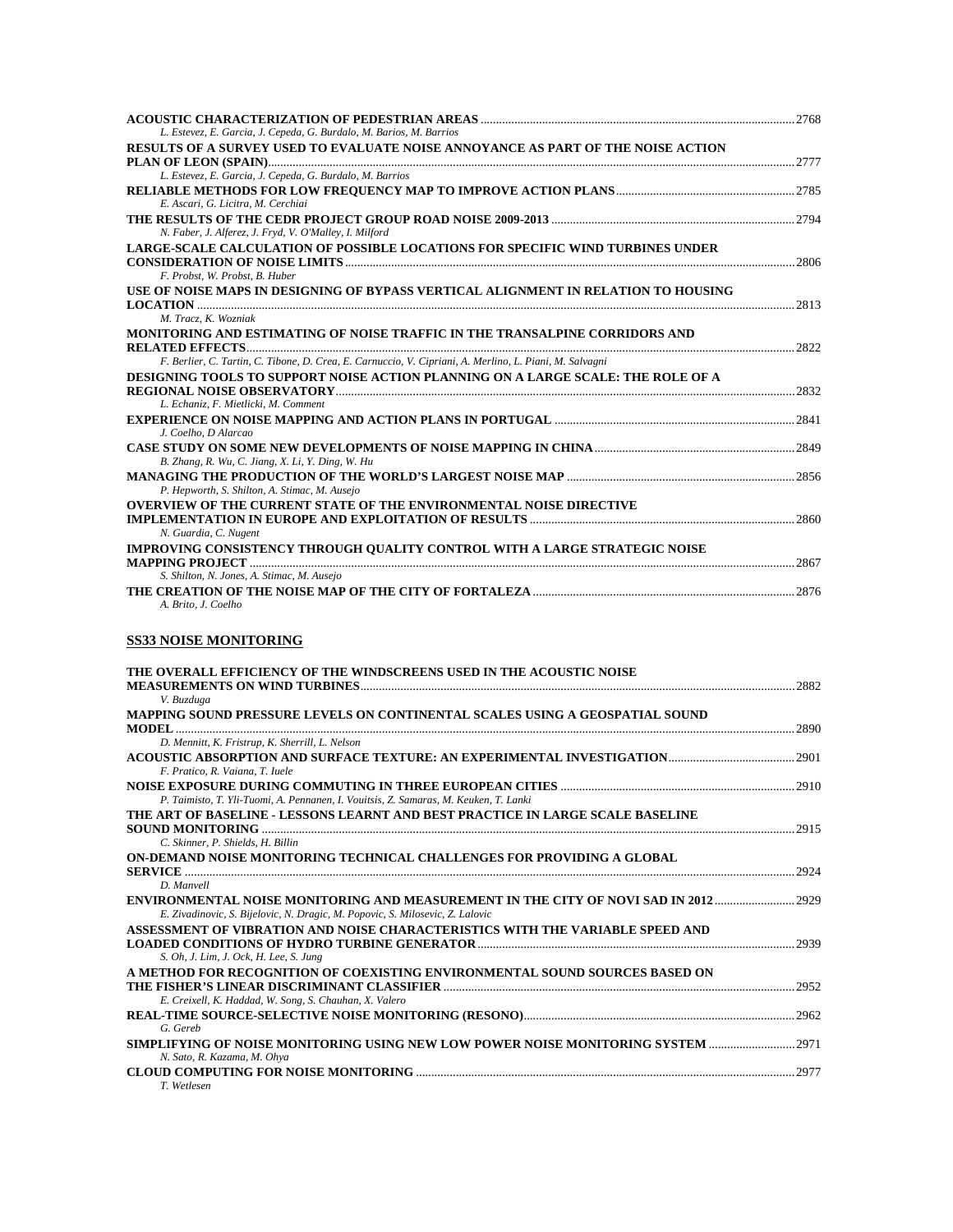| ON THE IDENTIFICATION OF FAULTS AND AGE-RELATED DETERIORATION IN OUTDOOR                                         |      |
|------------------------------------------------------------------------------------------------------------------|------|
|                                                                                                                  |      |
| D. Robinson                                                                                                      |      |
| A CASE STUDY OF THE NEW MULTI-FUNCTION, MULTI-POINT MEASUREMENT INSTRUMENTS2993                                  |      |
| Y. Nakajima, Y. Kurosawa, N. Sato, K. Shinohara, Y. Yonemoto, D. Sakaue, T. Ozaki, T. Ueta, M. Ohya, K. Iwahashi |      |
| AUTOMATIC CLASSIFICATION OF URBAN TRAFFIC NOISE ONBOARD AN ACOUSTIC MONITORING                                   |      |
| <b>SYSTEM</b>                                                                                                    | 2998 |
| P. Wessels, T. Zon, T. Basten                                                                                    |      |
| VIBRATION & NOISE MEASUREMENT ACTIVITIES APPLIED TO THE CONSTRUCTION INDUSTRY:                                   |      |
|                                                                                                                  |      |
| D. Croix, E. Aflalo, C. Freneat                                                                                  |      |
| RESEARCH RESULTS OF THE METEOROLOGICAL DATA INFLUENCING THE ACCURACY OF NOISE                                    |      |
|                                                                                                                  | 3012 |
| M. Bite, P. Bite, I. Dombi, E. Fay                                                                               |      |
| AIRCRAFT NOISE MONITORING: THRESHOLD OVERSTEPPING DETECTION VS NOISE LEVEL                                       |      |
|                                                                                                                  | 3018 |
| C. Rosin                                                                                                         |      |
|                                                                                                                  |      |
| A. Lighthouse, G. Du                                                                                             |      |

# **SS34 INDUSTRIAL NOISE**

| DEVELOPMENT OF ELECTROACOUSTIC ABSORBERS AS SOUNDPROOFING SOLUTIONS FOR AN                                                                               |   |
|----------------------------------------------------------------------------------------------------------------------------------------------------------|---|
| H. Lissek, V. Desarnaulds                                                                                                                                |   |
| NOISE PROPAGATION USING ENCLOSED DEMOLITION METHOD FOR HIGH-RISE BUILDINGS 3042<br>K. Yamaguchi, K. Masuda, J. Utsugi, A. Nagata, H. Ichihara, K. Umetsu |   |
| DETERMINATION OF ACOUSTIC CHARACTERISTICS OF PNEUMATIC EXHAUST SILENCERS: A NEW                                                                          |   |
|                                                                                                                                                          |   |
| N. Trompette, E. Vauquelin, H. Pepin, X. Carniel                                                                                                         |   |
| ANIME3D: A FULL 3D METHOD FOR CALCULATING THE IMPACT OF INDUSTRIAL NOISE ON THE                                                                          |   |
|                                                                                                                                                          |   |
| F. Junker                                                                                                                                                |   |
|                                                                                                                                                          |   |
| L. Otero, M. Seoane, J. Cespon, J. Vilan                                                                                                                 |   |
| CASE STUDIES OF THERMOACOUSTIC VIBRATION OF BURNER/FURNACE SYSTEMS IN OIL FIRED                                                                          |   |
|                                                                                                                                                          |   |
| S. Ahn, J. Ha, Y. Ju, C. Kim                                                                                                                             |   |
| PIPING DESIGN ACCORDING TO INTERNATIONAL CODES TO PREVENT ACOUSTICALLY INDUCED                                                                           |   |
|                                                                                                                                                          |   |
| G. Squadrone, E. Brunazzo, E. Piccione                                                                                                                   |   |
| AURES - A COMPLETE NOISE SURVEILLANCE SYSTEN FOR URBAN INDUSTRIAL FACILITIES 3092                                                                        |   |
| K. Saine, R. Hjort, A. Leskinen, Z. Gao                                                                                                                  |   |
|                                                                                                                                                          |   |
| Y. Honda, M. Watanabe                                                                                                                                    |   |
|                                                                                                                                                          |   |
| J. Granneman                                                                                                                                             |   |
| <b>EXAMINATION OF NOISE ENVIRONMENTAL IMPROVEMENT EFFECT NEAR AN INTERSECTION BY</b>                                                                     |   |
|                                                                                                                                                          |   |
| E. Noguchi, H. Mori, M. Yoshida, M. Kokusho, H. Nagaoka, T. Ueta, K. Ishikawa, S. Kabashima                                                              |   |
| <b>SS35 NOISE FROM RECREATION</b>                                                                                                                        |   |
| X. Zhang                                                                                                                                                 |   |
|                                                                                                                                                          | . |

| X. Zhang                                                                           |      |
|------------------------------------------------------------------------------------|------|
|                                                                                    |      |
| F. Schermer                                                                        |      |
|                                                                                    |      |
| J. Laval, F. Montignies, F. Bernard                                                |      |
| <b>CONSIDERATION OF COMPLEX LOUDSPEAKER SETUPS, INCLUDING PHASE EFFECTS IN THE</b> |      |
| FRAME OF ENVIRONMENTAL NOISE PREDICTIONS ON THE BASIS OF THE ISO 9613-2 AND THE    |      |
|                                                                                    | 3149 |
| M. Christner, J. Schaal, D. Zollitsch, R. Zuleeg                                   |      |
| NOISE GENERATED BY LATE-NIGHT ESTABLISHMENTS: A NEW MONITORING AND MANAGEMENT      |      |
|                                                                                    | 3159 |
|                                                                                    |      |

*R. Silva, F. Mietlicki, M. Sineau*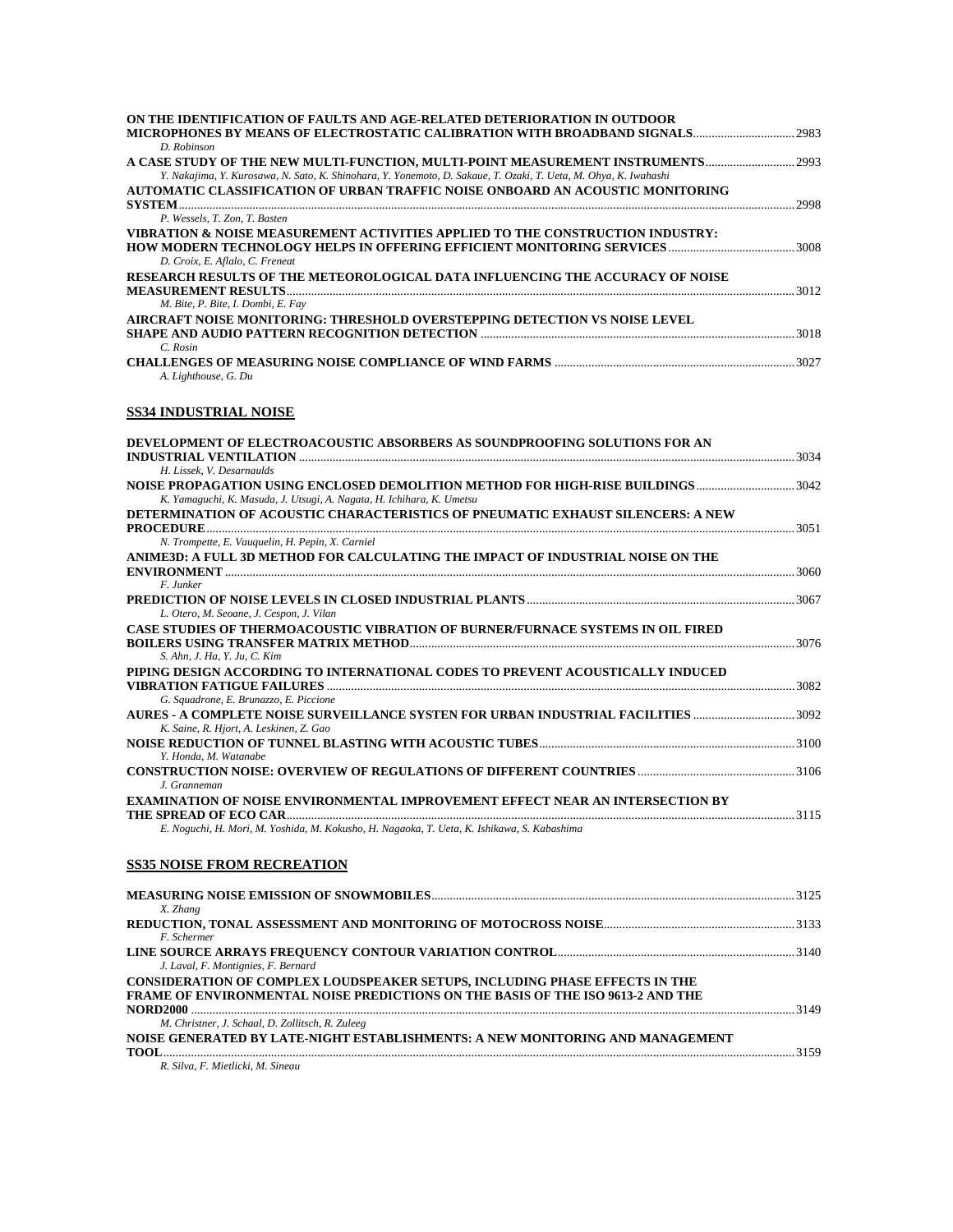# **SS36 3D SOUND REPRODUCTION**

| STUDY ON 3-DIMENTIONAL LOCALIZATION UNDER STANDARD STEREOPHONIC                       |       |
|---------------------------------------------------------------------------------------|-------|
|                                                                                       |       |
| K. Nishimura, R. Ina                                                                  |       |
| SUBJECTIVE EVALUATION OF SOUND QUALITY OF A VEHICLE HEADREST ACOUSTIC SYSTEM3177      |       |
| T. Hidaka, M. Yamamoto, H. Hasegawa, M. Kasuga                                        |       |
|                                                                                       |       |
| G. Firtha, P. Fiala                                                                   |       |
| EFFECTS ON LOCALIZATION PERFORMANCE FROM MOVING THE SOURCES IN BINAURAL               |       |
|                                                                                       | -3193 |
| A. Nykanen, A. Zedigh, P. Mohlin                                                      |       |
| SPATIAL SOUND REPRODUCTION FOR THE PREDICTION OF MACHINE ACOUSTICS - A CASE STUDY3202 |       |
| A. Zhykhar, C. Sladeczek, M. Wolf, S. Brix                                            |       |

#### **SS37 NUMERICAL TECHNIQUES**

| THREE-DIMENSIONAL NUMERICAL MODELLING OF SOUND PROPAGATION IN A LONG PARTIAL     |      |
|----------------------------------------------------------------------------------|------|
| <b>ENCLOSURE</b>                                                                 | 3211 |
| S. Chu, S. Tang                                                                  |      |
| A FINITE VOLUME METHOD APPLIED TO THE STRUCTURAL-ACOUSTIC PROBLEM IN             |      |
|                                                                                  |      |
| L. Xuan, W. Zhang, P. Ming, J. Gong                                              |      |
|                                                                                  |      |
| P. Juhl, V. Henriquez, J. Alvarez                                                |      |
|                                                                                  |      |
| V. Henriquez, P. Juhl                                                            |      |
| <b>BOUNDARY ELEMENT METHOD FOR THE CALCULATION OF CORRECTION FACTORS OF</b>      |      |
|                                                                                  |      |
| H. Waubke, C. Kasess, H. Hoislbauer, G. Strohmayer                               |      |
| MEASUREMENT OF HIGH FREQUENCY ENGINE NOISE USING CONVERTED NEARFIELD ACOUSTIC    |      |
|                                                                                  |      |
| A. Soga, M. Nagamatsu, M. Iwahara, G. Minorikawa, M. Takamatsu, M. Baba          |      |
|                                                                                  |      |
| S. Ogawa, Y. Oikawa                                                              |      |
|                                                                                  |      |
| P. Fiala, P. Rucz                                                                |      |
| A COUPLING METHOD FOR HYBRID CFD-CAA SIMULATIONS USING A DUAL MESH APPROACH 3272 |      |
| M. Tautz, K. Altenhein, S. Willmitzer, S. Becke                                  |      |
| EQUIVALENT CURVATURES BROADBAND INSERTION LOSS SIMULATION TECHNIQUE COUPLING     |      |
|                                                                                  |      |
| J. Rondeau, A. Duval, J. Monet-Descombey, L. Dejaeger                            |      |
|                                                                                  |      |
| M. Guerich, S. Assaf                                                             |      |
| ASSESSMENT OF THE ACCURACY OF A HYBRID FINITE ELEMENT-TRANSFER MATRIX BASED      |      |
|                                                                                  |      |
| L. Alimonti, N. Atalla, A. Berry, F. Sgard                                       |      |
| NUMERICAL SIMULATION FOR LOW FREOUENCY SOUND EMITTED FROM VIADUCT OF THE ROAD    |      |
|                                                                                  |      |
| H. Iwabuki, T. Osafune, M. Shimura, N. Kamiakito, A. Aoki, M. Kobayashi, H. Niwa |      |
|                                                                                  |      |
| S. Ishikawa, S. Kijimoto, Y. Koba, R. Owaki, Y. Mori                             |      |
|                                                                                  |      |
| S. Sugiki, S. Ishikawa, S. Kijimoto, Y. Koba                                     |      |
| MODAL COUPLED ACOUSTIC-STRUCTURAL FREQUENCY-RESPONSE ANALYSIS BASEDON            |      |
|                                                                                  |      |
| A. Bajer, M. Belyi, V. Belsky                                                    |      |

### **SS38 SOUND VISUALIZATION**

| <b>INVERSE PATCH TRANSFER FUNCTIONS BASED NEARFIELD ACOUSTIC HOLOGRAPHY WITH</b> |      |
|----------------------------------------------------------------------------------|------|
|                                                                                  | 3344 |
| S. Xiang, W. Jiang, T. Wu                                                        |      |
| RECONSTRUCTION OF PARTICLE VELOCITY FIELDS IN THE TIME-WAVENUMBER DOMAIN USING   |      |
|                                                                                  | 3352 |
| X. Zhang, C. Bi, Y. Zhang, L. Xu                                                 |      |
|                                                                                  | 3360 |
| L. Labelle, N. Roozen, C. Glorieux                                               |      |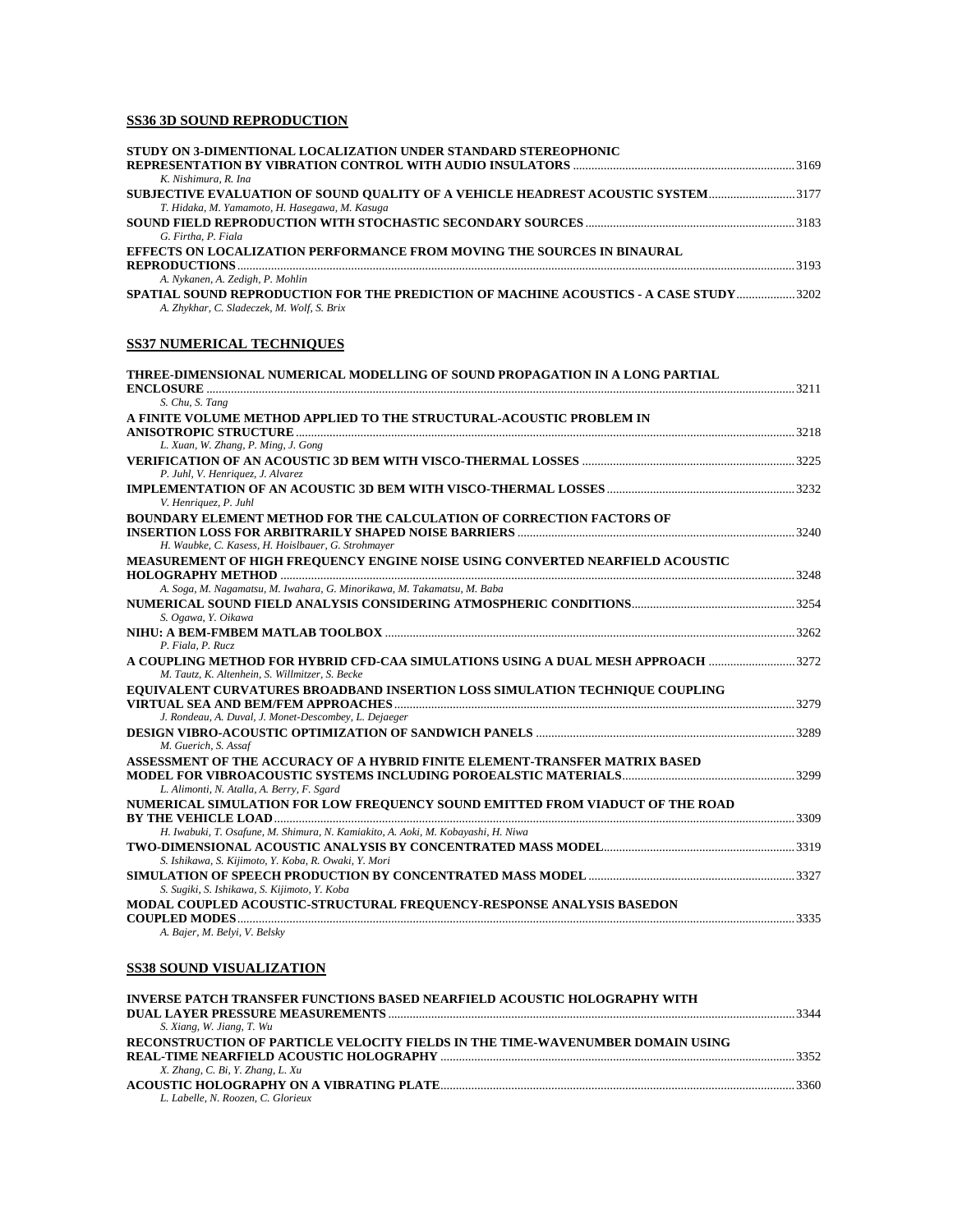| <b>TOWARDS AN ENHANCED PERFORMANCE OF UNIFORM CIRCULAR ARRAYS AT LOW</b>                                                                | 3370 |
|-----------------------------------------------------------------------------------------------------------------------------------------|------|
| E. Tiana-Roig, A. Torras-Rosell, E. Fernandez-Grande, C. Jeong, F. Agerkvist                                                            |      |
| VISUALIZATION OF ACOUSTIC INTENSITY VECTOR FIELDS USING SCANNING MEASUREMENT                                                            |      |
|                                                                                                                                         |      |
| D. Comesana, E. Tijs, P. Cats, D. Cook                                                                                                  |      |
|                                                                                                                                         |      |
| M. Peter                                                                                                                                |      |
| ACOUSTIC SOURCE LOCALIZATION BY USING TWISTED DOUBLE-MODULE 3D INTENSITY ARRAY3394<br>J. Ih. J. Woo. S. Cho                             |      |
| COMPARATIVE STUDY OF SPATIAL COMPLEX ENVELOPE AND CYCLOSTATIONARY NEAR-FIELD                                                            |      |
| ACOUSTICAL HOLOGRAPHY FOR VISUALIZING AMPLITUDE MODULATION SOUND FIELD 3400<br>H. Zhang, W. Jiang                                       |      |
| HOLOGRAPHIC RECONSTRUCTION OF SOUND FIELDS BASED ON THE ACOUSTO-OPTIC EFFECT 3407<br>E. Fernandez-Grande, A. Torras-Rosell, F. Jacobsen |      |
| RECONSTRUCTION METHODS FOR SOUND VISUALIZATION BASED ON ACOUSTIC-OPTIC                                                                  |      |
|                                                                                                                                         | 3417 |
| A. Torras-Rosell, O. Lylloff, S. Barrera-Figueroa, F. Jacobsen                                                                          |      |
| J. Rindel, C. Christensen                                                                                                               |      |

# **SS39 ACTIVE NOISE AND VIBRATION**

| 3436 |
|------|
|      |
|      |
|      |
|      |
|      |
|      |
|      |
|      |
| 3461 |
|      |
|      |
| 3471 |
|      |
|      |
| 3477 |
|      |
|      |
| 3487 |
|      |
|      |
|      |
|      |

#### **VOLUME 5**

| <b>IDENTIFICATION OF SECONDARY-PATH IRREGULARITIES FOR ACTIVE-NOISE-CONTROL</b>     |  |
|-------------------------------------------------------------------------------------|--|
|                                                                                     |  |
| M. Guldenschuh, R. Callafon, A. Sontacchi                                           |  |
| SUITABLE CONTROL POSITION AGAINST ROAD TRAFFIC NOISE FOR ACTIVE CONTROL             |  |
|                                                                                     |  |
| K. Anai, K. Suetsugu, S. Tsubaki                                                    |  |
| <b>BASIC STUDY ON ACTIVE ACOUSTIC SHIELDING: PHASE 5 IMPROVING DECENTRALIZED</b>    |  |
|                                                                                     |  |
| T. Murao, M. Nishimura, K. Sakurama                                                 |  |
| DEVELOPMENT OF A HARDWARE-IN-THE-LOOP TEST FACILITY FOR SIGNAL PROCESSING UNITES    |  |
|                                                                                     |  |
| J. Vrbata, J. Millitzer, D. Mayer, T. Roglin, T. Bartel                             |  |
| SMART STRUCTURES APPLIED TO ACTIVE CONTROL OF HIGHER ORDER NOISE IN DUCTS 3537      |  |
| P. Nishida, M. Neto, I. Nunez, M. Duarte                                            |  |
| IMPROVED MULTICHANNEL ATTENUATION OF TIME VARYING NARROW BAND NOISE USING           |  |
|                                                                                     |  |
| B. Vau                                                                              |  |
| <b>EXPERIMENTAL INVESTIGATION OF ACTIVE VIBRATION ISOLATION FOR A DIESEL ENGINE</b> |  |
|                                                                                     |  |
| T. Yang, J. Du, M. Zhu, X. Liu, Z. Liu                                              |  |
|                                                                                     |  |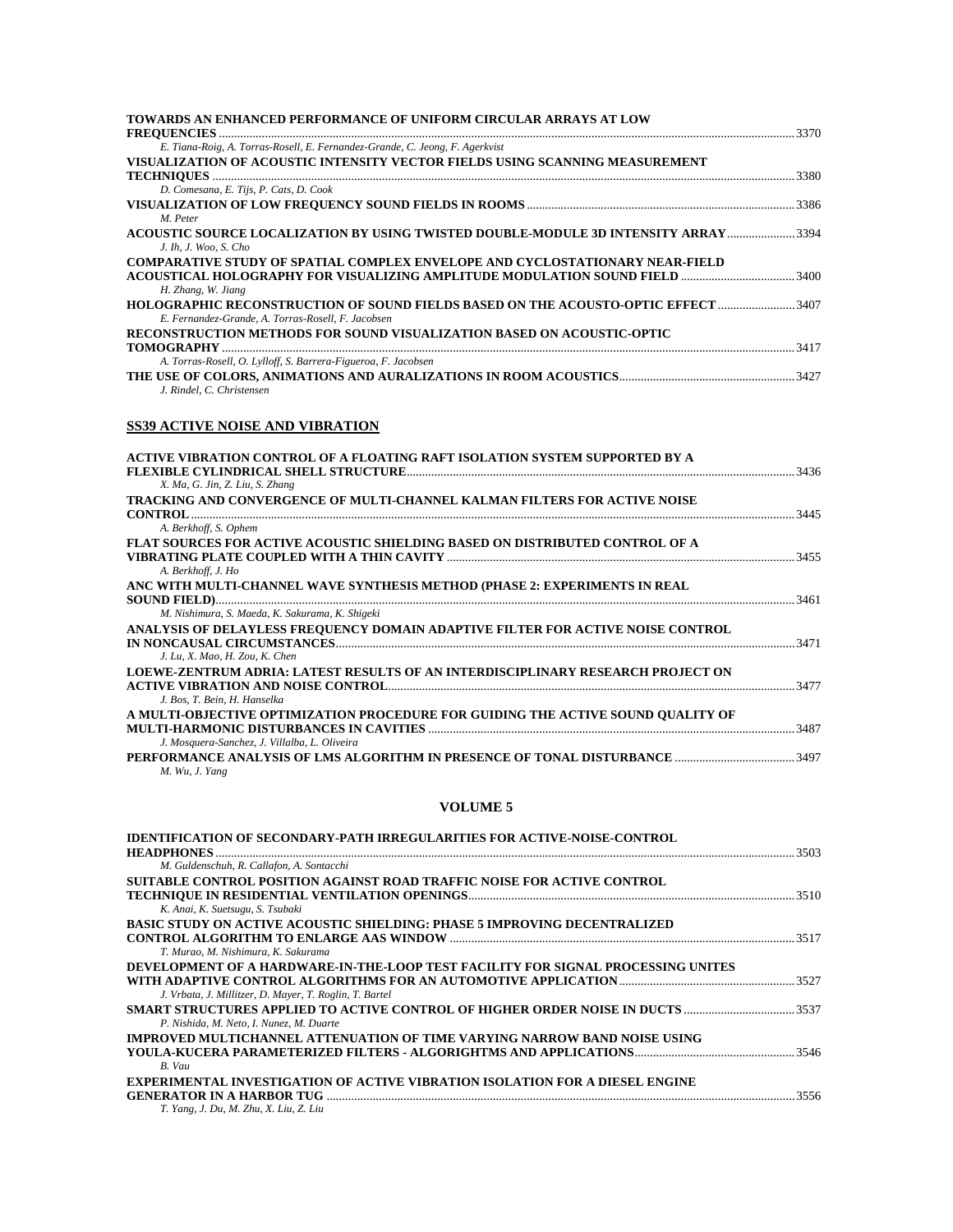| ACTIVE NOISE CONTROL WITH DUCTS: OPTIMIZATION OF THE RECEIVER SENSOR POSITION 3563<br>J. Miranda, M. Duarte, I. Nunez, M. Badan |       |
|---------------------------------------------------------------------------------------------------------------------------------|-------|
| A METHOD FOR AUTOMATICALLY ESTIMATING COEFFICIENTS OF FEEDBACK CONTROL FILTER                                                   |       |
|                                                                                                                                 | 3572  |
| K. Fujii, T. Sakai, Y. Iwamatsu, M. Muneyasu, M. Morimoto                                                                       |       |
| IMPROVING THE CONVERGENCE BEHAVIOR OF ACTIVE ENGINE MOUNTS IN VEHICLES WITH                                                     |       |
|                                                                                                                                 |       |
| F. Hausberg, S. Vollmann, P. Pfeffer, S. Hecker, M. Plochl, T. Kolkhorst                                                        |       |
| OPTIMIZATION OF DIRECT IMPEDANCE CONTROL GAIN OF ELECTROACOUSTIC ABSORBER FOR                                                   |       |
|                                                                                                                                 |       |
| Y. Cho, K. Kim, J. Hyun, J. Lee, S. Wang, R. Boulandet                                                                          |       |
|                                                                                                                                 |       |
| O. Jiricek, V. Jandak, M. Brothanek                                                                                             |       |
| EFFECT OF AN ACTIVE NOISE CONTROL SYSTEM ON ACOUSTICAL NOISE DURING MAGNETIC                                                    |       |
|                                                                                                                                 | 3603  |
| S. Nakayama, K. Muto, Y. Kazuo, G. Chen                                                                                         |       |
| AN EFFICIENT ADAPTIVE LMS VIRTUAL MICROPHONE METHOD FOR REMOTE ACTIVE NOISE                                                     |       |
| $CONTROL                           $                                                                                            | .3609 |

*Y. Zou, Y. Yu* 

# **SS40 SIGNAL PROCESSING**

| <b>FEATURE EXTRACTION OF IMPACT SOUNDS AND ITS APPLICATIONS TO RECOGNITION OF SOUND</b> |  |
|-----------------------------------------------------------------------------------------|--|
|                                                                                         |  |
| B. Zhang, K. Chen, X. Ma                                                                |  |
| AN EFFICIENT GATING SIZE ESTIMATION ALGORITHM IN MULTIPLE HYPOTHESES TRACKING           |  |
|                                                                                         |  |
| Y. Cang, R. Zhang, W. Sun                                                               |  |
| A SIGNAL PROCESSING METHOD FOR EXTRACTING VIBRATION SIGNALS DUE TO ANTS'                |  |
|                                                                                         |  |
| E. Baro, S. Oberst, J. Lai, T. Evans                                                    |  |
| ANALYSIS ON THE TRANSFORMATION BETWEEN FREE-FIELD AND BINAURAL PRESSURE LEVELS          |  |
|                                                                                         |  |
| B. Xie, G. Yu                                                                           |  |
| BLIND SOURCES SEPARATION OF HARMONIC SIGNALS FOR OUTPUT ONLY MODAL ANALYSIS 3648        |  |
| X. Li, M. Brennan, T. Yang, Z. Lu, J. Dong                                              |  |
|                                                                                         |  |
| A. Berkhoff, R. Rots                                                                    |  |
|                                                                                         |  |
| M. Bai, Y. Chen                                                                         |  |
| STOCHASTIC SIGNAL PROCESSING FOR CANCELLATION OF ADDITIVE AND MULTIPLICATIVE            |  |
|                                                                                         |  |
| A. Ikuta, H. Orimoto                                                                    |  |
|                                                                                         |  |
| B. Kang, H. Jung, O. Kwon                                                               |  |
| INTEGRATING VISUALIZED AND AUDITORY FEATURES FOR SPEAKER RECOGNITION IN                 |  |
|                                                                                         |  |
| X. Zeng, Q. Wang, L. Ma                                                                 |  |
|                                                                                         |  |
| F. Comesana, E. Fernandez-Grande, E. Tiana-Roig, K. Holland                             |  |
|                                                                                         |  |
| N. Tiwari, R. Oorath                                                                    |  |
|                                                                                         |  |
| D. Yamashita, J. Yoshida                                                                |  |
|                                                                                         |  |
| W. Liu, Z. Yan, B. Chen, X. Cheng, J. Yang, J. Tian                                     |  |
| WATER BOILING STAGES CLASSIFICATION USING ACOUSTIC FEATURES. TOWARDS A COOKING          |  |
|                                                                                         |  |
| M. Tabacchi, C. Asensio, I. Pavon, M. Recuero                                           |  |
|                                                                                         |  |
| M. Licanin, A. Djordjevic, D. Ciric                                                     |  |
| MACHINE LEARNING BASED SYSTEM FOR CONTROL AND SYNTHESIS OF SOUND SOURCE                 |  |
|                                                                                         |  |
| M. Jelenkovic, D. Ciric, J. Zdravkovic                                                  |  |
| A STUDY ON IMPLEMENTATION OF ACTIVE LOCALIZATION SYSTEM USING A MICROPHONE              |  |
|                                                                                         |  |
| K. Kim, H. Ryu, S. Wang, S. Lee, K. Park                                                |  |
|                                                                                         |  |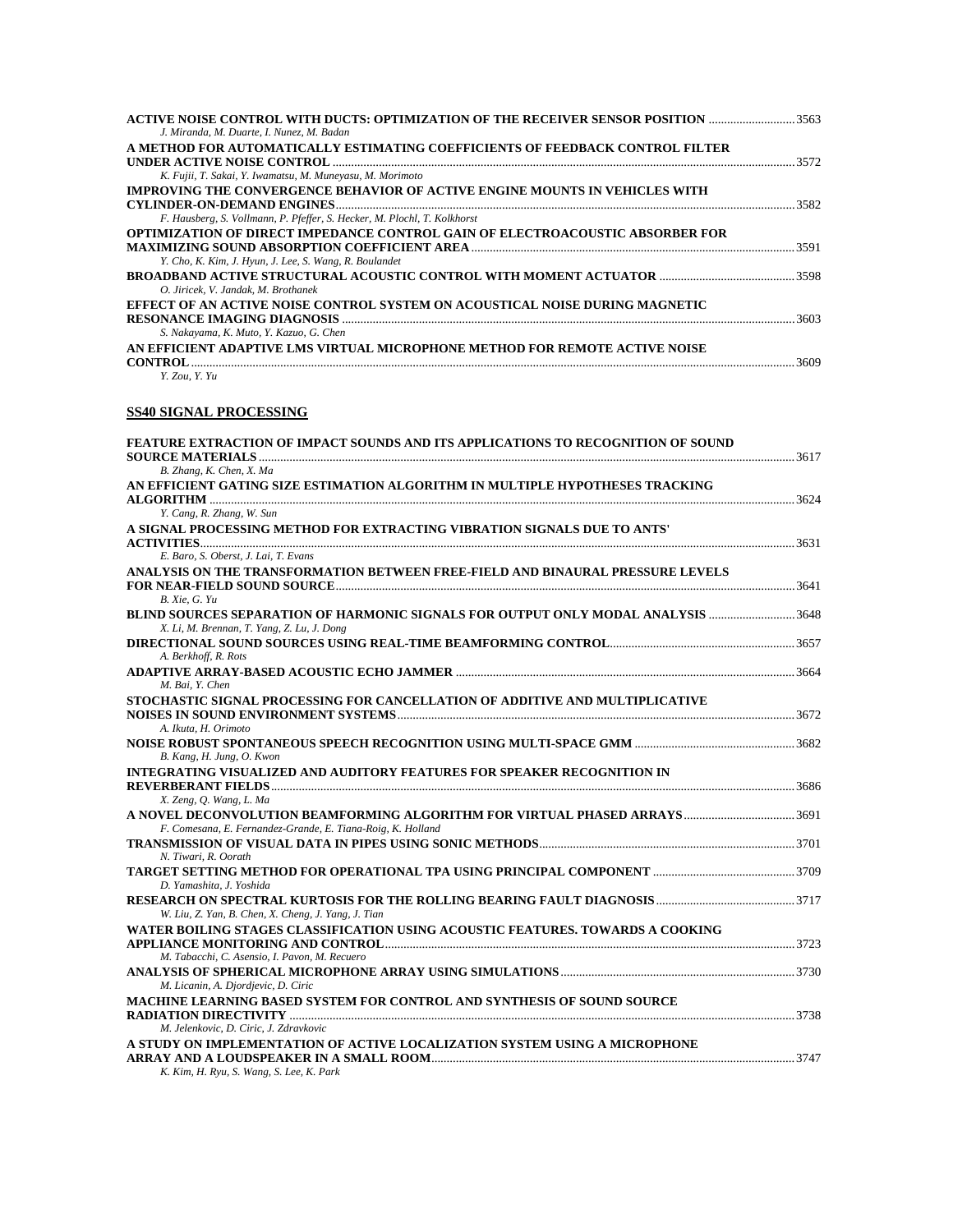| INFLUENCE OF APPARENT SOURCE WIDTH ON SPEECH INTELLIGIBILITY OF A REPRODUCED     | 3753 |
|----------------------------------------------------------------------------------|------|
| Y. Shimizu, R. Okuma                                                             |      |
|                                                                                  |      |
| Y. Kim, D. Seo, J. Choi                                                          |      |
| DAMAGE DETECTION USING LOCAL POLYNOMIAL REGRESSION FITTING ON OPERATING          |      |
|                                                                                  |      |
| L. Wang, Y. Zhang, X. Li, S. Lie                                                 |      |
| A ROBUST ENDPOINT DETECTION ALGORITHM FOR THE SPEECH RECOGNITION IN NOISY        |      |
|                                                                                  | 3775 |
| K. Park                                                                          |      |
| HOLOGRAPHIC RECONSTRUCTION OF AN INCIDENT FIELD ASSUMING THE SPHERICAL WAVES     |      |
|                                                                                  | 3781 |
| A. Koutny, O. Jiricek, J. Thomas                                                 |      |
| ACOUSTIC DISTANCE MEASUREMENT SYSTEM FOR CLOSE-RANGE BASED ON INTERFERENCE       |      |
|                                                                                  |      |
| N. Nakasako, Y. Koizumi, T. Shinohara, T. Uebo                                   |      |
| <b>BAYESIAN ANALYSIS FOR EVALUATION OF INTERDEPENDENCE BETWEEN PARAMETERS OF</b> |      |
|                                                                                  | 3799 |
| N. Xiang, A. Schmitt, C. Fackler                                                 |      |

# **SS41 ACOUSTIC METROLOGY**

| RESEARCH ON CALIBRATION TECHNOLOGY FOR REFERENCE SOUND SOURCE AND ITS                    |  |
|------------------------------------------------------------------------------------------|--|
|                                                                                          |  |
| K. Tsuei, S. Kuo, Y. Lu, Y. Liu, J. Hsiao                                                |  |
| MICROPHONE ACOUSTIC IMPEDANCE IN RECIPROCITY CALIBRATION OF LABORATORY                   |  |
|                                                                                          |  |
| E. Olsen, E. Frederiksen                                                                 |  |
| <b>INFLUENCE OF PREAMPLIFIER'S SHIELD CONFIGURATION ON FREE-FIELD RECIPROCITY</b>        |  |
|                                                                                          |  |
| H. Takahashi, R. Horiuchi                                                                |  |
|                                                                                          |  |
| Z. Soares, J. Zajarkievaiech                                                             |  |
| SIMULTANEOUS CALIBRATION OF ALL THREE ACOUSTIC PARTICLE VELOCITY COMPONENTS OF           |  |
|                                                                                          |  |
| J. Metzger, M. Kaltenbacher                                                              |  |
| <b>ESTIMATION OF MEASUREMENT UNCERTAINTY FOR AIR CONDUCTION AUDIOMETRIC TESTING 3845</b> |  |
| M. Nabuco, V. Fontes, M. Soalheiro, Z. Soares                                            |  |
| THE WORKS FOR MICROPHONE FREE-FIELD SENSITIVITY CALIBRATION BY RECIPROCITY               |  |
|                                                                                          |  |
| J. Hsiao, S. Kuo, Y. Liu, T. Tu                                                          |  |
| DETERMINATION OF THE RECIPROCITY FACTOR FOR MICROPHONES PRIMARY CALIBRATION IN           |  |
|                                                                                          |  |
| T. Milhomem, Z. Soares, C. Pinto                                                         |  |
|                                                                                          |  |
| O. Bjor                                                                                  |  |
|                                                                                          |  |
| D. Rodrigues, T. Lavergne, T. Fedke, E. Olsen, R. Barham, J. Durocher                    |  |
|                                                                                          |  |
| T. Lavergne, D. Rodrigues, V. Neimanns, E. Olsen, R. Barham                              |  |
|                                                                                          |  |
| $C.$ Hof                                                                                 |  |
| <b>EXTENDING THE FREQUENCY RANGE OF FREE-FIELD RECIPROCITY CALIBRATION OF</b>            |  |
|                                                                                          |  |
| S. Barrera-Figueroa, A. Torras-Rosell, F. Jacobsen                                       |  |
| REPORT ON THE CALIBRATION RESULTS OF PRESSURE SENSITIVITY OF WS2P MICROPHONES            |  |
|                                                                                          |  |
| W. Cho. J. Suh. H. Kwon. S. Suh                                                          |  |
|                                                                                          |  |
| <b>SS42 MEASUREMENT OF SURFACE</b>                                                       |  |
|                                                                                          |  |

| K. Horoshenkov, A. Khan, H. Benkreira, Y. Smyrnova, K. Rehioui, J. Kang |  |
|-------------------------------------------------------------------------|--|
|                                                                         |  |
| D. Alarcao, C. Fafaiol, J. Coelho                                       |  |
|                                                                         |  |
| J. Huebelt, J. Lindemann, U. Zander, F. Wellner                         |  |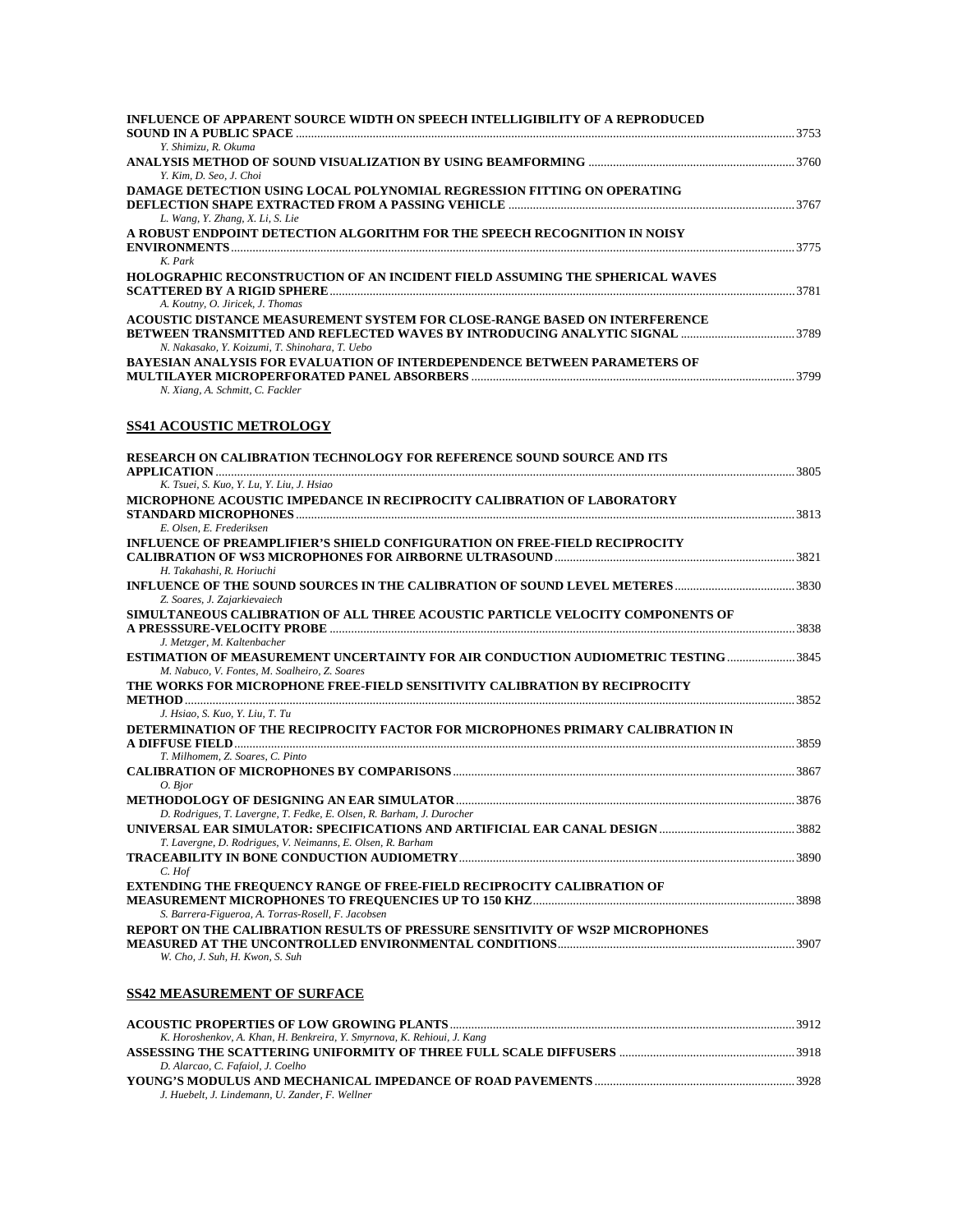| F. Becot, L. Jaouen, G. Benoit, F. Chevillotte                                                                                                         |  |
|--------------------------------------------------------------------------------------------------------------------------------------------------------|--|
| SS43 SOUND POWER                                                                                                                                       |  |
| SIMULATION OF THE 3D SOUND PROPAGATION AND RADIATION OF A RAILWAY AIR                                                                                  |  |
| J. Troge, R. Starobinski, W. Drossel, H. Kunze, B. Knofel, M. Linke<br>SOME PROBLEMS WITH MEASUREMENT UNCERTAINTY AND SOUND EMISSION MEASUREMENTS 3954 |  |
| H. Jonasson<br>V. Wittstock, M. Schmelzer, C. Bethke                                                                                                   |  |
| ADDRESSING THE COMPLEXITIES, LIMITATIONS AND BENEFITS INVOLVED IN CONDUCTING<br>A. Dobson                                                              |  |
| J. Laursen                                                                                                                                             |  |
| <u>SS44 VIBROACOUSTICS AND VIBRATION</u>                                                                                                               |  |
| R. Vinokur                                                                                                                                             |  |
| C. Yang, L. Cheng                                                                                                                                      |  |
| K. Souza, F. Silveira, W. Silva, A. Gama, J. Silva                                                                                                     |  |
| MODELING, IDENTIFICATION, AND PARAMETER OPTIMIZATION OF A CURVED PVDF                                                                                  |  |
| M. Bai, Y. Lo, Y. Chang<br>THREE-DIMENSIONAL VIBRATION ANALYSIS OF ANNULAR SECTOR PLATES WITH ARBITRATY                                                |  |
| X. Shi, L. Kong, D. Shi, W. Li<br>LOW FREQUENCY VIBRATION AND NOISE GENERATED BY SEISMIC SOURCES AND THEIR<br>S. Ziaran                                |  |
| VIBRATION OF FLUID-FILLED PIPES WITH FLEXIBLE INSERTS TAKING INTO ACCOUNT THE                                                                          |  |
| A. Sokolov, A. Bolshakov<br>DOUBLY NEGATIVE ACOUSTIC METAMATERIAL WITH COUPLED MEMBRANE RESONATOR 4035<br>G. Ma, M. Yang, Z. Yang, P. Sheng            |  |
| FLOOR VIBRATION EVALUATION OF LIGHTWEIGHT STEEL FRAME FLOOR FOR DIFFERENT<br>J. Park, H. Kim, J. Hwang, S. Choi, S. Park, J. Choi                      |  |
| MULTI-INPUT IDENTIFICATION USING ADAPTIVE DELAYED INVERSE MODEL IN TIME DOMAIN4050<br>P. Zhou, W. Li, Q. Zhang, Z. Shuai                               |  |
| VIBRO-ACOUSTIC MEASUREMENTS AND SIMULATIONS OF A RIB-FRAMED HONEYCOMB CORE                                                                             |  |
| S. Hambric, M. Shepherd, C. May, R. Snider                                                                                                             |  |
| Y. Kawakami, J. Yoshida                                                                                                                                |  |
| T. Kawamura, J. Yoshida<br>VIBRO-ACOUSTIC SIMULATION OF AUTOMOTIVE TURBOCHARGERS USING A FINITE AND                                                    |  |
| X. Robin, N. Driot, J. Jacqmot<br>RADIATION CHARACTERISTICS OF THE BEATING SOUND IN A SLIGHTLY ASYMMETRIC BELL4094<br>S. Kim, J. Lee                   |  |
| NUMERICAL MODELS FOR THE PREDICTION OF VIBRO-ACOUSTICAL CHARACTERISTICS OF                                                                             |  |
| M. Kohrmann, M. Buchschmid, G. Muller, R. Voltl, U. Schanda<br>ANALYSIS OF THE SOUND RADIATED BY A HEAVY FLUID LOADED STRUCTURE EXCITED BY AN          |  |
| R. Scherrer, L. Maxit, J. Guyader, C. Audoly, M. Bertinier<br>EFFECTIVENESS COMPARISON OF DAMPING AND DYNAMIC VIBRATION ABSORBER TREATMENTS            |  |
| H. Zhang, Y. Du<br>ACOUSTIC RADIATION BY MEANS OF AN ACOUSTIC DYNAMIC STIFFNESS MATRIX IN SPHERICAL<br>K. Werner, J. Cordioli                          |  |
|                                                                                                                                                        |  |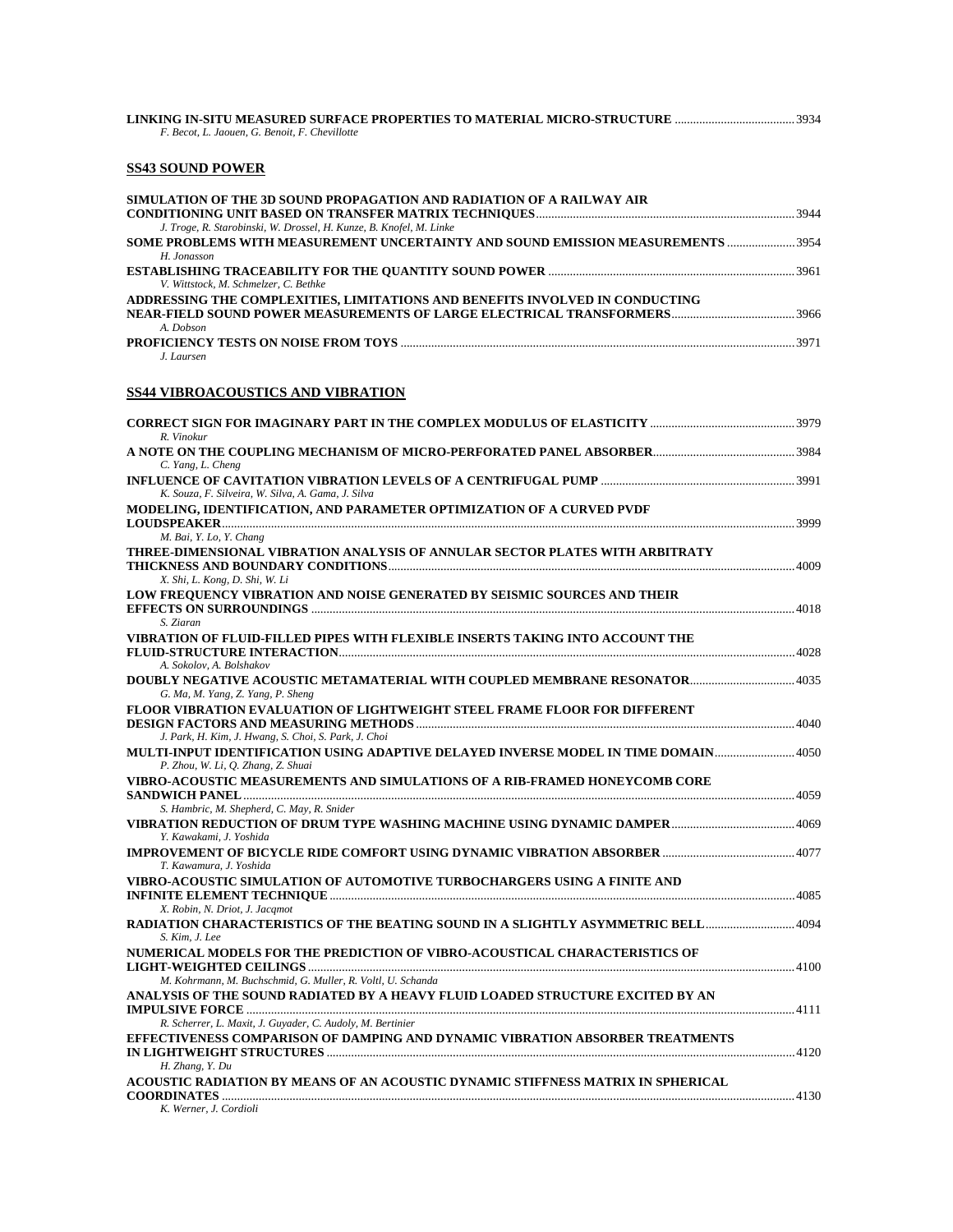# **SS46 MATERIALS FOR NOISE**

| S. Conlon<br><b>EXPERIMENTAL STUDY ON THE VIBRO-ACOUSTIC PROPERTIES OF FIBRE-REINFORCED</b> |  |
|---------------------------------------------------------------------------------------------|--|
| <b>COMPOSITES WITH INTEGRATED VISCOELASTIC ETHYLENE-PROPYLENE-DIEN-MONOMER</b>              |  |
|                                                                                             |  |
| Habil, W. Hufenbach, M. Dannemann, S. Friebe, F. Kolbe, O. Tager                            |  |
| <b>EVALUATION OF HUMAN PERCEPTION THRESHOLDS OF TRANSIENT VIBRATIONS BY</b>                 |  |
| Y. Matsumoto, S. Kunimatsu                                                                  |  |
|                                                                                             |  |
| G. Sharma, A. Sarkar, N. Ganesan                                                            |  |
| VIBRO-ACOUSTIC RESPONSES OF CYLINDRICAL SHELLS WITH CARDBOARD LINERS AND                    |  |
|                                                                                             |  |
| H. Koruk, J. Dreyer, R. Singh                                                               |  |
| CONTROLLING UNCERTAINTY OF SOUND ABSORPTION MEASUREMENTS USING THE IMPEDANCE                |  |
|                                                                                             |  |
| A. Seybert, X. Hua, D. Herrin                                                               |  |
|                                                                                             |  |
| P. Williams, R. Kirby, C. Malecki, J. Hill                                                  |  |
| ANALYSIS OF SOUND ABSORPTION PROPERTIES OF POROUS METALS AT HIGH TEMPERATURES 4198          |  |
| B. Zhang, J. Pi, T. Chen                                                                    |  |
|                                                                                             |  |
| R. Rey, J. Alba, L. Berto, A. Teira                                                         |  |
| J. Alba, E. Fatarella, M. Blanes, R. Rey, F. Peruzzi, B. Marco                              |  |
| ACOUSTIC CHARACTERIZATION OF LOOSE-FILL CELLULOSE CRUMBS OBTAINED FROM WOOD                 |  |
|                                                                                             |  |
| J. Arenas, J. Rebolledo                                                                     |  |
| IMPROVING THE SOUND TRANSMISSION LOSS OF A PANEL AT LOW FREQUENCIES USING A                 |  |
|                                                                                             |  |
| D. Siveiro, J. Arruda                                                                       |  |
| <b>ESTIMATION OF EFFECTIVE PARAMETERS FOR MICROPERFORATED PANEL ABSORBERS AND</b>           |  |
|                                                                                             |  |
| D. Herrin, J. Liu, X. Hua                                                                   |  |
| <b>INFLUENCE OF FIBER DIAMETER ON SOUND ABSORPTION CHARACTERISTICS OF SILICA</b>            |  |
|                                                                                             |  |
| S. Akasaka, T. Kato, K. Azuma, Y. Konosu                                                    |  |
| EXPERIMENTAL CURVES FOR DAMPING AS A FUNCTION OF ACCELERATION AND FREQUENCY OF              |  |
| M. Bustamante, S. Gerges, V. Soares, J. Weisbeck, M. Ott                                    |  |
| VIBRATION AND SOUND CHARACTERISTICS OF VIBRATION SYSTEM WITH A DAMPER                       |  |
|                                                                                             |  |
| T. Sato                                                                                     |  |
| SOUND ABSORPTION CHARACTERISTICS FOR DOUBLE-LAYER PLATE CONSTRUCTION USING                  |  |
|                                                                                             |  |
| J. Zhao, X. Li, B. Zhang, R. Wu, W. Zhang, X. Gai, Q. Qin                                   |  |
| ADVANCED DISPERSION MEASUREMENT TECHNIQUES FOR THE CHARACTERIZATION OF THE                  |  |
|                                                                                             |  |
| N. Roozen, B. Verstraeten, L. Labelle, C. Glorieux, P. Leclaire                             |  |
| MODELLING THE ELECTROMAGNETIC EFFECT OF THE NON-CONTACT EXCITATION SYSTEM IN                |  |
|                                                                                             |  |
| H. Koruk, K. Sanliturk                                                                      |  |
|                                                                                             |  |
| <b>SS47 MACHINERY NOISE</b>                                                                 |  |
|                                                                                             |  |

| S. Haynes, P. Pitts, P. Brereton                                               |  |
|--------------------------------------------------------------------------------|--|
| <b>MACHINE ACOUSTICS AT TU DARMSTADT - HISTORY, PRESENT TOPICS, AND FUTURE</b> |  |
|                                                                                |  |
| J. Bos. R. Storm. H. Hanselka                                                  |  |
|                                                                                |  |
| C. Peyroux, O. Massoudi, S. Dalle, L. Bollade                                  |  |
| PRODUCT NOISE DECLARATIONS: FOCUSING ON THE MEAN INSTEAD OF THE STATISTICAL    |  |
| <b>UPPER LIMIT</b>                                                             |  |
| M. Nobile                                                                      |  |
|                                                                                |  |
| M. Nabuco, P. Massarani, R. Villela                                            |  |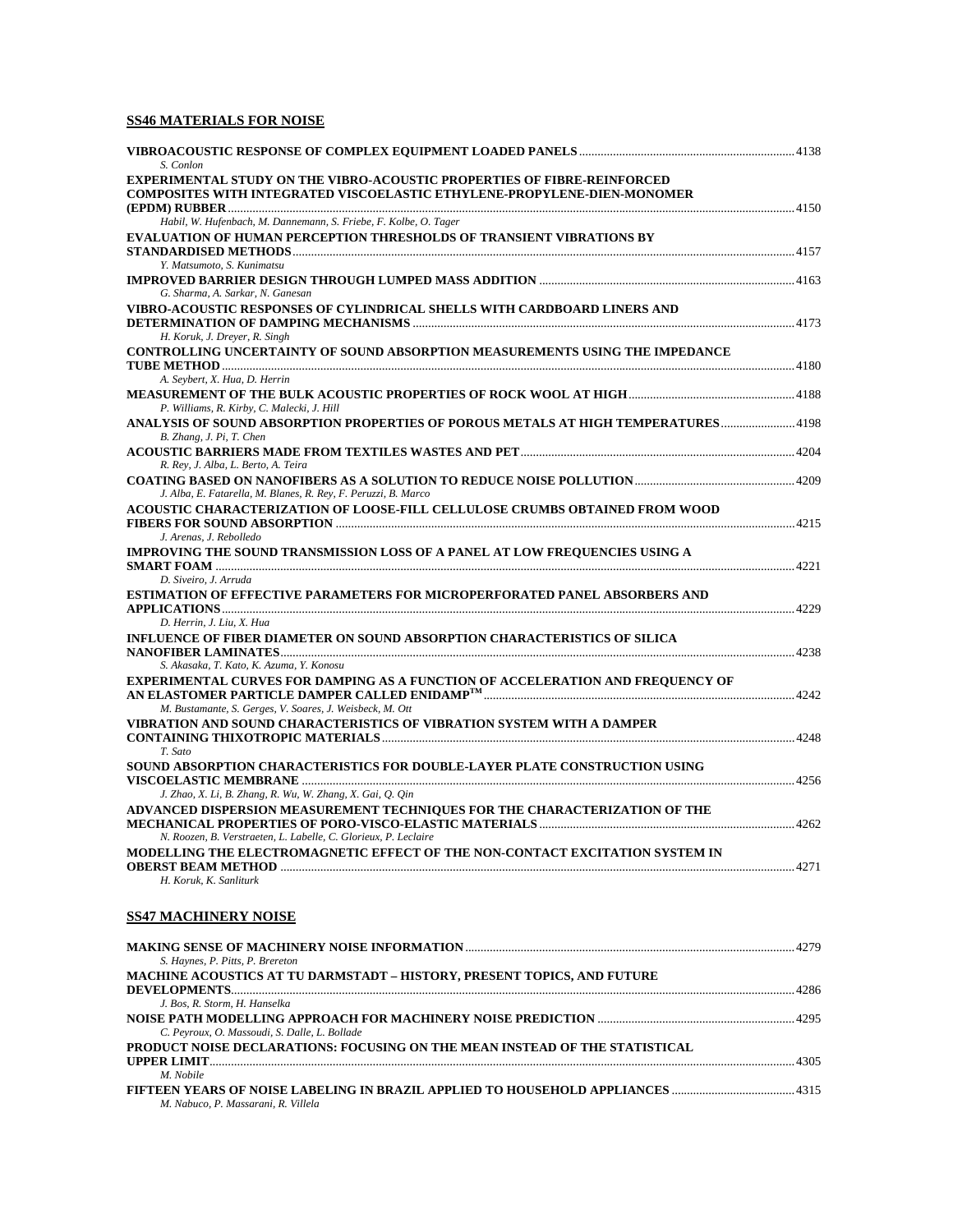| K. Sato, T. Yamazaki, E. Kojima                                                                                             |  |
|-----------------------------------------------------------------------------------------------------------------------------|--|
| X. Carniel, L. Bollade, C. Chassaignon, J. Pascal                                                                           |  |
| WHAT CAN BE DONE TO IMPROVE THE CURRENT POOR NOISE EMISSION DECLARATION                                                     |  |
| P. Kurtz                                                                                                                    |  |
| IDENTIFICATION ON DYNAMIC CHARACTERISTICS OF CORE AND WINDINGS FOR LOW NOISE                                                |  |
| D. Nam, W. Kim, W. Joo, J. Kim                                                                                              |  |
| ON SOUND POWER MEASUREMENT OF THE ENGINE IN ANECHOIC ROOM WITH IMPERFECTIONS  4358                                          |  |
| M. Mehrgou, O. Jonsson, L. Feng                                                                                             |  |
| J. Lindemann, J. Hubelt                                                                                                     |  |
|                                                                                                                             |  |
| <b>SS48 NOISE FROM RENEWABLE ENERGY</b>                                                                                     |  |
|                                                                                                                             |  |
| C. Larsson, O. Ohlund                                                                                                       |  |
| EXPERIMENTAL STUDY ON THE RADIATION CHARACTERISTICS OF NOISE GENERATED FROM A                                               |  |
|                                                                                                                             |  |
| Y. Okada, Y. Koichi, T. Iwase, K. Higashi, N. Nishimura                                                                     |  |
| <b>VOLUME 6</b>                                                                                                             |  |
|                                                                                                                             |  |
| T. Fujitsuka, T. Koyama, Y. Azuma, A. Kuwabara                                                                              |  |
|                                                                                                                             |  |
| H. Tachibana, H. Yano, S. Sakamoto, S. Sueoka<br>STUDY ON THE AMPLITUDE MODULATION OF WIND TURBINE NOISE: PART 1 - PHYSICAL |  |
|                                                                                                                             |  |
| A. Fukushima, K. Yamamoto, H. Uchida, S. Sueoka, T. Kobayashi, H. Tachibana                                                 |  |
| STUDY ON THE AMPLITUDE MODULATION OF WIND TURBINE NOISE: PART 2 - AUDITORY                                                  |  |
| S. Yokoyama, S. Sakamoto, H. Tachibana                                                                                      |  |
| WIND TURBINE NOISE : AN EFFICIENT AND RELIABLE METHOD FOR EXTRACTING THE WIND                                               |  |
| V. Trefois, S. Dasse                                                                                                        |  |
| ROBIN: MEETING THE REQUIREMENTS OF THE IEC 61400-11 STANDARD FOR MEASURING THE                                              |  |
| D. Croix, T. Klaas                                                                                                          |  |
| ASSESSMENT OF LOW-FREQUENCY NOISE DUE TO WIND-TURBINES IN RELATION TO LOW-                                                  |  |
| E. Beer                                                                                                                     |  |
|                                                                                                                             |  |
| F. Berg, W. Passchier, D. Botteldooren, N. Deggoui, C. Fallon, L. Hens, J. Nemerlin, J. Pauluis, Y. Pepermans               |  |
| C. Backalarz, T. Pedersen, L. Sondergaard                                                                                   |  |
|                                                                                                                             |  |
| SS49 UNDERWATER NOISE                                                                                                       |  |
|                                                                                                                             |  |
| S. Torres-Guijarro, M. Sobreira-Seoane, D. Santos-Dominguez, A. Pena                                                        |  |
| STUDY ON UNDERWATER NOISE CHARACTERISTIC OF SHIP STRUCTURE INDUCED BY                                                       |  |
| Y. Cao, L. Li, X. Ma                                                                                                        |  |
| NUMERICAL PREDICTION OF UNDERWATER NOISE REDUCTION DURING OFFSHORE PILE                                                     |  |
| K. Gottsche, P. Juhl, U. Steinhagen                                                                                         |  |
| RESEARCH ON SELF-NOISE CHARACTERISTIC OF SONAR PLATFORM AND ITS OPTIMIZATION 4483                                           |  |
| D. Shi, Q. Wang, X. Xie, Z. Zhuang<br>493 - UNDERWATER NOISE OF MERCHANT SHIPS: PREDICTION TOOLS AND DEVELOPMENTS           |  |
| H. Bretschneider                                                                                                            |  |
|                                                                                                                             |  |
| D. Wittekind<br>STUDY ON CHARACTERISTIC OF HULL UNDERWATER RADIATION NOISE CONSIDERING                                      |  |
|                                                                                                                             |  |

*L. Li, Y. Cao, H. Li, W. Zhang, Y. Wang*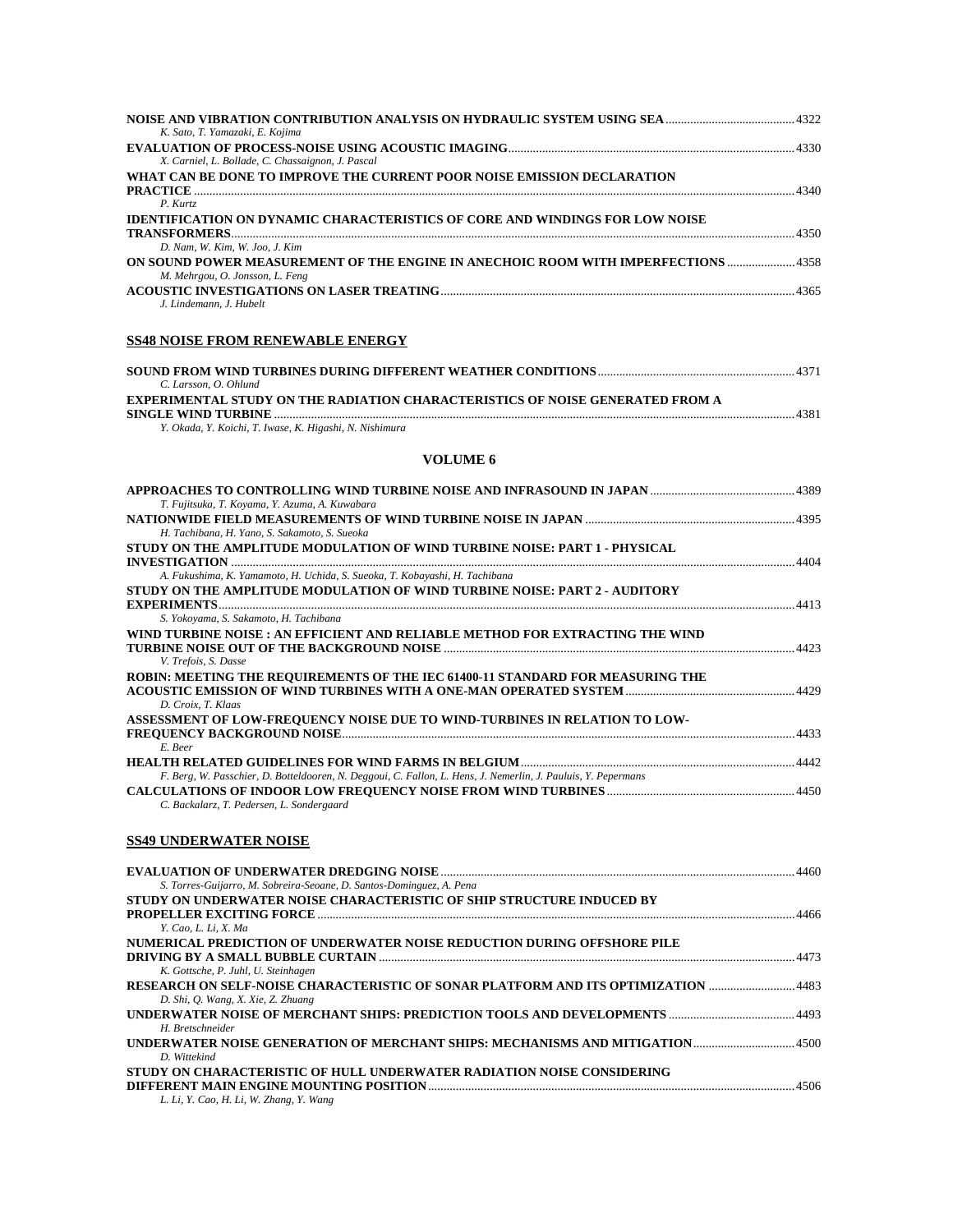| VIBRATION CONTROL FOR SHIP'S DECK HOUSE USING VIBRATION INTENSITY ANALYSIS<br>METHOD. | 4515 |
|---------------------------------------------------------------------------------------|------|
| K. Kim. H. Kim. W. Joo                                                                |      |
| EXPERIMENTAL RESEARCH ON WAVE NON-LINEAR INTERACTION IN COMPLEX MEDIUM                | 4522 |
| D. Yang, W. Jiang, S. Shi, H. Zhang                                                   |      |
|                                                                                       | 4529 |
| T. Stove                                                                              |      |

# **SS50 COMMUNITY NOISE ANNOYANCE**

| H. Boegli, M. Brink                                                                                                                                                                                            |       |
|----------------------------------------------------------------------------------------------------------------------------------------------------------------------------------------------------------------|-------|
| H. Notley, C. Grimwood, G. Raw, C. Clark, R. Kerckhove, G. Zepidou                                                                                                                                             |       |
| EFFECTS OF HOUSE VIBRATIONS ON COMMUNITY RESPONSE TO GROUND TRANSPORTATION                                                                                                                                     |       |
| S. Yokoshima, Y. Matsumoto, H. Shiraishi, A. Ota, A. Tamura<br>FREE FIELD EVALUATION OF THE INFLUENCE OF NATURALISTIC ROAD AND RAIL TRAFFIC                                                                    |       |
| M. Cik, K. Fallast, E. Marth                                                                                                                                                                                   | .4562 |
| NOISE-MANAGEMENT IN PUBLIC SPACE WITH THE LAARHOVEN-INDEX®, EVALUATION OF A NEW<br>L. Laarhoven, R. Vinken                                                                                                     | .4569 |
| ANALYSIS OF ANNOYANCE AND DISTURBANCE REACTION TO TRAFFIC NOISE IN JAPAN WITH                                                                                                                                  |       |
| A. Ota, S. Yokoshima, T. Yano, K. Kawai, M. Morinaga, T. Morihara<br>AN EXPERIMENTAL STUDY ON RATING SCALE FOR ANNOYANCE DUE TO WIND TURBINE NOISE  4585<br>Y. Seong, S. Lee, D. Gwak, Y. Cho, J. Hong, S. Lee |       |
| T. Yano, S. Kuwano, T. Kageyama, S. Sueoka, H. Tachibana                                                                                                                                                       |       |
| A METHOD TO COMPARE THE PREVALENCE OF ANNOYANCE MEASURED WITH DIFFERENT<br>T. Nguyen, T. Yano, T. Morihara                                                                                                     |       |
| S. Kuwano, T. Yano, T. Kageyama, S. Sueoka, H. Tachibana                                                                                                                                                       |       |
| <b>CURRENT AND FORMER RESIDENTS' PERCEPTION OF ENVIRONMENTAL STRESSORS IN AREAS</b><br>E. Pedersen                                                                                                             |       |
| S. Janssen, H. Vos, A. Koopman                                                                                                                                                                                 |       |
| ANNOYANCE ASSESSMENTS IN POSTAL SURVEYS USING THE 5-POINT AND 11-POINT ICBEN<br>M. Brink                                                                                                                       |       |
| ANNOYANCE AND DISTURBED SLEEP DUE TO ROAD TRAFFIC NOISE: THE IMPORTANCE OF THE<br>Y. Kluizenaar, A. Gidlof-Gunnarsson, D. Botteldooren, A. Bockstael, S. Janssen, H. Vos, F. Berg, E. Salomons                 | 4641  |
| A. Bockstael, T. Renterghem, V. Weirt, D. Botteldooren                                                                                                                                                         |       |

# **SS51 COMBINED EXPOSURES**

| ANNOYANCE DUE TO COMBINED ROAD TRAFFIC AND INDUSTRIAL NOISES: A SIMULATED         |      |
|-----------------------------------------------------------------------------------|------|
|                                                                                   |      |
| J. Morel, C. Marquis-Favre                                                        |      |
| A STUDY ON COMMUNITY RESPONSE TO ROAD TRAFFIC AND RAILWAY NOISES AND VIBRATIONS   |      |
|                                                                                   |      |
| T. Morihara, K. Shimoyama, T. Nguyen, H. Nguyen, T. Yano, K. Kawai                |      |
| COST-BENEFIT ANALYSES OF TREE BELTS FOR NOISE REDUCTION - INCLUDING AESTHETIC AND |      |
|                                                                                   | 4669 |
| R. Klaeboe, K. Veisten, M. Mosslemi, T. Renterghem, D. Maercke, T. Leissing       |      |
|                                                                                   |      |
| R. Klaeboe, K. Veisten, T. Renterghem, D. Maercke, T. Leissing, H. Benkreira      |      |
| TRAFFIC NOISE AND PARTICULATE MATTER EXPOSURE; HOW CAN WE DISTINGUISH BETWEEN     |      |
|                                                                                   |      |
| L. Dekoninck, D. Botteldooren, L. Panis, E. Dons                                  |      |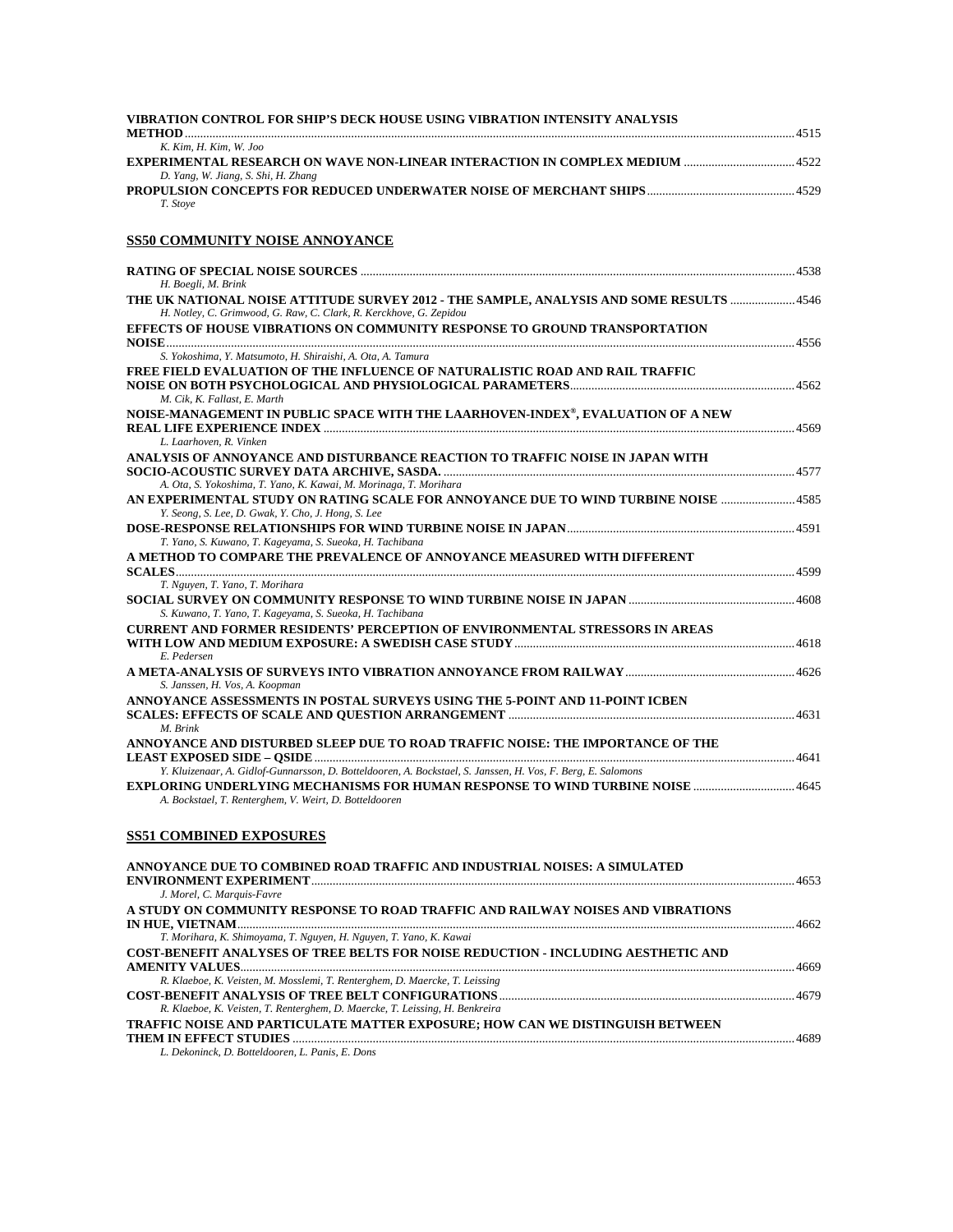#### **SS52 ENVIRONMENTAL HEALTH IMPACT**

| HEALTH IMPACT OF NOISE IN THE PARIS AGGLOMERATION: ASSESSMENT OF HEALTHY LIFE         |      |
|---------------------------------------------------------------------------------------|------|
|                                                                                       |      |
| F. Mietlicki, S. Host, R. Kim, R. Silva, C. Ribeiro, E. Chatignoux                    |      |
|                                                                                       |      |
| K. Giering, S. Augustin, S. Strunke-Banz                                              |      |
| <b>EXPOSURE-RESPONSE RELATIONSHIP FOR RAILWAY NOISE ANNOYANCE IN THE MIDDLE RHINE</b> |      |
|                                                                                       |      |
| D. Schreckenberg                                                                      |      |
| NORAH STUDY: BLOOD PRESSURE MONITORING USING TELEMEDICINE - DESIGN AND METHODS        |      |
| TO INVESTIGATE ASSOCIATIONS OF BLOOD PRESSURE WITH AIRCRAFT, ROAD TRAFFIC AND         |      |
|                                                                                       | 4726 |
| A. Nieden, S. Harpel, A. Lengler, U. Mohler, D. Schreckenberg, A. Seidler, T. Eikmann |      |
|                                                                                       |      |
| B. Fenech, C. Cobbing, R. Greer, T. Marshall                                          |      |
| THE ASSESSMENT OF THE HEALTH BENEFITS OF A NIGHT CURFEW ON TRUCK TRAFFIC IN AN        |      |
|                                                                                       |      |
| P. Lercher                                                                            |      |
|                                                                                       |      |
| <b>SS54 ALTERNATIVE INDICATORS</b>                                                    |      |
|                                                                                       |      |
|                                                                                       |      |

#### **PHYSICAL AND PERCEPTUAL CHARACTERIZATION OF MODULATION SENSATIONS FOR IMPROVING THE ASSESSMENT OF NOISE ANNOYANCE DUE TO URBAN ROAD TRAFFIC NOISE**..............................4748 *A. Klein, C. Marquis-Favre, R. Weber*  **HOW TO CHARACTERIZE ENVIRONMENTAL NOISE CLOSER TO PEOPLE'S EXPECTATIONS**....................................4757 *B. Vincent, V. Gissinger, J. Vallet, F. Mietlicky, P. Champelovier, S. Carra*  **AT THE HEART OF HARMONICA PROJECT: THE COMMON NOISE INDEX (CNI)**..............................................................4767 *C. Ribeiro, C. Anselme, F. Mietlicki, B. Vincent, R. Silva*  **CAN NOISE FROM A MAIN ROAD BE MORE ANNOYING THAN FROM A HIGHWAY? AN ENVIRONMENTAL HEALTH AND SOUNDSCAPE APPROACH** ...................................................................................................4777 *P. Lercher, A. Bockstael, L. Dekoninck, B. Coensel, D. Botteldooren*  **ALTERNATIVE PROCEDURES FOR ENVIRONMENTAL NOISE ASSESSMENT** .....................................................................4786 *D. Kuhner, P. Lercher*

#### **SS55 NOISE AND HEALTH RELATED**

| INTERLEUKIN-6 GENE POLYMORPHISM AND HEARING LOSS RELATED TO THE HISTORY OF        |  |
|-----------------------------------------------------------------------------------|--|
| L. Carvalho, L. Marchiori, J. Melo, S. Maciel, R. Poli-Frederico                  |  |
| DATUM HANDLING METHOD OF NOISEMAP AND SURVEY FOR %HA AND %A PREDICTION CURVE 4799 |  |
| J. Son, Y. Park, T. Choung, H. Choen                                              |  |
|                                                                                   |  |
| D. Shepherd                                                                       |  |
|                                                                                   |  |
| S. Bijelovic, E. Zivadinovic                                                      |  |
|                                                                                   |  |
| M. Mizumachi                                                                      |  |
| A LONGTITUDINAL STUDY OF THE IMPACT OF WIND TURBINE PROXIMITY ON HEALTH RELATED   |  |
|                                                                                   |  |
| D. McBride, D. Shepherd, D. Welch, K. Dirks                                       |  |
| THE RELATIONSHIP BETWEEN NOISE ANNOYANCE, AMENITY AND HEALTH-RELATED QUALITY      |  |
|                                                                                   |  |
| D. Welch, D. Shepherd, D. McBride, K. Dirks                                       |  |
| ANNOYANCE TO TRAFFIC NOISE AND ANNOYANCE TO AIR POLLUTION: AN ORTHOGONAL OR CO-   |  |
|                                                                                   |  |
| K. Dirks, D. Shepherd, D. Welch, D. McBride                                       |  |

#### **SS56 RESTORATIVE ASPECTS OF SOUND**

| LIFE+2010 OUADMAP PROJECT (OUIET AREAS DEFINITION AND MANAGEMENT IN ACTION             |      |
|----------------------------------------------------------------------------------------|------|
| PLANS): THE PROPOSED METHODOLOGY AND ITS APPLICATION IN THE PILOT CASES OF FIRENZE4840 |      |
| C. Bartalucci, F. Borchi, M. Carfagni, L. Governi, R. Bellomini, S. Luzzi, R. Natale   |      |
| MEASURING THE PERCEIVED RESTORATIVENESS OF SOUNDSCAPES: IS IT ABOUT THE SOUNDS,        |      |
|                                                                                        | 4850 |
| S. Payne, C. Guastavino                                                                |      |
|                                                                                        |      |
| G. Watts, R. Pheasant                                                                  |      |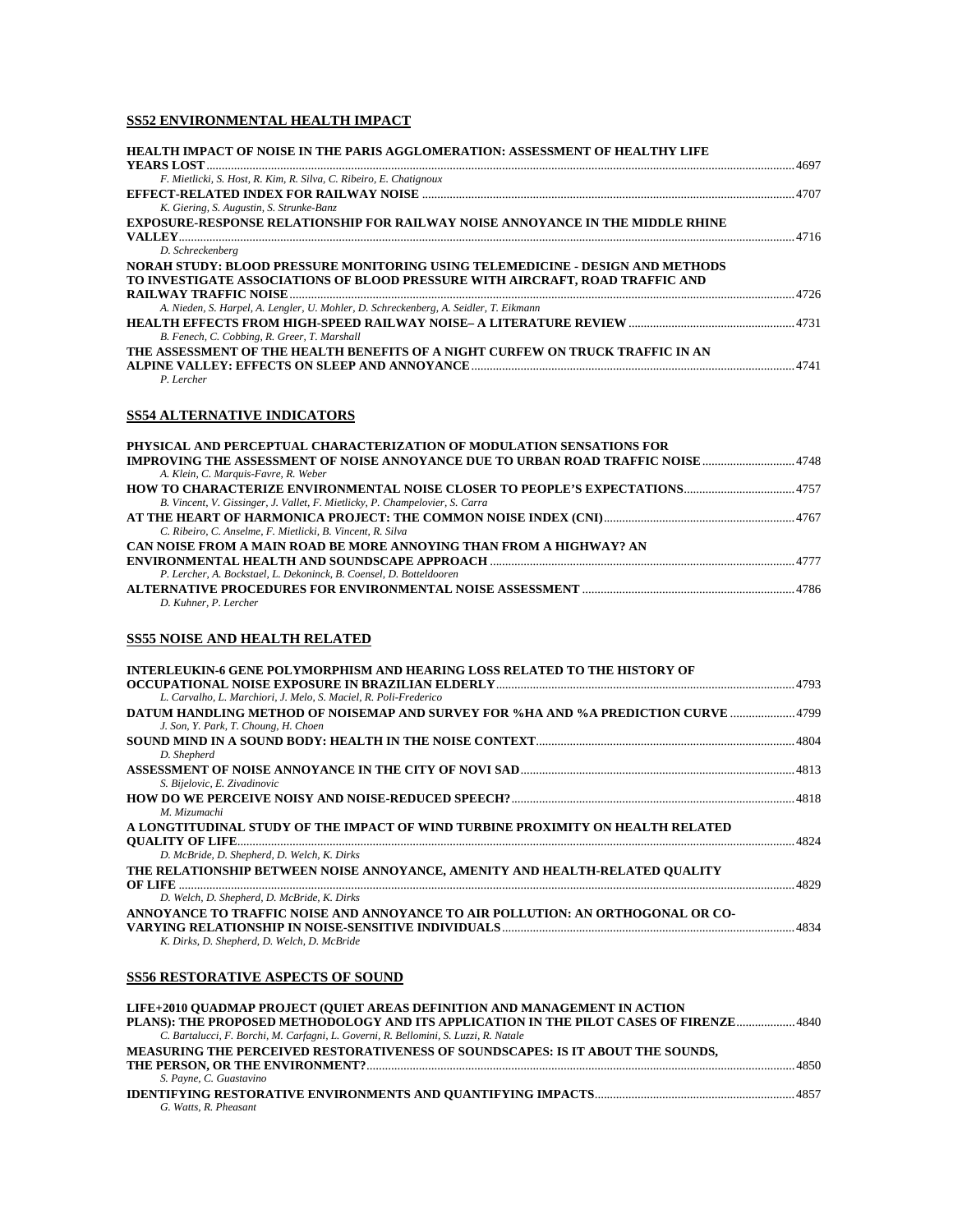| F. Berg<br>ASSESSING AND VALUING RESTORATIVE SPACE ON CAMPUS: A COMPARISON BETWEEN THE UK                                      |  |
|--------------------------------------------------------------------------------------------------------------------------------|--|
|                                                                                                                                |  |
| A. Bristow, C. Chau, K. Horoshenkov, Y. Chov                                                                                   |  |
| EXAMINING THE ROLE OF AUDITORY-VISUAL INTERACTION IN THE CHARACTERIZATION OF                                                   |  |
|                                                                                                                                |  |
| R. Pheasant, G. Watts, K. Horoshenkov                                                                                          |  |
| CHARACTERIZING URBAN AREAS WITH GOOD SOUND QUALITY: DEVELOPMENT OF A PROTOCOL 4886<br>E. Kempen, J. Devilee, W. Swart, I. Kamp |  |
| L. Marafa, G. Watts, S. Chan                                                                                                   |  |
| APPLICATION OF THE METHODOLOGY TO ASSESS QUIET URBAN AREAS IN BILBAO: CASE PILOT                                               |  |
|                                                                                                                                |  |
| I. Garcia, I. Aspuru, K. Herranz, M. Bustamante                                                                                |  |
|                                                                                                                                |  |
| S. Janssen, E. Salomons, H. Vos, Y. Kluizenaar                                                                                 |  |
| <b>SS58 PSYCHOLOGICAL EFFECTS</b>                                                                                              |  |
|                                                                                                                                |  |
| T. Matsui                                                                                                                      |  |
| MENTAL HEALTH AS CONTEXT RATHER THAN HEALTH OUTCOME OF NOISE: COMPETING                                                        |  |
| HYPTHESES REGARDING THE ROLE OF SENSITIVITY, PERCEIVED SOUNDSCAPES AND                                                         |  |
|                                                                                                                                |  |
| I. Kamp, E. Kempen, C. Baliatsas, D. Houthuijs                                                                                 |  |
|                                                                                                                                |  |
| J. Alvarsson, H. Nordstrom, P. Lunden, M. Nilsson                                                                              |  |
|                                                                                                                                |  |
| K. Masuda, S. Hatano, T. Tanaka, T. Hashimoto                                                                                  |  |
|                                                                                                                                |  |
| J. Halonen, T. Lanki, T. Yli-Tuomi, A. Turunen, J. Pentti, J. Vahtera, M. Kivimaki                                             |  |
| IPER INDEX: OUANTIFICATION OF INFLUENCE OF NOISE ON HUMAN PERFORMANCE THROUGH                                                  |  |
|                                                                                                                                |  |
| L. Rossi, A. Schiavi                                                                                                           |  |
| ACOUSTICAL CONDITIONS IN THE CLASSROOM I - SPEECH INTELLIGIBILITY AND RECALL OF                                                |  |
|                                                                                                                                |  |
| S. Hygge, R. Ljung, K. Israelsson                                                                                              |  |
| Y. Iwaya, T. Anbe, Z. Cui, Y. Suzuki                                                                                           |  |
| EFFECTS OF ACOUSTICAL NOISE ON SELECTIVE ATTENTION TO AUDITORY AND VISUAL                                                      |  |
|                                                                                                                                |  |
| T. Tamesue, T. Saeki                                                                                                           |  |
|                                                                                                                                |  |
| J. Selander, J. Alvarsson, G. Bluhm, B. Berglund, M. Nilsson                                                                   |  |
| ROAD TRAFFIC NOISE AND MENTAL HEALTH – PRELIMINARY RESULTS FROM A CROSS-                                                       |  |
|                                                                                                                                |  |
| T. Bodin, M. Albin, J. Bjork                                                                                                   |  |
|                                                                                                                                |  |

# **SS59 EFFECTS OF SLEEP**

| SLEEP EFFECTS OF AIRCRAFT NOISE NEAR PARIS-CHARLES DE GAULLE AIRPORT: RESULTS                                        |  |
|----------------------------------------------------------------------------------------------------------------------|--|
|                                                                                                                      |  |
| A. Evrard, C. Ribeiro, I. Khati, P. Champelovier, M. Elbaz, J. Lambert, D. Leger, F. Mietlicki, M. Sineau, B. Laumon |  |
| THE RELATION BETWEEN DISTURBED SLEEP IN CHILDREN AND TRAFFIC NOISE EXPOSURE IN                                       |  |
|                                                                                                                      |  |
| P. Lercher, A. Eisenmann, L. Dekoninck, D. Botteldooren                                                              |  |
| METHODOLOGICAL APPROACH IN RESEARCH ON NOISE INDUCED SLEEP DISTURBANCE IN                                            |  |
| CENTRAL AND EASTERN EUROPE, SOUTH-EAST EUROPE AND NEWLY INDEPENDENT STATES 5001                                      |  |
| G. Ristovska, J. Lekaviciute                                                                                         |  |
| SLEEP DISTURBANCES FROM TRANSPORTATION AND NON-TRANSPORT RELATED AMBIENT                                             |  |
|                                                                                                                      |  |
| M. Brink. S. Omlin                                                                                                   |  |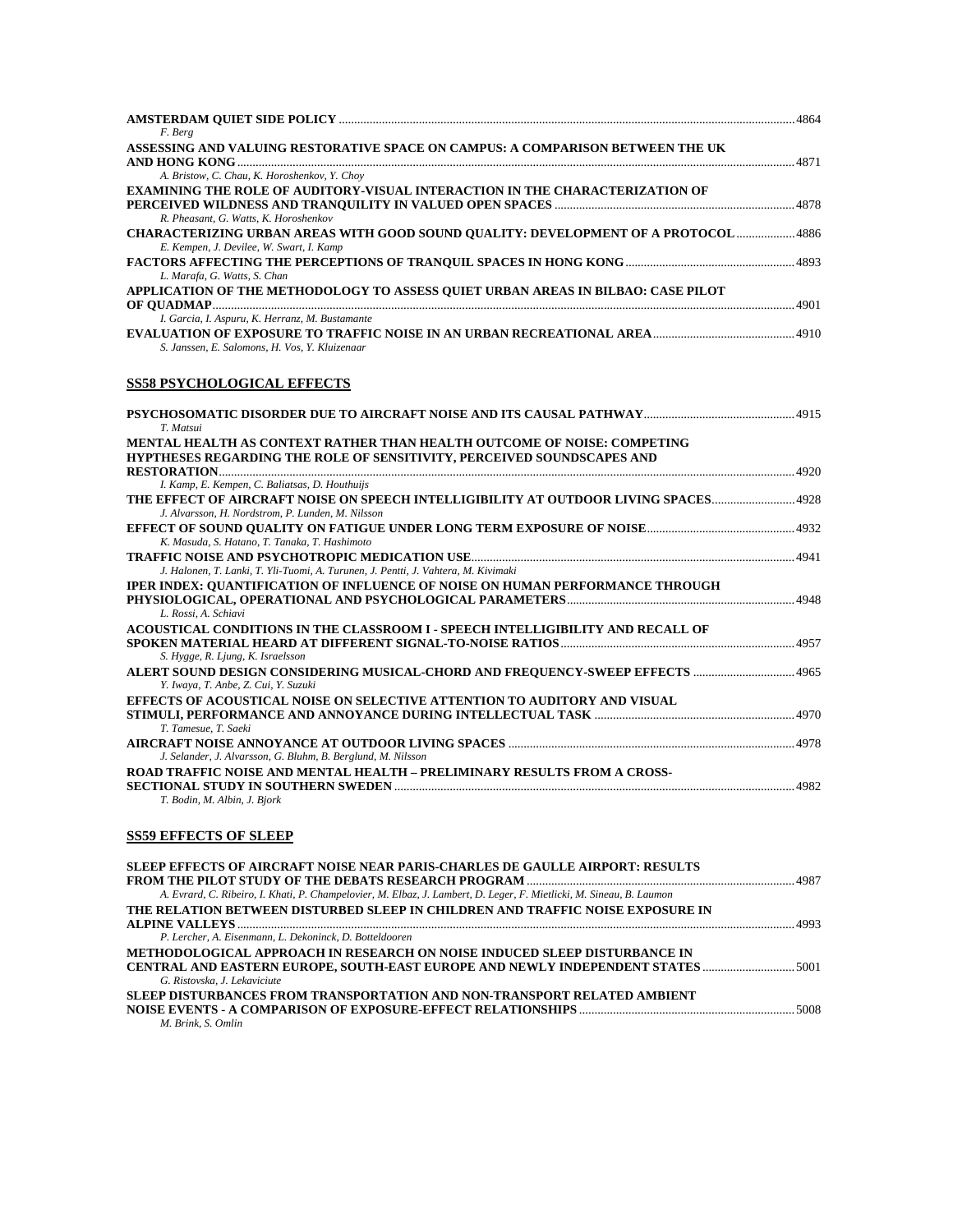# **SS60 CARDIOVASCULAR HEALTH**

| NOISE SENSITIVITY IMPACTS THE EVALUATION OF SLEEP DUE TO VIBRATION AND NOISE FROM                                               |      |
|---------------------------------------------------------------------------------------------------------------------------------|------|
|                                                                                                                                 | 5015 |
| M. Smith, I. Croy, O. Hammar, K. Waye                                                                                           |      |
| NOISE SENSITIVITY AND MULTIPLE CHEMICAL SENSITIVITY - SIMILARITIES AND DIFFERENCES 5024                                         |      |
| M. Heinonen-Guzejev, M. Koskenvuo, H. Mussalo-Rauhamaa, H. Vuorinen, K. Heikkila, J. Kaprio                                     |      |
| <b>CARDIOVASCULAR EFFECTS OF AIRCRAFT NOISE NEAR PARIS-CHARLES DE GAULLE AIRPORT:</b>                                           |      |
|                                                                                                                                 |      |
| A. Evrard, I. Khati, P. Champelovier, J. Lambert, B. Laumon                                                                     |      |
| ROAD TRAFFIC NOISE, AIR POLLUTION AND (ISOLATED SYSTOLIC) HYPERTENSION. CROSS-                                                  |      |
|                                                                                                                                 | 5040 |
| W. Babisch, K. Wolf, M. Petz, J. Heinrich, J. Cyrys, A. Peters                                                                  |      |
| DISENTANGLING THE EFFECTS OF TRAFFIC-RELATED NOISE AND AIR POLLUTION ON BLOOD                                                   |      |
|                                                                                                                                 |      |
| M. Foraster, X. Basagana, I. Aguilera, M. Rivera, D. Agis, L. Bouso, A. Deltell, R. Elosua, N. Kunzli                           |      |
| HEMODYNAMIC AND BLOOD PRESSURE CHANGES PROVOKED BY RECORDED TRAFFIC NOISE IN                                                    |      |
|                                                                                                                                 |      |
| K. Paunovic, V. Stojanov, B. Jakovljevic, G. Belojevic                                                                          |      |
| HEART DISEASE AND STROKE IN RELATION TO AIRCRAFT NOISE AND ROAD TRAFFIC NOISE –                                                 |      |
|                                                                                                                                 |      |
| S. Floud, M. Blangiardo, C. Clark, K. Hoogh, W. Babisch, D. Houthuijs, W. Swart, G. Pershagen, K. Katsouyanni, M. Velonakis, F. |      |
| Vigna-Taglianti, E. Cadum, A. Hansell                                                                                           |      |
| ENVIRONMENTAL NOISE ANNOYANCE AND CARDIOVASCULAR RISK SCORE IN THE BRATISLAVA                                                   |      |
|                                                                                                                                 |      |
| L. Argalasova-Sobotova, J. Jurkovicova, L. Sevcikova, Z. Stefanikova                                                            |      |
| THE RELATIONSHIP BETWEEN TRAFFIC NOISE EXPOSURE AND ISCHEMIC HEART DISEASE: A                                                   |      |
|                                                                                                                                 | 5070 |
| D. Vienneau, L. Perez, C. Schindler, N. Probst-Hensch, M. Roosli                                                                |      |
|                                                                                                                                 |      |
| <b>SS61 NOISE IN EDUCATIONAL SETTINGS</b>                                                                                       |      |
|                                                                                                                                 |      |
| SPEECH INTELLICIRILITY IN SWEDISH FORESTS AN EXAMPLE OF COOD CLASSROOM ACOUSTICS                                                | 5077 |

| ////SPEECH INTELLIGIBILITY IN SWEDISH FORESTS AN EXAMPLE OF GOOD CLASSROOM ACOUSTICS |  |
|--------------------------------------------------------------------------------------|--|
| J. Christensson                                                                      |  |
|                                                                                      |  |
| E. Sala, S. Holmqvist, L. Rantala, S. Hakala, V. Jonsdottir                          |  |
| ACOUSTICAL CONDITIONS IN THE CLASSROOM II - RECALL OF SPOKEN WORDS IN ENGLISH AND    |  |
|                                                                                      |  |
| S. Hygge, A. Kjellberg, A. Nostl, M. Keus, A. Hurtig, R. Ljung, P. Sorqvist          |  |
| THE INFLUENCE OF NATIVE-LANGUAGE MUSIC AND FOREIGN-LANGUAGE MUSIC ON THE             |  |
|                                                                                      |  |
| M. Socher, P. Leistner, B. Kaup, A. Liebl                                            |  |
|                                                                                      |  |
| J. Dockrell, D. Connolly, B. Shield, R. Conetta, C. Mydlarz, T. Cox                  |  |
|                                                                                      |  |
| D. Jones, M. Hanczakowski, C. Beaman                                                 |  |
| THE IMPACT OF RAILWAY GRINDING ON NOISE LEVELS AND RESIDENTS' NOISE RESPONSES -      |  |
|                                                                                      |  |
| D. Schreckenberg, U. Mohler, M. Liepert, R. Schuemer                                 |  |
|                                                                                      |  |
| T. Pedersen, G. Ray, H. Bendtsen, J. Kragh                                           |  |
| ASSESSING IMPACTS OF INTERVENTIONS: ACOUSTICS AND PERCEPTIONS OF LOW NOISE ROAD      |  |
|                                                                                      |  |
|                                                                                      |  |

*M. Weber, J. Odink* 

#### **SS62 RESPONSE TO CHANGE**

| THE IMPACT OF RAIL GRINDING ON NOISE LEVELS AND RESIDENTS' NOISE RESPONSES - PART I: |  |
|--------------------------------------------------------------------------------------|--|
|                                                                                      |  |
| M. Liepert, U. Mohler, D. Schreckenberg, R. Schuemer                                 |  |
| NOISE REDUCTION BY TRAFFIC DIVERSION AND A TUNNEL CONSTRUCTION: EFFECTS ON           |  |
|                                                                                      |  |
| A. Gidlof-Gunnarsson, H. Svensson, E. Ohrstrom                                       |  |
|                                                                                      |  |
| A. Brown, I. Kamp                                                                    |  |
| MONITORING AND MANAGING ANTHROPOGENIC NOISE IN NATIONAL PARKS: LESSONS LEARNED       |  |
|                                                                                      |  |
| P. Newman, D. Taff, D. Weinzimmer, S. Lawson, K. Trevino, K. Fristrup, M. McKenna    |  |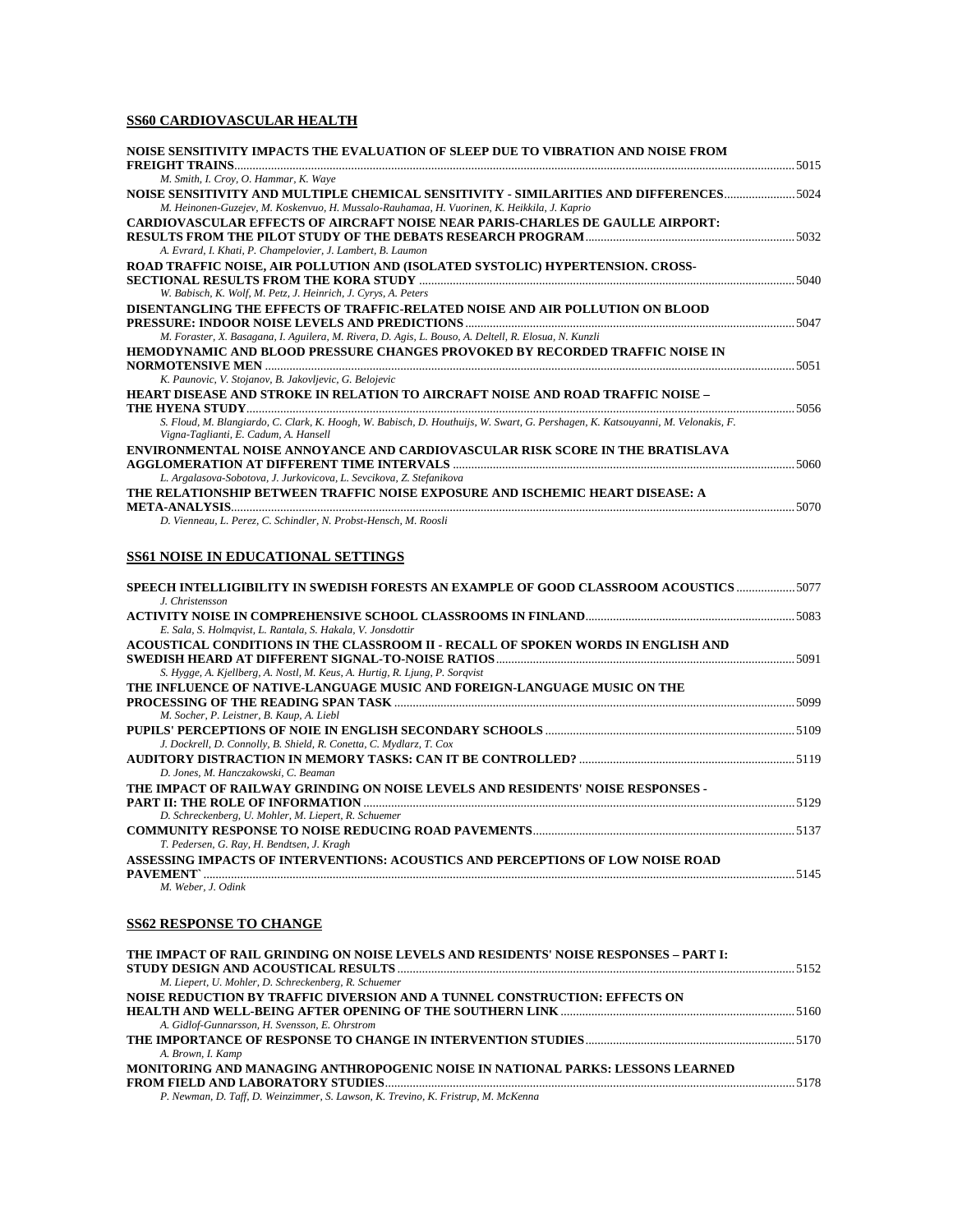# **SS63 HEALTH CARE ACOUSTICS**

| M. Park, A. Kohlrausch, W. Bruijn, P. Jager, K. Simons                            |  |
|-----------------------------------------------------------------------------------|--|
| ON HIGH INTENSITY FOCUSED ULTRASOUND (HIFU) FOR BIOMEDICAL AND DENTISTRY          |  |
|                                                                                   |  |
| B. Khoo, S. Ohl, E. Klaseboer                                                     |  |
|                                                                                   |  |
| K. Bosch, T. Andringa, C. Vlaskamp                                                |  |
| A COMPARATIVE STUDY ON THE HOSPITAL ACOUSTIC ENVIRONMENT IN THE UK AND CHINA 5209 |  |
| H. Xie, Z. Deng, J. Kang                                                          |  |
| EVALUATION OF MEDICAL STAFF AND PATIENTS ON THE SOUND ENVIRONMENT IN A CHINESE    |  |
|                                                                                   |  |
| Z. Deng, H. Xie, J. Kang                                                          |  |
|                                                                                   |  |

# **SS64 ECONOMIC EVALUATION**

| NON-LINEARITIES, STIGMA AND SELF-SELECTION INFLUENCING THE VALUES OF NOISE |        |
|----------------------------------------------------------------------------|--------|
|                                                                            |        |
| S. Thanos, A. Bristow, M. Wardman                                          |        |
|                                                                            |        |
| J. Urban. V. Maca                                                          |        |
|                                                                            |        |
| H. Boegli, U. Walker, C. Stamatiadis, F. Fischer                           |        |
|                                                                            |        |
| I. Pelsa, Z. Krukle, A. Baranovskis, A. Zagars                             |        |
|                                                                            | -5256- |
| C. Fabris                                                                  |        |
|                                                                            |        |
| H. Wolfert                                                                 |        |
|                                                                            |        |
| M. Berg                                                                    |        |

#### **VOLUME 6**

|                                                                                    | 5277 |
|------------------------------------------------------------------------------------|------|
| H. Andersson, M. Ogren                                                             |      |
| <b>CURRENT STATE OF APARTMENT NOISE AND ENVIRONMENTAL IMPACT ASSESSMENT SCHEME</b> |      |
|                                                                                    | 5284 |
| Y. Park, K. Kim, K. Kang                                                           |      |
|                                                                                    | 5292 |
| F. George, M. Heroux, K. Fong                                                      |      |

# **SS66 QUIET VEHICLES**

| <b>BLIND PEDESTRIANS AND THE IMPACT OF OUIETER VEHICLES ON MOBILITY DECISIONS </b> 5301 |       |
|-----------------------------------------------------------------------------------------|-------|
| R. Emerson, D. Kim, K. Naghshineh                                                       |       |
| INVESTIGATING AND CONTROLLING MOTOR NOISE FOR AN ELECTRICALLY POWER ASSISTED            |       |
| <b>BICYCLE</b>                                                                          |       |
| M. Jen. M. Lu                                                                           |       |
| EFFECT OF NON-PERIODIC FLUCTUATION SOUND FOR DETECTABILITY OF APPROACHING OUIET         |       |
| <b>VEHICLE</b>                                                                          | -5316 |
| N. Yasui, M. Miura                                                                      |       |
| <b>EFFECT OF FREQUENCY SHIFTING ON ACCELERATION IMPRESSION FOR DESIGNING</b>            |       |
|                                                                                         |       |
| K. Yauchi, T. Shiizu, F. Tamura, Y. Takeda                                              |       |
| SOUND SIGNATURE OF OUIET VEHICLES: STATE OF THE ART AND EXPERIENCE FEEDBACKS 5329       |       |
| N. Misdariis, A. Cera                                                                   |       |
| <b>SS67 PSYCHOACOUSTICS</b>                                                             |       |
| UNCOMFORTABLE LEVEL ESTIMATION FOR AUDIBLE ALARM USING BRAIN MAGNETIC FIELD 5339        |       |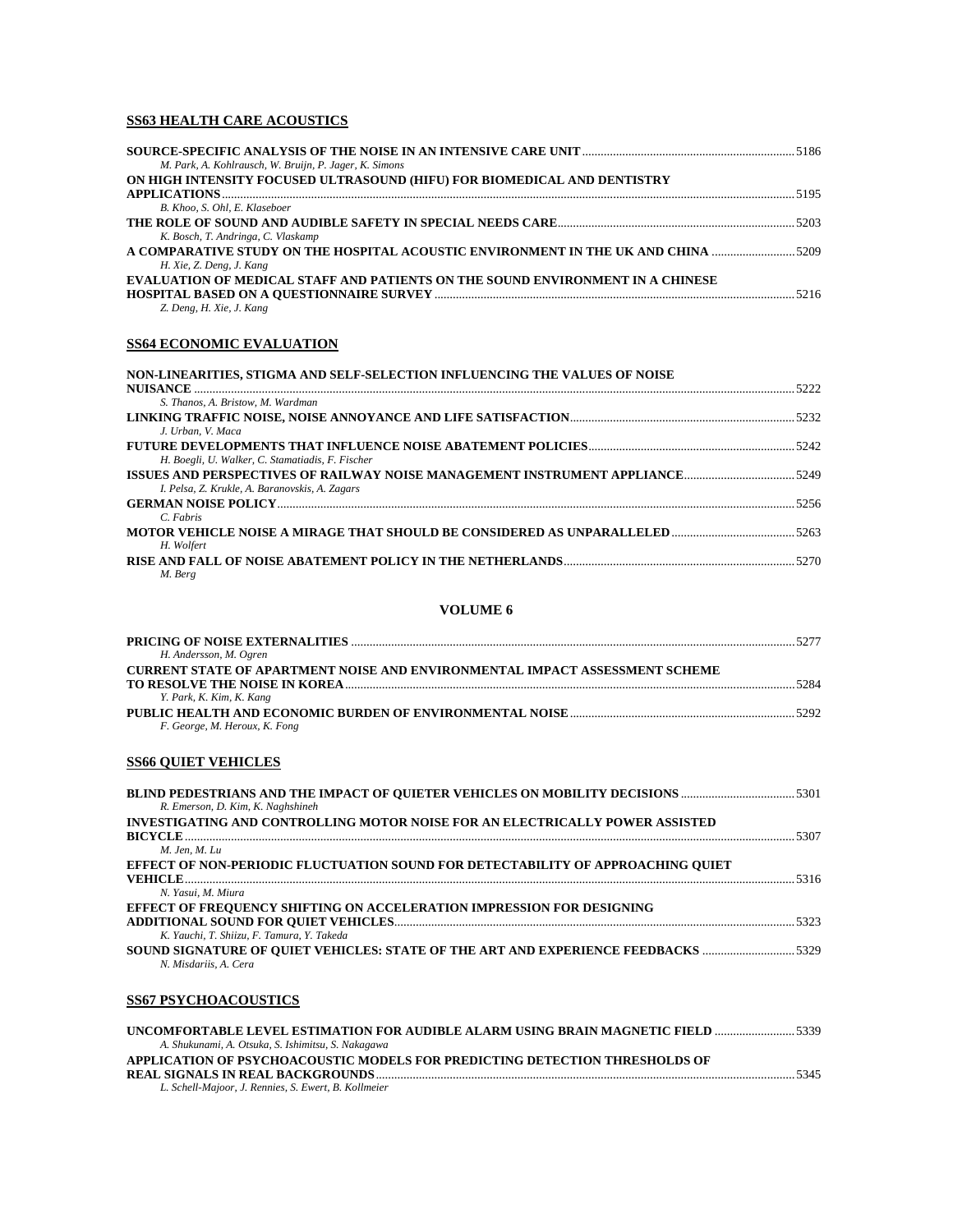| T. Kitajima, T. Sakai, M. Iwahara, G. Minorikawa, T. Ohtsuka                         |  |
|--------------------------------------------------------------------------------------|--|
| PSYCHOACOUSTIC EVALUATION OF DIFFERENT NOISE MITIGATION MEASURES FOR STEEL           |  |
| C. Kasess, A. Noll, H. Waubke                                                        |  |
| LOUDNESS EVALUATION OF GENERAL ENVIRONMENTAL NOISE CONTAINING LOW FREQUENCY          |  |
|                                                                                      |  |
| S. Sakamoto, S. Yokoyama, S. Tsujimura, H. Tachibana                                 |  |
| PERCEIVED QUALITY OF THE INTERIOR SOUNDS IN ELECTRIC AND CONVENTIONAL MOTOR          |  |
|                                                                                      |  |
| H. Sukowski, R. Kuhler, S. Par, R. Weber                                             |  |
| THE DETECTABILITY OF CONVENTIONAL, HYBRID AND ELECTRIC VEHICLE SOUNDS BY             |  |
|                                                                                      |  |
| E. Altinsoy                                                                          |  |
|                                                                                      |  |
| A. Fiebig                                                                            |  |
| EVALUATION OF ENVIRONMENTAL SOUND QUALITY CONSIDERING METEORO- LOGICAL               |  |
| T. Ohshima                                                                           |  |
| PSYCHOACOUSTIC ASSESSMENT OF RAILWAY NOISE IN SENSITIVE AREAS AND TIMES: IS A RAIL   |  |
|                                                                                      |  |
| P. Lercher, D. Kuhner, H. Lin, A. Fiebig                                             |  |
|                                                                                      |  |
| <b>SS68 APPLIED PSYCHOACOUSTICS</b>                                                  |  |
|                                                                                      |  |
| THE EFFECT OF HEARING ABILITY UP TO 16 KHZ ON THE UNPLEASANT FEELING OF THE SOUND    |  |
|                                                                                      |  |
| T. Yamada, S. Kuwano, S. Ebisu, M. Hayashi                                           |  |
| SUBJECTIVE EVALUATION OF EFFECTIVENESS OF NOISE ABATEMENT MEASURES USING RATIO       |  |
|                                                                                      |  |
| P. Keilhacker, J. Hellbruck                                                          |  |
| PSYCHOACOUSTIC EVALUATION OF GEAR NOISE USING CATEGORY RATINGS OF MULTIPLE           |  |
|                                                                                      |  |
| J. Schlittenlacher, W. Ellermeier                                                    |  |
| THE CONTRIBUTION OF EVENT NOISES TO OVERALL NOISINESS IN RELATION TO TIME            |  |
|                                                                                      |  |
| M. Morinaga, H. Tsukioka, J. Kaku, S. Kuwano, S. Namba                               |  |
| 5441. SOUND DESIGN STRATEGY FOR ENHANCING SUBJECTIVE PREFERENCE OF EV INTERIOR SOUND |  |
| D. Gwak, K. Yoon, Y. Seong, S. Lee                                                   |  |
| H. Ji, D. Koo, W. Lee, J. Kim                                                        |  |
|                                                                                      |  |
| R. Sottek, F. Kamp, A.Fiebig                                                         |  |
| EVALUATION OF THE PERCEIVED IMPULSIVENESS OF OPERATING NOISE EMITTED BY OFFICE       |  |
|                                                                                      |  |
| M. Takada, S. Suzuki, S. Iwamiya, K. Matsuura, M. Yamaguchi, S. Yoshikawa            |  |
|                                                                                      |  |
| B. Riebold, S. Neugebauer, D. Dobler                                                 |  |
| PREFERENCE AND LOUDNESS JUDGMENTS OF MULTI-TONE SOUNDS AND THEIR RELATIONSHIP        |  |
|                                                                                      |  |
| S. Topken, R. Weber                                                                  |  |
| QUANTIFICATION OF PERCEIVED SOUND QUALITY OF TURBO MOLECULAR PUMPS THROUGH           |  |
| L. Rossi, C. Guglielmone, A. Follo                                                   |  |
|                                                                                      |  |
| T. Hashimoto, K. Sekiguchi, S. Hatano, S. Kuwano, S. Namba                           |  |
|                                                                                      |  |
| H. Fastl. D. Menzel                                                                  |  |
|                                                                                      |  |
| M. Bukovnik                                                                          |  |
| A PRELIMINARY INVESTIGATION ON SOME PSYCHOLOGICAL AND ACOUSTIC ASPECTS OF WIND       |  |
|                                                                                      |  |
| L. Maffei, M. Masullo, D. Gabriele, N. Votsi                                         |  |
| IMPORTANCE OF MICROSCOPIC AND MACROSCOPIC PSYCHOACOUSTICAL APPROACHES: AN            |  |
|                                                                                      |  |
| M. Florentine                                                                        |  |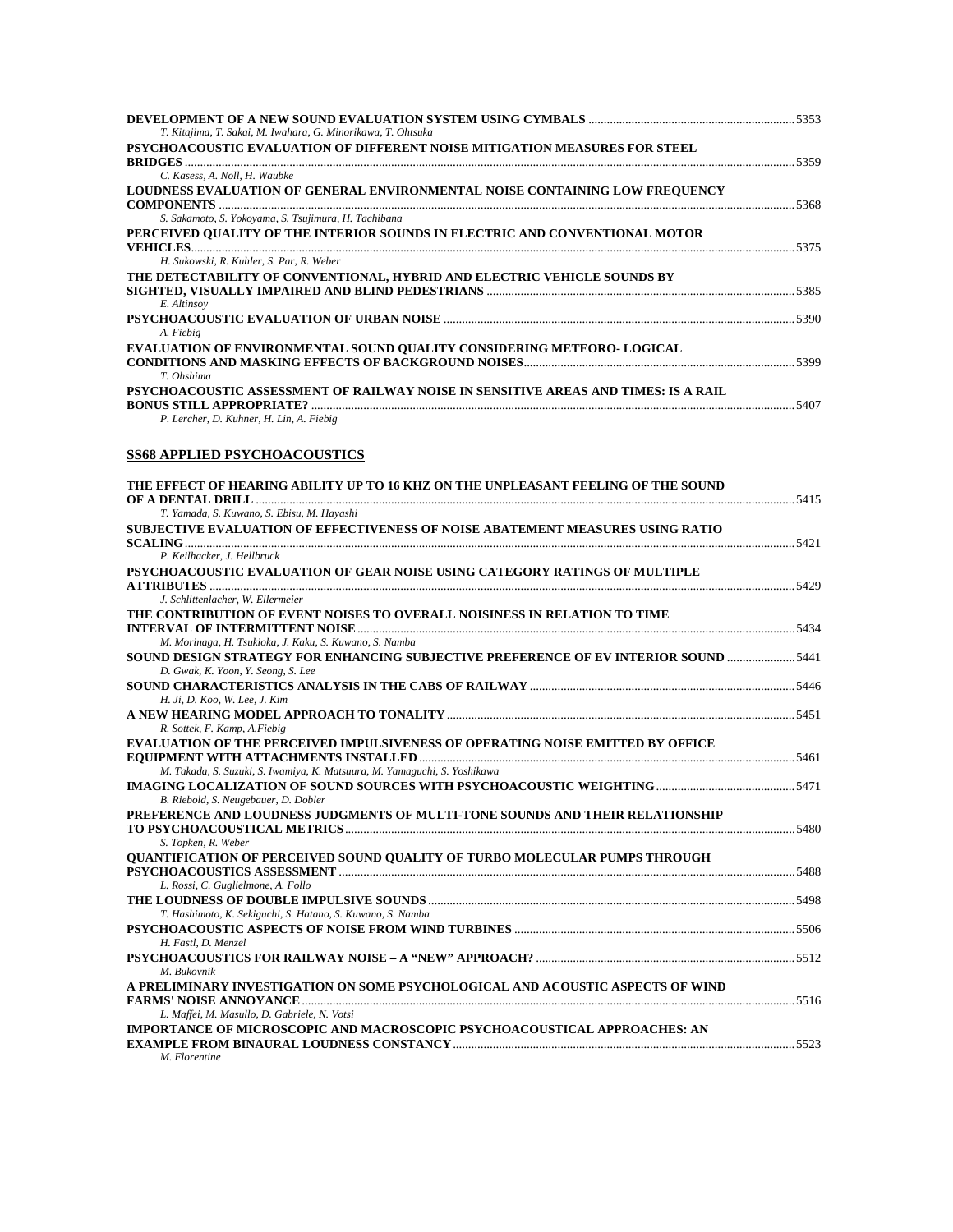# **SS69 SOUNDSCAPE ASSESSMENT**

| CORE AFFECT AND SOUNDSCAPE ASSESSMENT: FORE- AND BACKGROUND SOUNDSCAPE DESIGN                                |  |
|--------------------------------------------------------------------------------------------------------------|--|
| T. Andringa, K. Bosch                                                                                        |  |
|                                                                                                              |  |
| P. Kogan, D. Bard, J. Arenas, F. Miyara, J. Villalobo, B. Turra                                              |  |
| ANALYTIC RESEARCH ON THE TIME-VARYING INGREDIENTS OF EMOTION EVOKED BY THE                                   |  |
| S. Cheng, W. Wu<br>ORLANDO THEME PARK ACOUSTICS – A SOUNDSCAPE ANALYSIS ……………………………………………………………………………………5552 |  |
| F. Kaiser, T. Rohde                                                                                          |  |
|                                                                                                              |  |
| <b>B.</b> Schulte-Fortkamp                                                                                   |  |
| AN OBJECTIVE EVALUATION METHOD FOR THE ROAD TRAFFIC NOISE IMPACT ON SOUNDSCPE -                              |  |
| J. Zhang, P. Schomer, H. Yan, X. Zhou, S. Zhu, X. Ye, J. Ge, L. Yang, L. Sun, J. Cai, H. Min, T. Tang        |  |
|                                                                                                              |  |
| D. Botteldooren                                                                                              |  |
| HOW DO URBAN PLANNERS CONCEPTUALIZE AND CONTEXTUALIZE SOUNDSCAPE IN THEIR                                    |  |
|                                                                                                              |  |
| D. Steele, C. Guastavino                                                                                     |  |
| M. Yang, J. Kang                                                                                             |  |
| <u>SS70 SOUNDSCAPE D</u> ESIGN                                                                               |  |
|                                                                                                              |  |
| O. Axelsson, P. Lunden, M. Nilsson                                                                           |  |
| AUDIO – VISUAL INTERACTION AND PERCEPTION OF WATERSCAPES USED IN OUTDOOR                                     |  |
|                                                                                                              |  |
| F. Calarco, L. Galbrun<br>A PILOT STUDY ON ENVIRONMENTAL QUALITY STANDARDS FOR NOISE IN SCENIC AREAS 5610    |  |
| K. Nagahata, H. Akanuma, A. Handa, Y. Shoji                                                                  |  |
|                                                                                                              |  |
| F. Mossberg                                                                                                  |  |
| SOUNDSCAPE APPROACH TO EVALUATE THE EFFECTIVENESS OF A LIMITED TRAFFIC ZONE AS                               |  |
|                                                                                                              |  |
| L. Maffei, M. Gabriele, M. Masullo, F. Aletta                                                                |  |
| L. Yu, J. Kang, L. Huan                                                                                      |  |
|                                                                                                              |  |
| G. Santiago                                                                                                  |  |
| <b>SS71 FAN NOISE</b>                                                                                        |  |
| NOISE AND VIBRATION ANALYSIS AND SOUND OUALITY IMPROVEMENT OF RESIDENTIAL                                    |  |
|                                                                                                              |  |
| Y. Wen, W. Wang                                                                                              |  |
| NUMERICAL AND EXPERIMENTAL INVESTIGATIONS ON THE NOISE OF A CENTRIFUGAL FAN                                  |  |
| M. Darvish, S. Frank                                                                                         |  |
| OPTIMIZATION OF PHASE CONTROL AND FAN POSITION TO REDUCE NOISE OF PROJECTOR5661                              |  |
| Y. Choi, H. Oh, S. Lee                                                                                       |  |
| EFFECT OF INLET FLOW DISTORTION ON THE NOISE GENERATED BY A MIXED FLOW                                       |  |
|                                                                                                              |  |
| H. Hopper, R. Stimpson, J. Heffer                                                                            |  |
| A. Rynell, G. Efraimsson, M. Chevalier, M. Abom                                                              |  |
| PREDICTION OF HARMONIC SOUND POWER GENERATED BY A MODERN TURBOFAN WITH                                       |  |
| HETEROGENEOUS OGV AND INTERNAL BIFURCATIONS ……………………………………………………………………………………………5687                          |  |

*C. Polacsek, R. Barrier, V. Bonneau*  **FAN BROADBAND NOISE CONTROL BY TUNEABLE ACOUSTIC LINER** ................................................................................5697 *J. Reichenberger, R. Pongratz, A. Schober*  **INTERACTION NOISE AND UNSTEADY FLOW AT TONGUE OF CROSS-FLOW FAN** ..........................................................5703 *H. Hidechito, O. Tetsuya, T. Hironobu*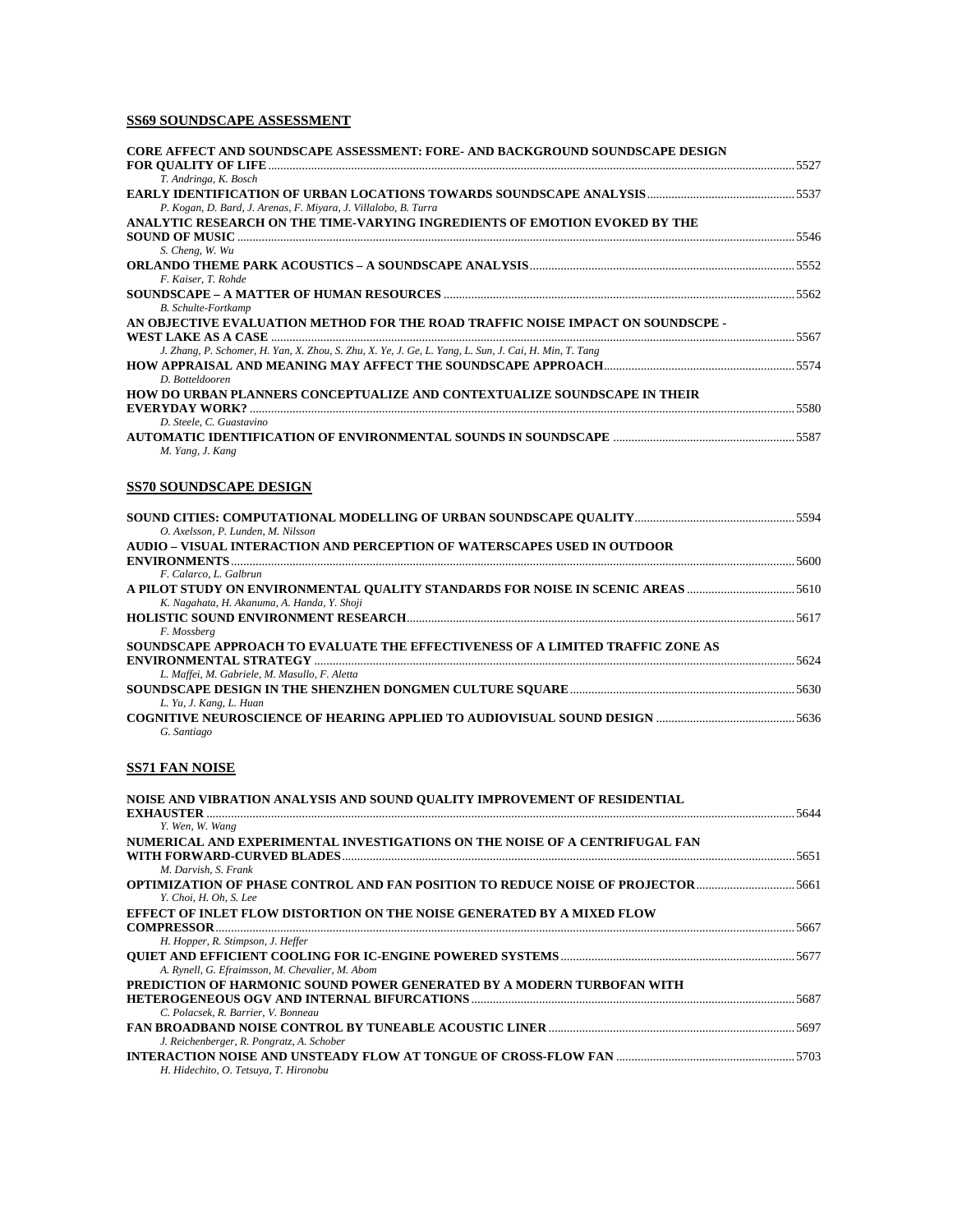# **SS72 NOISE-CONTROL EDUCATION**

| ACOUSTICS EDUCATION FOR ARCHITECTS: DEVELOPING A BASE OF KNOWLEDGE FOR                                                | 5712 |
|-----------------------------------------------------------------------------------------------------------------------|------|
| I. Meric. M. Caliskan                                                                                                 |      |
| M. Burgess, M. Stead                                                                                                  |      |
| ACOUSTICS AND NOISE CONTROL EDUCATION AT THE UNIVERSITY OF BRITISH COLUMBIA (UBC) 5725<br>M. Hodgson                  |      |
| TEACHING ACOUSTICS TO ARCHITECTS IN 12 HRS.: DRINKING FROM THE ACOUSTICS FIRE HOSE5729<br>J. Fullerton                |      |
| SOUND AND VIBRATION TEACHING ENVIRONMENT AT ISTANBUL TECHNICAL UNIVERSITY 5736<br>H. Belek. H. Erol                   |      |
| <b>ENGAGING DISTANCE EDUCATION STUDENTS IN ONLINE GRADUATE LEVEL COURSES IN</b><br>D. Russell, V. Sparrow, S. Hambric | 5746 |

# **SS73 DUCTS AND MUFFLERS**

| <b>CHARACTERISTICS ANALYSIS OF PRESSURE WAVE PROPAGATION IN LIQUID-FILLED PIPES </b> 5755<br>S. Li. G. Liu. X. Zhao |  |
|---------------------------------------------------------------------------------------------------------------------|--|
| ACOUSTIC ATTENUATION PERFORMANCE OF SELECTED HELICOIDAL RESONATORS LINED WITH                                       |  |
|                                                                                                                     |  |
| W. Lapka                                                                                                            |  |
| ACOUSTIC ATTENUATION ANALYSIS OF PERFORATED TUBE DISSIPATIVE SILENCERS WITH                                         |  |
|                                                                                                                     |  |
| Z. Fang, Z. Ji                                                                                                      |  |
|                                                                                                                     |  |
| Z. Kuang, J. Yang                                                                                                   |  |
| <b>EXPERIMENTAL STUDY OF SOUND PROOFING VENTILATION GRILLES WITH VARIOUS SHAPES OF</b>                              |  |
|                                                                                                                     |  |
| Y. Nishimura, S. Nishimura, T. Nishimura                                                                            |  |
|                                                                                                                     |  |
| E. Komi, Z. Gao, J. Hartikainen, K. Saine, J. Jacqmot, X. Robin                                                     |  |
|                                                                                                                     |  |
| R. Veloso, Y. Elnemr                                                                                                |  |
|                                                                                                                     |  |
| Y. Tang, S. Tang                                                                                                    |  |
|                                                                                                                     |  |
| X. Zhao, G. Liu, W. Zhang, S. Li                                                                                    |  |
| <b>THE EFFECT OF TEMPERATURE ON THE ACOUSTIC PERFORMANCE OF SPLITTER SILENCERS</b> 5826                             |  |
| R. Kirby, P. Williams, J. Hill                                                                                      |  |
|                                                                                                                     |  |
| D. Herrin, Y. Zhang, T. Wu                                                                                          |  |
| INFLUENCE OF VALVE VELOCITY ON PRESSURE WAVE IN INTAKE SYSTEM OF COMPRESSOR 5843                                    |  |
| S. Oh, J. Kim, K. Kim, K. Ku, S. Wang                                                                               |  |
| A TWO SOURCE METHOD WITH SIMULTANEOUS EXCITATION FOR THE ACOUSTIC                                                   |  |
|                                                                                                                     |  |
| A. Pedrosa, F. Denia, A. Besa, F. Fuenmayor                                                                         |  |
|                                                                                                                     |  |
| A. Okasha, T. Elnady                                                                                                |  |
|                                                                                                                     |  |
| R. Glav, A. Farm                                                                                                    |  |
|                                                                                                                     |  |
| M. Bednarik, M. Cervenka, R. Balek                                                                                  |  |
| FE COMPUTATION OF SOUND ATTENUATION IN DISSIPATIVE SILENCERS WITH TEMPERATURE                                       |  |
|                                                                                                                     |  |
| E. Sanchez-Orgaz, F. Denia, J. Martinez-Casas, F. Fuenmayor                                                         |  |
| M. Wagih, T. Elnady                                                                                                 |  |

# **SS74 AEROACOUSTICS**

| <b>LOCALIZATION OF AIRFOIL SELF-NOISE SOURCES BY A VIRTUAL PHASED MICROPHONE ARRAY</b> |  |
|----------------------------------------------------------------------------------------|--|
|                                                                                        |  |
| X. Li, M. Jiang, W. Tong                                                               |  |
|                                                                                        |  |
| O. Karekull, G. Efraimsson                                                             |  |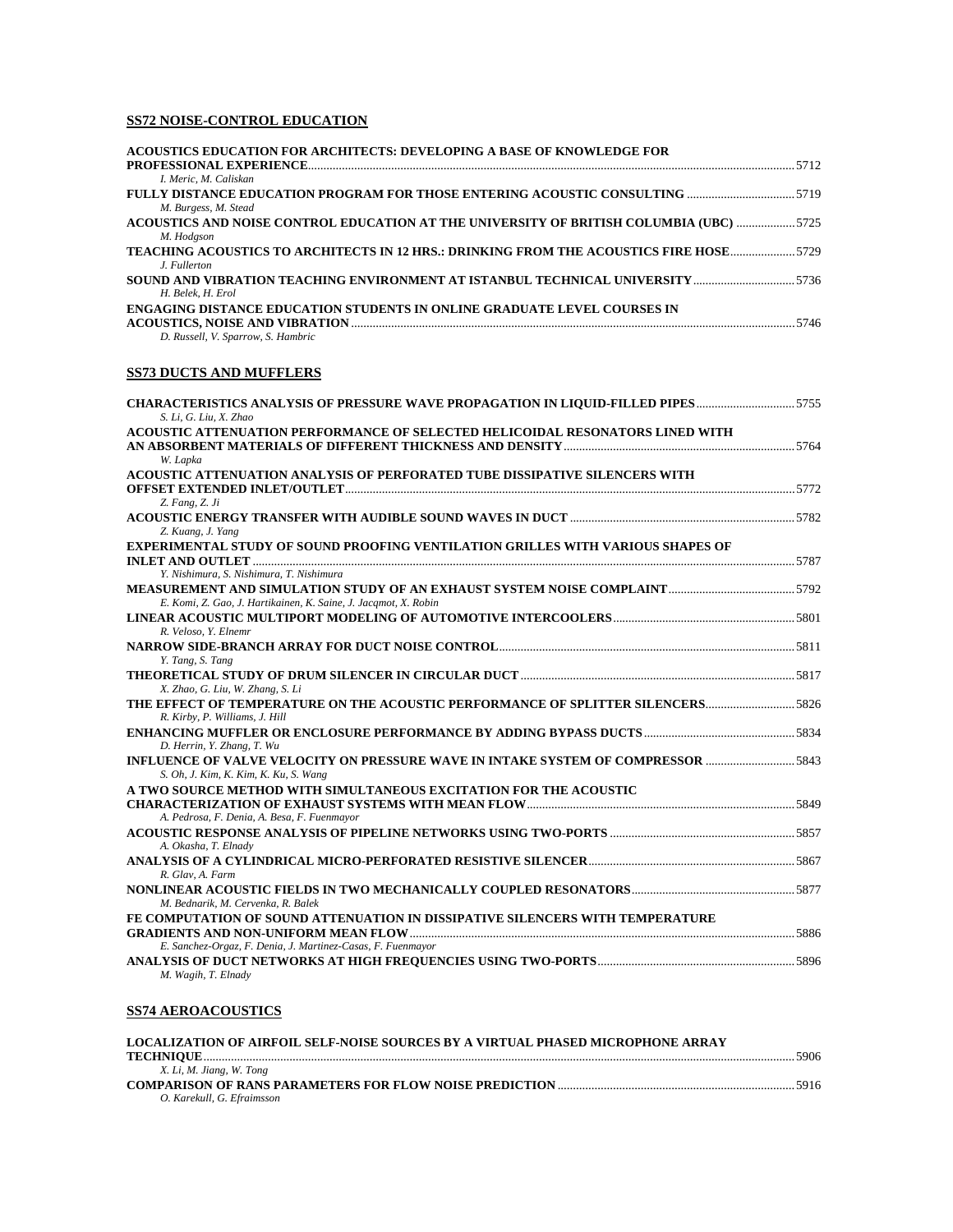| A. Huppe, A. Reppenhagen, M. Kaltenbacher, G. Dutzler, M. Hartmann, N. Peller                    |  |
|--------------------------------------------------------------------------------------------------|--|
| <b>EXPERIMENTAL FLOW-SOUND ANALYSES IN T-BRANCH MODEL FOR UNDERSTANDING</b>                      |  |
|                                                                                                  |  |
| G. Saputra, K. Nozaki, S. II, S. Wada                                                            |  |
| <b>EXPERIMENTAL AND NUMERICAL STUDY ON AIRFRAME NOISE FROM LEADING-EDGE SLAT AND</b>             |  |
|                                                                                                  |  |
| Y. Yokokawa, M. Murayama, Y. Ito, H. Ura, T. Imamura, K. Yamamoto                                |  |
| PREDICTION AND IDENTIFICATION OF THE AEROACOUSTIC NOISE SOURCE ON SMALL AXIAL                    |  |
|                                                                                                  |  |
| W. Jeon, T. Lim, G. Minorikawa                                                                   |  |
| AN ANALYTICAL SOLUTION OF THE NON-COMPACT GREEN'S FUNCTION USING CONFORMAL                       |  |
|                                                                                                  |  |
| S. Akishita                                                                                      |  |
|                                                                                                  |  |
| P. Rucz, J. Angster, F. Augusztinovicz, M. Lohasz, A. Miklos                                     |  |
| BENCHMARK STUDY OF COMMERCIAL CFD SOLVERS FOR SUNROOF BUFFETING IN A SIMPLIFIED                  |  |
|                                                                                                  |  |
| M. Cho, C. Oh, H. Kim, K. Ih, A. Khondge, F. Mendonca, J. Kim, D. Lee, S. Cyr, Y. Kim, D. Holman |  |
| NUMERICAL STUDY OF AERO-ACOUSTIC CHARACTERISTICS IN AN AUTOMOTIVE AIR-INTAKE                     |  |
|                                                                                                  |  |
| K. Jahani, S. Beigmoradi                                                                         |  |
| MEASUREMENT OF VELOCITY FIELD IN FLOWS AROUND A CASCADE OF FLAT PLATES WITH                      |  |
|                                                                                                  |  |
| H. Yokoyama, K. Kiyamiya, A. IIda                                                                |  |
| <b>CONTROL OF NOISE FROM A CASCADE OF FLAT PLATES BY USING DBD PLASMA ACTUATORS </b> 6008        |  |
| H. Yokoyama, M. Kusumoto, A. IIda                                                                |  |
| ACOUSTIC RADIATION IN FLOWS AROUND A TRAILING EDGE WITH AN UPSTREAM KINK SHAPE                   |  |
| H. Yokoyama, T. Shinohara, M. Miyazawa, A. IIda                                                  |  |
|                                                                                                  |  |
| H. Yokoyama, H. Odawara, A. IIda                                                                 |  |
| ON THE FEEDBACK LOOPS OF AIRFOIL INSTABILITY TONAL NOISE SUBJECTED TO TRAILING                   |  |
|                                                                                                  |  |
| A. Vathylakis, T. Chong                                                                          |  |
| <b>INVESTIGATION OF SOUND RADIATION AND STRUCTURAL VIBRATION OF AN AUTOMOTIVE</b>                |  |
|                                                                                                  |  |

*M. Guettler, S. Marburg* 

# **SS75 OCCUPATIONAL NOISE**

| <b>EVALUATION OF EARMUFF ATTENUATION BY FINITE ELEMENT METHOD WHEN SUBJECT TO</b>                                                |  |
|----------------------------------------------------------------------------------------------------------------------------------|--|
| E. Vergara, R. Birch, R. Junckes, S. Gergers                                                                                     |  |
| HEARING LOSS AT HIGH FREQUENCIES AND HISTORY OF OCCUPATIONAL NOISE EXPOSURE  6061<br>C. Meneses-Barriviera, J. Melo, L. Marchori |  |
|                                                                                                                                  |  |
| <b>B.</b> Smagowska                                                                                                              |  |
|                                                                                                                                  |  |
| N. Shibata, T. Sasaki, N. Hisanaga, E. Shibata, H. Kubota, K. Nakamura, S. Koda                                                  |  |
| SUITABILITY OF COMMERCIALLY AVAILABLE SYSTEMS FOR INDIVIDUAL FIT TESTS OF HEARING                                                |  |
|                                                                                                                                  |  |
| N. Trompette, A. Kusy                                                                                                            |  |
| E. Ruppert-Pils, W. Wahler                                                                                                       |  |
| MODELLING OF NOISE GENERATED BY WOODWORKING MACHINERY WITH RESPECT TO                                                            |  |
|                                                                                                                                  |  |
| M. Dado, R. Hnilica, M. Schwarz                                                                                                  |  |
|                                                                                                                                  |  |
| L. Morzynski                                                                                                                     |  |
|                                                                                                                                  |  |
| A. Cha, G. Lee, S. Ko, Y. Lee, Y. Kim, H. Kim                                                                                    |  |
| FIREARMS NOISE AND HEARING CONSERVATION: HEARING PROTECTION FIT TESTING, NOISE                                                   |  |
|                                                                                                                                  |  |
| D. McBride, M. Baxter, D. Fletcher, K. Lalahi                                                                                    |  |
| <b>EVALUATION OF INFLUENCE OF WORK ANALYSIS DATA ON DETERMINATION OF</b>                                                         |  |
|                                                                                                                                  |  |
| B. Chmielewski, F. Baranski                                                                                                      |  |
|                                                                                                                                  |  |
| O. Oin, B. Zhang, Z. Wei, B. Wang, J. Yang                                                                                       |  |